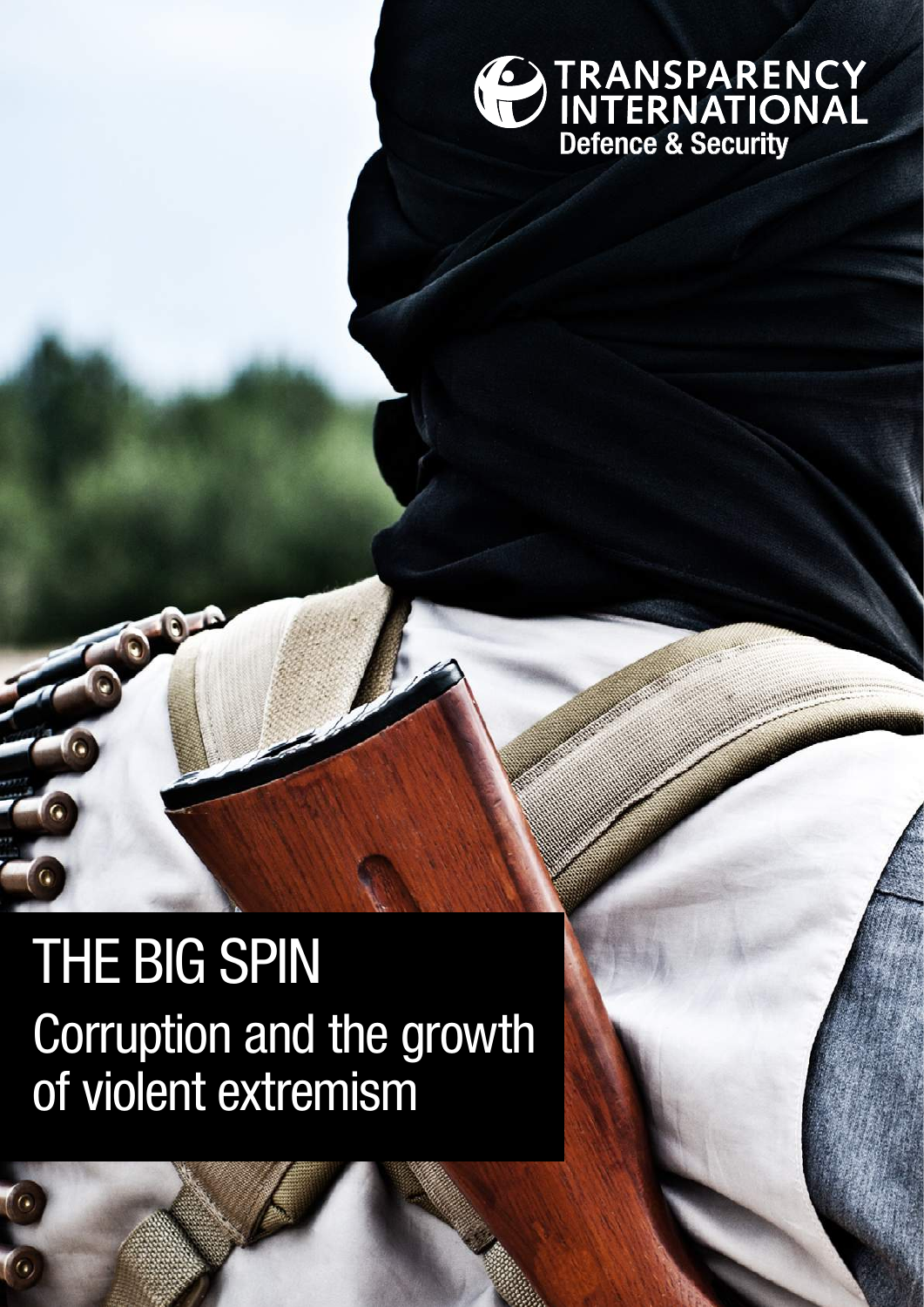Transparency International (TI) is the world's leading nongovernmental anti-corruption organisation. With more than 100 chapters worldwide, TI has extensive global expertise and understanding of corruption.

## Transparency International Defence and Security (TI-DS)

works to reduce corruption in defence and security worldwide

Authors: Lt Col Dave Allen, GBR-A; Will Cafferky; Abdallah Hendawy; Jordache Horn; Karolina MacLachlan; Stefanie Nijssen; Eleonore Vidal de la Blache

Editor: Leah Wawro, Karolina MacLachlan

© 2017 Transparency International UK. All rights reserved. Reproduction in whole or in parts is permitted, providing that full credit is given to Transparency International UK (TI-UK) and provided that any such reproduction, in whole or in parts, is not sold or incorporated in works that are sold. Written permission must be sought from Transparency International UK if any such reproduction would adapt or modify the original content.

Published February 2017

ISBN: 978-1-910778-65-4

© Cover photo: iStock.com/zabelin

Every effort has been made to verify the accuracy of the information contained in this report. All information was believed to be correct as of March 2017. Nevertheless, Transparency International UK cannot accept responsibility for the consequences of its use for other purposes or in other contexts.

Printed on 100% recycled paper.

Transparency International UK's registered charity number is 1112842.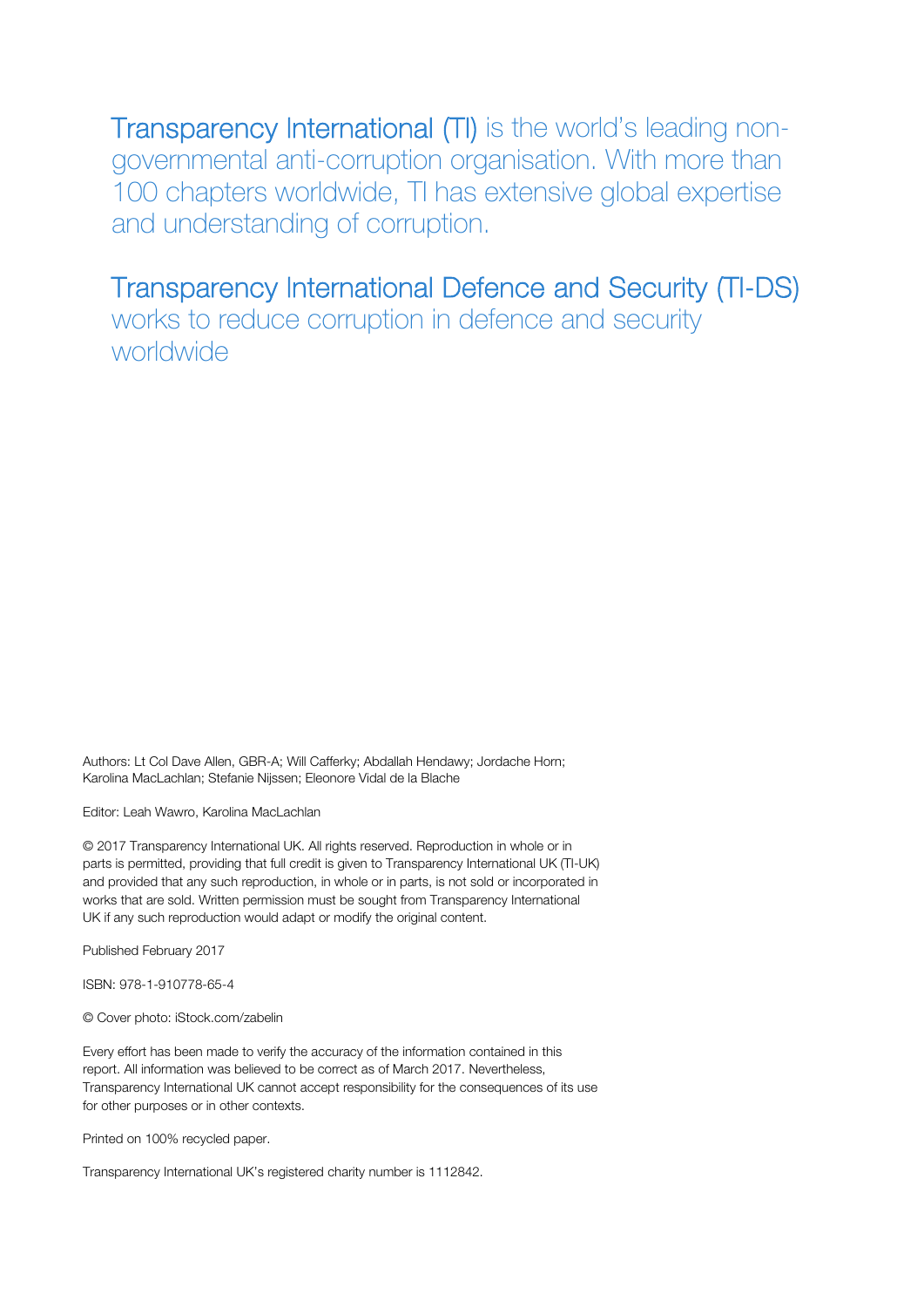# The Big Spin Corruption and the growth of violent extremism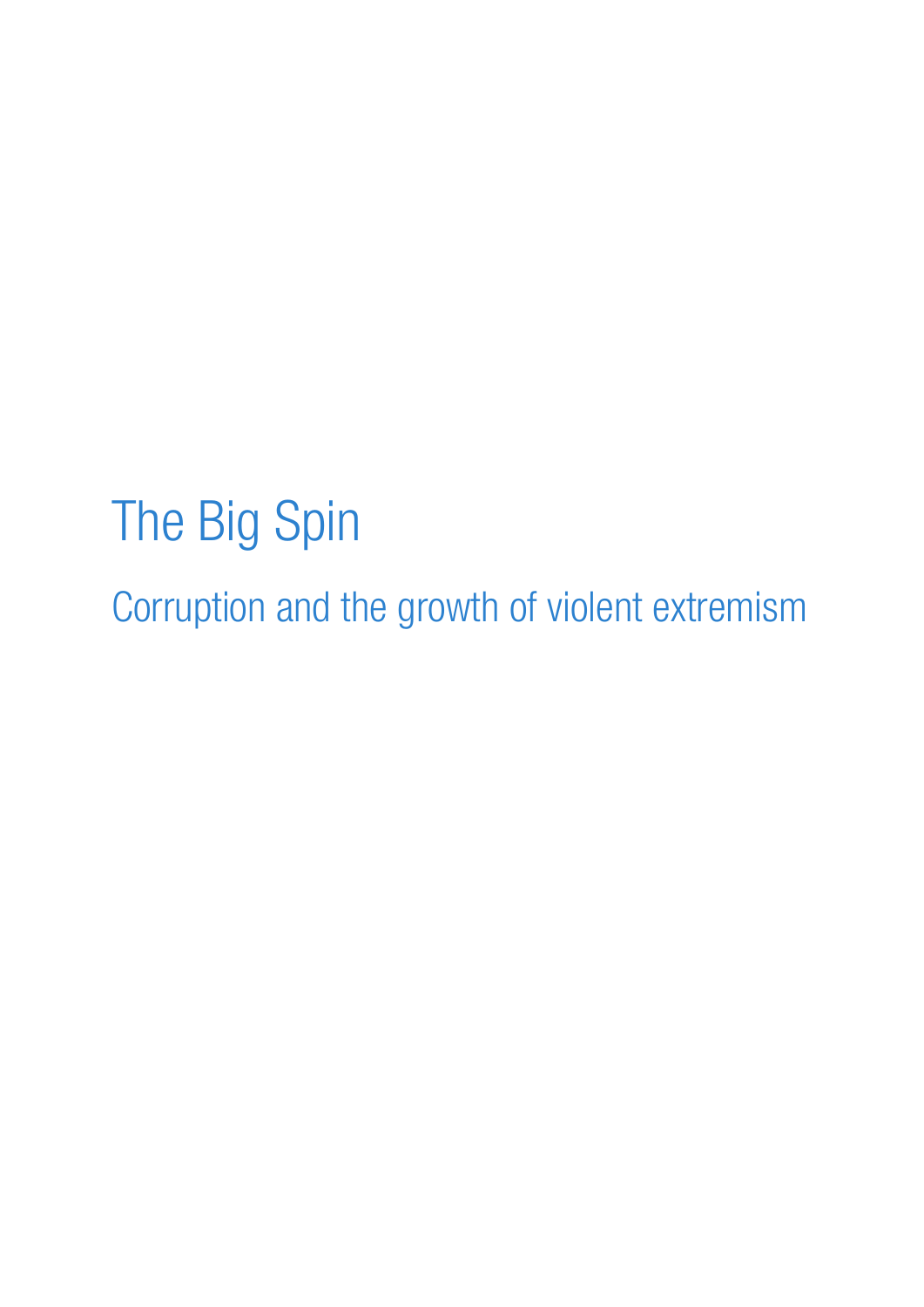"Religious corruption, financial corruption, political corruption, and administrative and societal moral decadence. All of this you get in countries ruled by tyrants and not in #State\_of\_the\_Caliphate #The\_Islamic\_State"

> -@Americacrimina 7/11/2014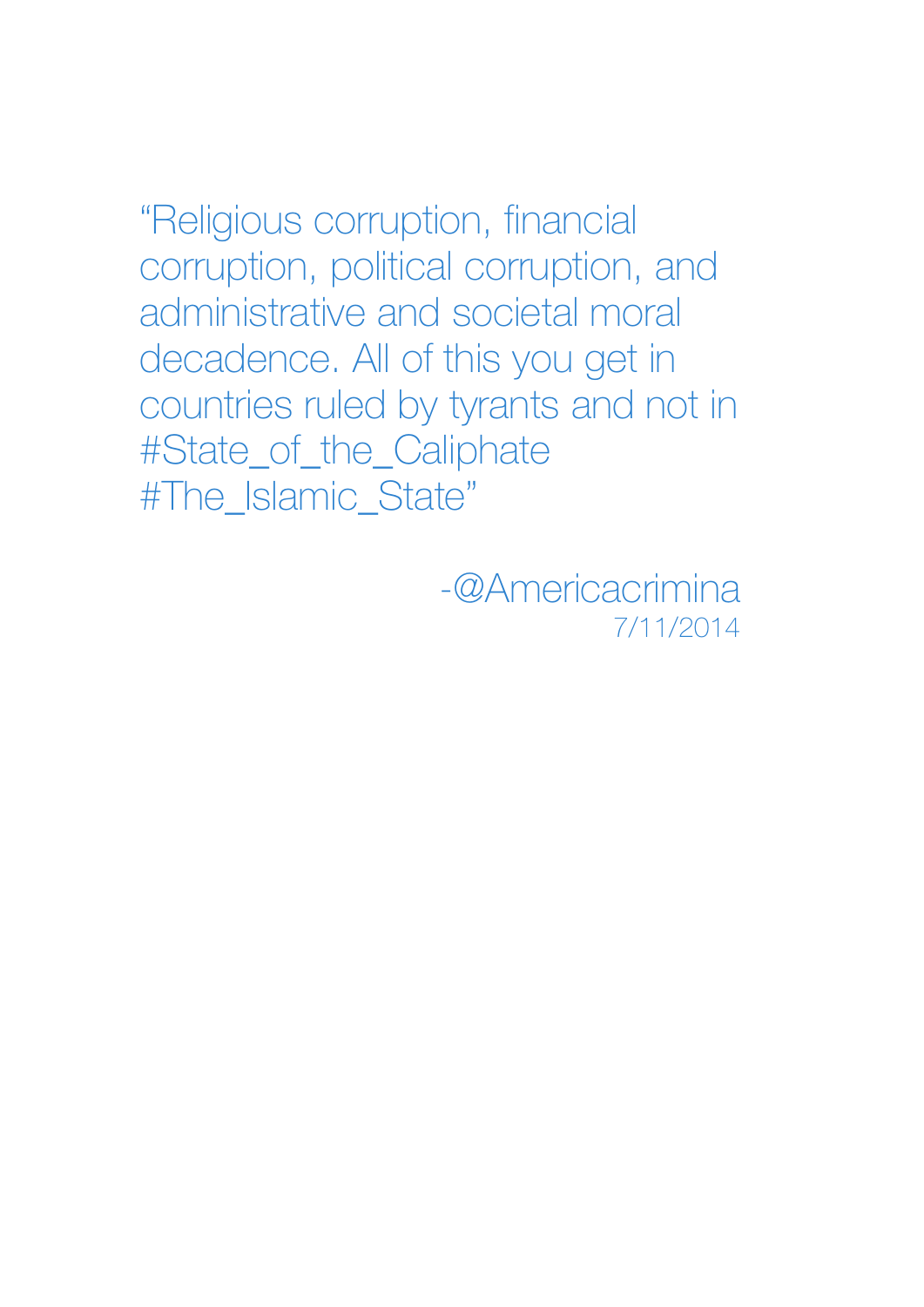# Table of contents

| 2. Corruption: a lifeline for extremist groups in Libya  13       |  |
|-------------------------------------------------------------------|--|
| 3. Six days in June: corruption and the fall of the Iraqi army 18 |  |
| 4. Nigeria: how corruption has fueled Boko Haram  23              |  |
| Conclusions: the international community's response 29            |  |
| Annex 1: Narrative analysis - notes on methodology 30             |  |
|                                                                   |  |
|                                                                   |  |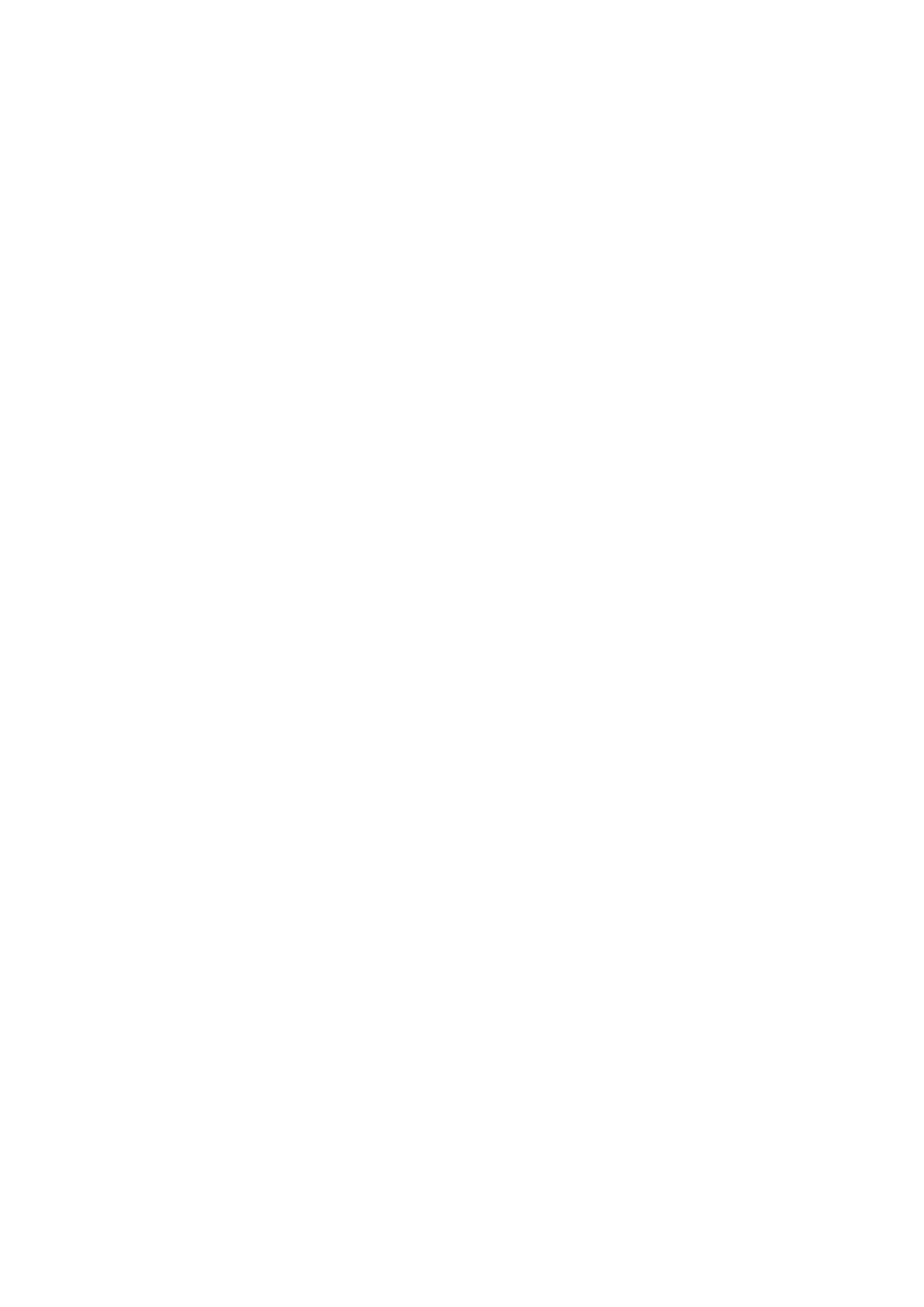## **Introduction**

Extremist violence and terrorism make daily headlines. The instinct in liberal democracies is to frame these threats in terms of a global confrontation of values, the force of radical Islam pitched against the prevailing world order. But foreign policy narratives that focus on ideology overlook the exploitative governing structures and state predation that enables extremist groups to thrive. Corruption is the most powerful weapon in the armoury of violent extremism.

Corruption enables extremist movements in three ways. First, extremist groups draw on deep public anger at the abuse of power as a means to radicalise and recruit, and to deepen sectarian divisions. In Yemen, Houthi rebels initially portrayed themselves as a force to counter government corruption.<sup>[1](#page-6-0)</sup> In Afghanistan, the Taliban challenged the legitimacy of the government's corrupt judiciary and promised law and order through Sharia Courts; government corruption, not religious radicalism, was the movement's greatest recruitment tool. [2](#page-6-1) As this research shows, anti-corruption, security and justice are often central narratives in radical movements' efforts to boost legitimacy and support, as well as serving to foment suspicions of those external foreign forces or governments which are then viewed as complicit or, in some cases, a driving force behind corruption.

Second, corruption in state institutions is a practical facilitator for extremist groups. Links to organised crime on one side and to corrupt officials on the other facilitate financial and arms flows. In Libya and in Iraq, the operations of the Islamic State of Iraq and Syria (ISIS) have relied on smuggling, criminality (including human trafficking) and corruption of officials, even as they portray themselves as an alternative to the abusive, corrupt systems in power.<sup>[3](#page-6-2)</sup>

But as dangerous as corruption is in driving support for or facilitating violent extremism, the effect on those forces expected to provide security is devastating. Corruption hollows out state institutions that could and should check extremist forces, especially as they resort to violence. In Iraq, the presence of an estimated 50,000 ghost soldiers among the ranks of the Army meant that nobody could stand in the path of ISIS as it took over Mosul, and similar problems have affected the fight against Boko Haram in Nigeria. [4](#page-6-3)

This research illustrates how corruption strengthens extremist groups. The first case study focuses on ISIS's use of corruption in recruitment narratives: communications that seek to portray the group as a countervailing force for moral purity, for political integrity and for reliable public service delivery. The second case relies on interviews with fighters operating within the ISIS *wilayat*, or overseas territories in Libya and the Sinai Peninsula, and illustrates how corruption and weakness of state institutions has enabled ISIS units. The third vignette traces the effects of corruption on security forces in Iraq and their catastrophic failure to push back the IS advance on Mosul. Finally, we shift the lens to Nigeria and consider the role of corruption in the rise of Boko Haram. The findings confirm a pattern: corruption has served as a rallying call for extremist groups, facilitated terrorist acts, while in some cases rendering government and defence institutions incapable of responding.

<span id="page-6-0"></span> <sup>1</sup> Diana Alghoul, "Beyond the Sunni-Shia Narrative in Yemen," Middle East Monitor,

<span id="page-6-1"></span>accessed August 26, 2015, https://www.middleeastmonitor.com/articles/middle-east/18556-beyond-the-sunni-shianarrative-in-yemen. <sup>2</sup> Sarah Ladbury and the Cooperation for Peace and Unity (CPAU), 'Testing Hypotheses on Radicalisation in Afghanistan', Independent

<span id="page-6-2"></span>Report for the Department of International Development, Kabul, August 2009.<br><sup>3</sup> Fazel Habramy, Shalaw Mohammed and Luke Harding, 'Inside Islamic State's oil empire: how captured oil fields fuel ISIS insurgency' The Guardian, 19 November 2014[, https://www.theguardian.com/world/2014/nov/19/-sp-islamic-state-oil-empire-iraq-isis;](https://www.theguardian.com/world/2014/nov/19/-sp-islamic-state-oil-empire-iraq-isis) Loulla-Mae Eleftheriou-Smith, 'Isis and Italy's mafia "working together" to smuggle cannabis from North Africa into Europe', The Independent, 19 April 2016[, http://www.independent.co.uk/news/world/europe/isis-and-italy-s-mafia-working-together-to-smuggle-cannabis-through](http://www.independent.co.uk/news/world/europe/isis-and-italy-s-mafia-working-together-to-smuggle-cannabis-through-north-africa-into-europe-a6991451.html)[north-africa-into-europe-a6991451.html;](http://www.independent.co.uk/news/world/europe/isis-and-italy-s-mafia-working-together-to-smuggle-cannabis-through-north-africa-into-europe-a6991451.html) UN Security Council Resolution 2199, 12 February 2015,<br>http://www.un.org/press/en/2015/sc11775.doc.htm.

<span id="page-6-3"></span><sup>&</sup>lt;sup>4</sup> Suadad al-Salhy, 'How Iraq's 'ghost soldiers' helped ISIL,' Al Jazeera, 11 December 2014,

http://www.aljazeera.com/news/middleeast/2014/12/how-iraq-ghost-soldiers-helped-isil-2014121072749979252.html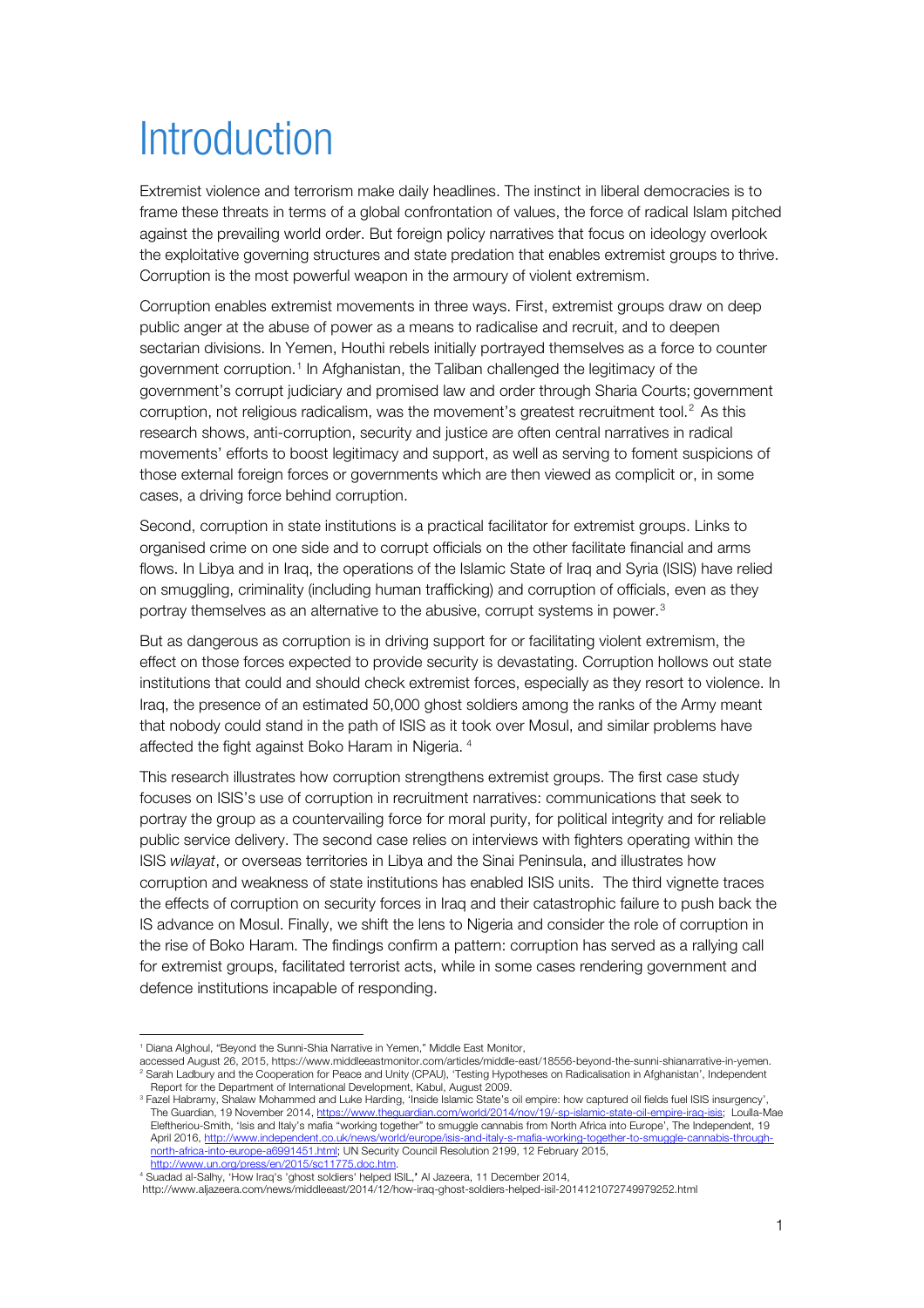## 1. ISIS's corruption narratives

#### Will Cafferky, Jordache Horn, Stefanie Nijssen

Corruption and the abuse of official power have been a common feature of discourse among ISIS members, supporters, and sympathisers. In contrast, the group has sought to present themselves as an alternative model of governance, free of corruption, administratively efficient and a provider of justice and security, bound together by a moral and political integrity. This research draws on a mixture of primary and secondary source material emanating from ISIS, including promotional materials released by ISIS, Twitter posts by sympathisers, members and supporters, and interviews conducted with former and present members.

The research found that ISIS draws on narratives related to corruption and uses legitimate grievances surrounding the corruption, nepotism, bribery, and theft of public funds to justify its activities. Four main narrative themes emerged:

- 1. Grand corruption: ISIS propaganda on social media have regularly referenced systemic corruption by governments in the region, including the extensive plundering of state funds, nepotism, as well as the bribery of officials. The world is characterised in binary terms, with the group presenting itself as free from these vices and characterised by moral virtue, religious legitimacy and purity.
- 2. **ISIS as provider of security, justice and welfare: ISIS fighters, supporters, and those** living within ISIS-controlled areas have frequently expressed discontent and dissatisfaction with corrupt judiciaries. The group draws on this frustration and attempts to portray an idyllic picture of life under ISIS rule - portraying themselves as an effective judicial system and an alternative provider of government services.
- 3. A response to sectarian divisions and inequality: ISIS messaging has also tapped into a deep sense of discrimination felt by Sunni groups. ISIS regularly refers to regional governments' violations of the rule of law through targeting of Sunni groups. Again, the group portrays itself as the answer, able to deliver security and justice for the marginalised.
- 4. The West and its allies as complicit in corruption: ISIS has labelled members of the international community, especially the US and the West, as corrupt, and their allies in the region as complicit in their malfeasance and moral decay.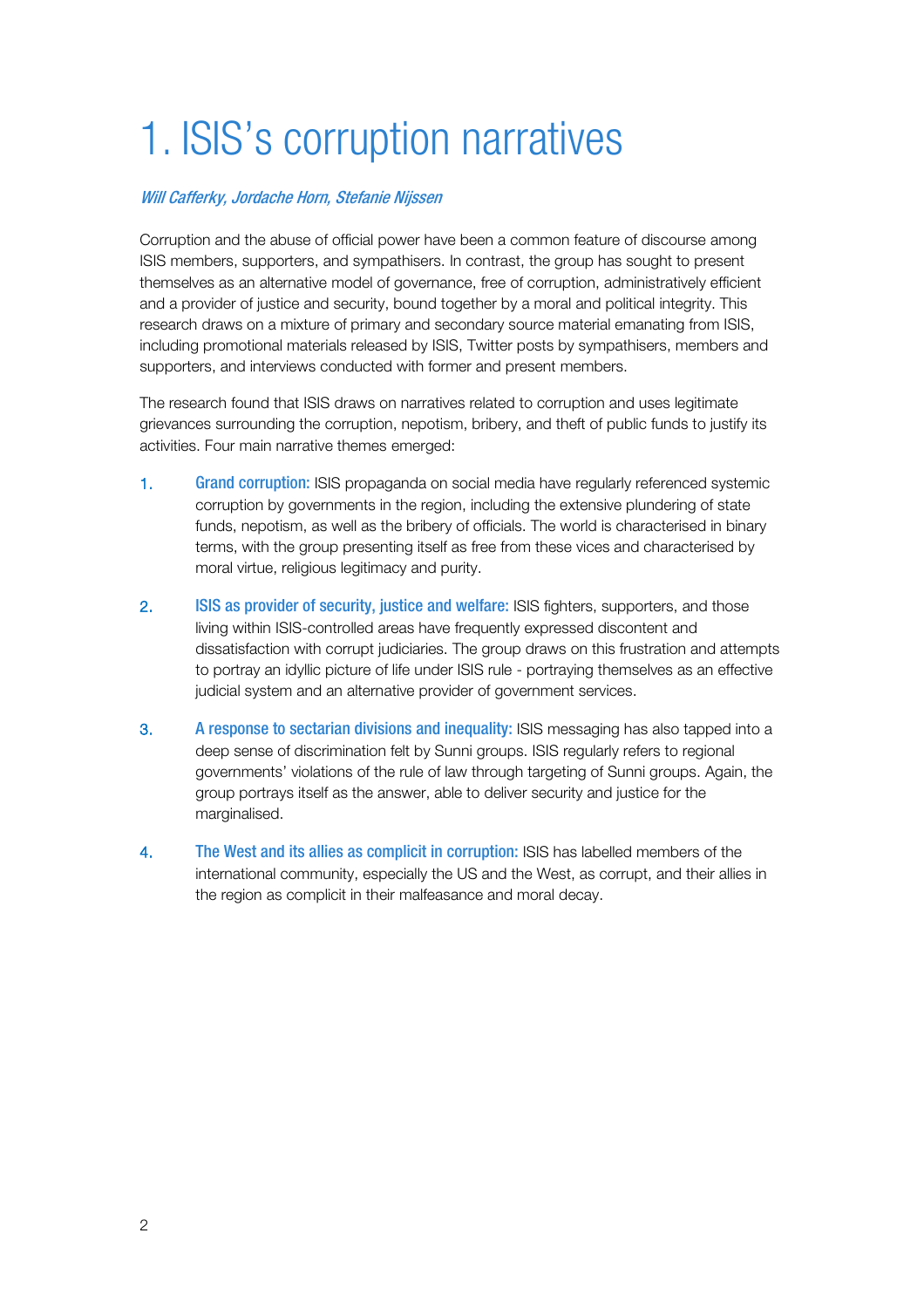#### The antidote to grand corruption: ISIS as pure, moral and clean

ISIS propaganda depicts a binary world order - a utopian Islamic state, free from vice, embodying moral virtue, religious legitimacy and purity. The construct may be simplistic, but ISIS draws on legitimate grievances surrounding the nepotism, bribery, and theft of public funds prevalent within Iraqi and Syrian politics in appealing to potential recruits. Grand corruption is a broad term for acts committed at a high level of government that distort policies or the central functioning of the state, and enable leaders to benefit at the expense of the public good, providing an important context. [5](#page-8-0) *The Management of Savagery,* one of ISIS's fundamental texts, that specifically refers to the diversion of resources and abuse of state institutions to protect a narrow elite:

*The first: The power of the masses (quwwat al-shu`şb). […] From time to time, there is a defanging of some of the masses who wake up from heedlessness by means of the armies and police of these states, which consider this duty to be their fundamental task, for which they accumulate wealth (al-amwwl wa al-`ata). (This endeavor) protects these regimes or protects the circuit of the ruling regime in the orbit of one of the two superpowers.*

*The second:… The second power that can return society to justice and to its belief system and values - even if it is partially according to the Sunna - is the power of armies. (The states) lavishly plundered money upon them and buy them off so that they do not perform this function, but rather the opposite."[6](#page-8-1)*

The text also notes that oppressors will suffer for their actions: "And because He is a wise, just Lord who abstains from oppression, He will never allow the oppressor to oppress and corrupt without punishing him for his actions." <sup>[7](#page-8-2)</sup> The accusation that Middle Eastern governments are corrupt has also featured prominently in less formal sources as well, including the ISIS publication, the *Dabiq* magazine:

*Don't you see the allies of the tawāghīt [tyrants]? Don't you see those who spread corruption on the Earth? Don't you see the spies prowling amidst the lands? Don't you see the fighter jets above them protecting them? Are you fighting so that these people can rule the blessed land of Shām?[8](#page-8-3)* 

The term "*tawāghīt*" – roughly translated as "tyrants" – is deployed in this passage as a synonym for the governments of Iraq and Syria. And throughout all 14 issues of Dabiq magazine analysed as part of this report, "*tawaghit*" is often preferred to more conventional terms such as 'government', or 'state'. In the ISIS narrative, citizens must decide between supporting tyrannical, corrupt regimes and allying with oppressed revolutionaries prepared to fight for moral and political virtue, and for the integrity of state institutions. This can also be seen in the tweets on the following page:

<span id="page-8-0"></span><sup>5</sup> Transparency International. "FAQs on Corruption." N.d. Accessed June 7, 2016. Available from:

[http://www.transparency.org/whoweare/organisation/faqs\\_on\\_corruption](http://www.transparency.org/whoweare/organisation/faqs_on_corruption) 

<span id="page-8-1"></span><sup>6</sup> Abu Bakr Naji. "The Management of Savagery: The Most Critical Stage Through Which the Umma Will Pass," translated by William McCants. May 23, 2006, accessed June 10, 2016. Available from[: https://azelin.files.wordpress.com/2010/08/abu-bakr-naji-the](https://azelin.files.wordpress.com/2010/08/abu-bakr-naji-the-management-of-savagery-the-most-critical-stage-through-which-the-umma-will-pass.pdf)management-of-savagery-the-most-critical-stage-through-which-the-umma-will-pass.pdf

<span id="page-8-2"></span><sup>7</sup> Abu Bakr Naji. "The Management of Savagery: The Most Critical Stage Through Which the Umma Will Pass," translated by William McCants. May 23, 2006, accessed June 10, 2016. Available from[: https://azelin.files.wordpress.com/2010/08/abu-bakr-naji-the](https://azelin.files.wordpress.com/2010/08/abu-bakr-naji-the-management-of-savagery-the-most-critical-stage-through-which-the-umma-will-pass.pdf)[management-of-savagery-the-most-critical-stage-through-which-the-umma-will-pass.pdf](https://azelin.files.wordpress.com/2010/08/abu-bakr-naji-the-management-of-savagery-the-most-critical-stage-through-which-the-umma-will-pass.pdf) 

<span id="page-8-3"></span><sup>8</sup> Dabiq Magazine. Issue 10*.* Al-Sham is a blessed and sacred land that Allah destined to be the place of revelations, the birthplace of prophets and a refuge for godly men. Al-Sham (Greater Syria) is bordered by the Euphrates River on the northeast and Egypt on the southwest. Its major cities are Damascus, Jerusalem, Nabulus, Homs, Halab, Amman, Beirut, Askalan, Gaza, Saida; Sur, Tripoli, Ba'labek, Manbaj and Al-Ma'rah.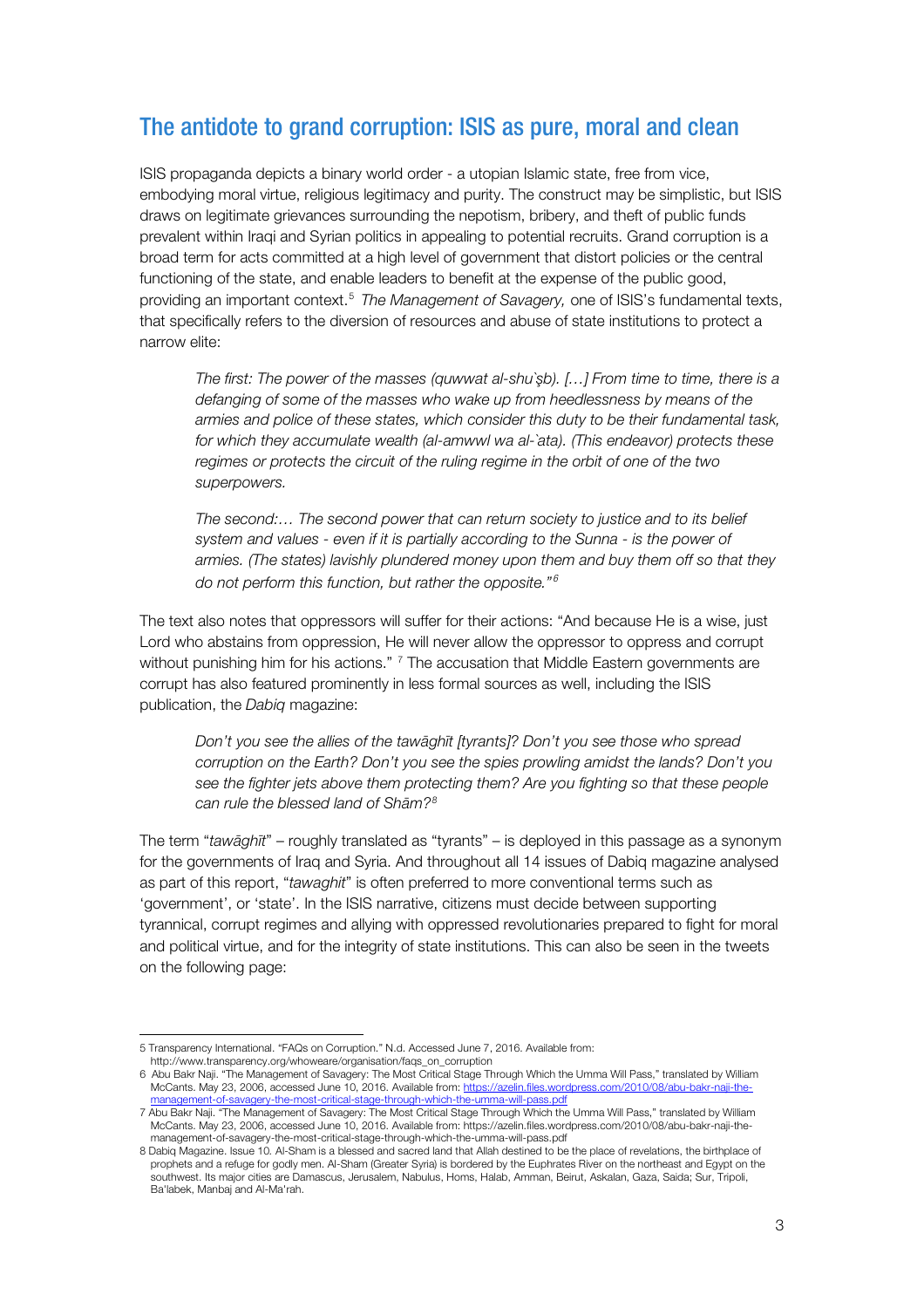Translation: Religious corruption, financial corruption, political corruption, and administrative and societal moral decadence. All of this you get in countries ruled by tyrants and not in #State\_of\_the\_Caliphate #The\_Islamic\_State



Translation: And who opposes the Islamic State? Drunkards who are afraid of *hudood* punishments; a corrupt official who spends his whole life living from bribes; the morally promiscuous and morally degenerative; the religious leader who scavenges his religion. [9](#page-9-0)



### ISIS as a provider of justice & security

As ISIS gained territory in Syria and Iraq, the group took over basic government functions: establishing a police and justice system, collecting taxes, running municipal and health services, building roads and providing access to water and electricity.<sup>[10](#page-9-1)</sup> As well as the consolidation of territorial gains, efforts have appeared aimed at creating a clear contrast between ISIS rule on one hand, and the corruption and perceived failures of previous regimes on the other. The ISIS offer to recruits is two-fold: a regime capable of delivering equitable security and justice, combined with the opportunity for revenge against a state that has either failed in its primary purpose.

As it gained control of new territories, ISIS has aspired to project an appearance of a sophisticated bureaucracy, seemingly with some success. [11](#page-9-2) Former militants in Libya, for instance, explained that justice processes within ISIS groups are well- structured and predictable: "Those who got to go through it admit how fair it is," said one militant.[12](#page-9-3)

<span id="page-9-0"></span><sup>9 &</sup>quot;Hudood punishments" are a component of shari'a law. According to Khaled Abou El Fadl, "Qur'anic laws or the special class of specific ethical commandments, although a small and narrow part of the legal system, are of considerable symbolic significance. This particular set of laws includes a group of criminal sanctions that are known as the *hudud* punishments. Underscoring the significance of the *hudud* punishments is the fact that most of these laws implicate the mixed rights of God and human beings (*huquq mukhtalita*). The so-called *hudud* punishments - which include lashing, stoning to death and the severing of hands - are the most controversial aspect of Shari'a law in the modern age." From El Fadl, "Life in the Light of God: Islamic Law, Ethical Obligation and the Problem of Punishment," ABC Religion and Ethics, 30 September 2014.<http://www.abc.net.au/religion/articles/2014/09/30/4097456.htm> (accessed 9/10/16)

<span id="page-9-2"></span><span id="page-9-1"></span><sup>10</sup> David Kilcullen, *Blood Year. Islamic State and the Failures of the War on Terror*, London: Hurst and Company 2016, pp. 94-95, 133. 11 Aaron Zelin. "The Islamic State Has a Consumer Protection Office," *The Atlantic,* June 12, 2014, accessed June 10, 2016. Available

from: http://www.theatlantic.com/international/archive/2014/06/the-isis-guide-to-building-an-islamic-state/372769/

<span id="page-9-3"></span><sup>12</sup> Interviewed by Abdallah Handawy, Libya, 2015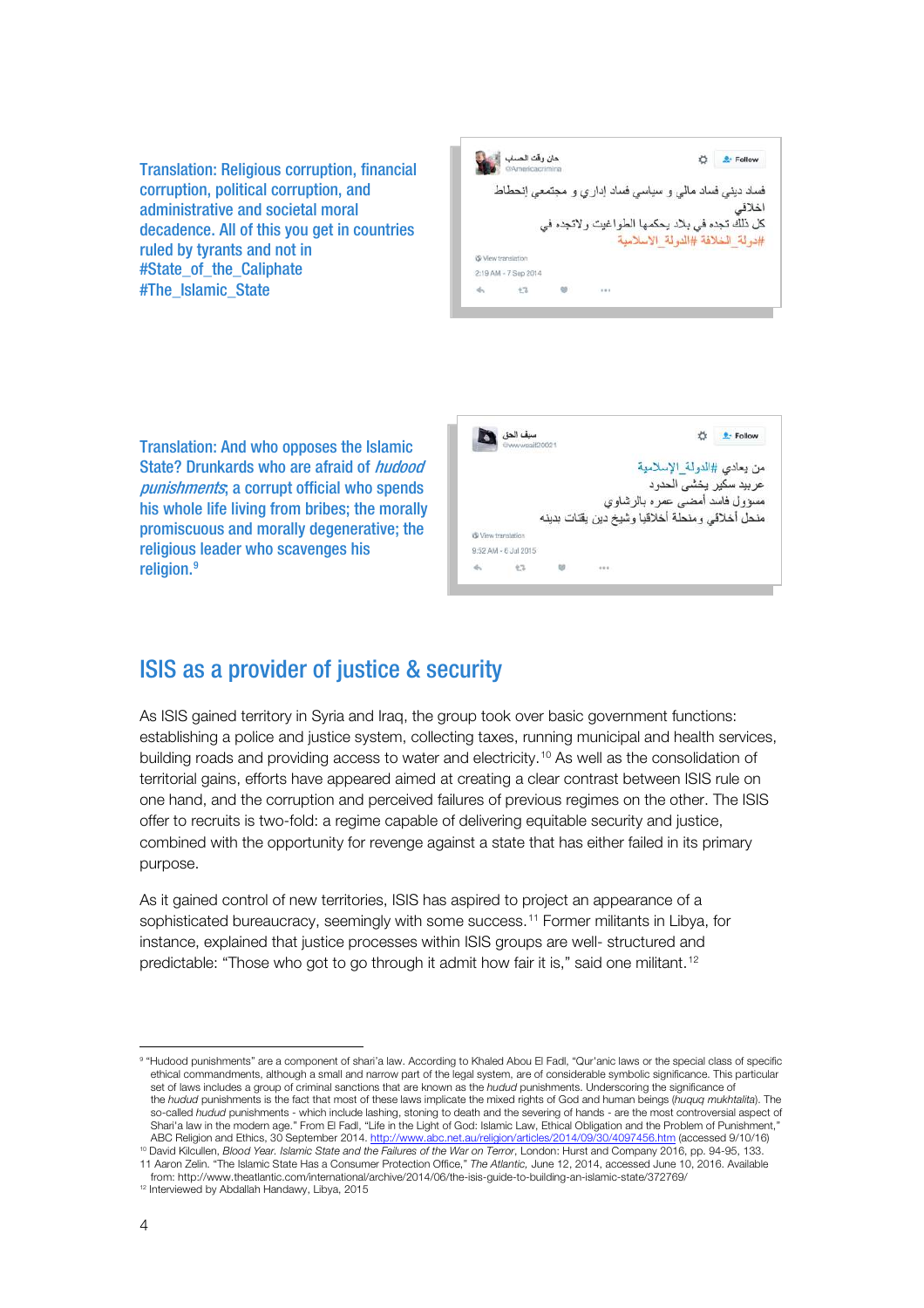The ability to offer security is also a significant theme in ISIS's messaging. Twitter posts compare life under ISIS with that which can be had under corrupt governments:

#### Translation:

#The 13th anniversary of the occupation of Iraq, The areas ruled by the Islamic state, people live in security, whereas areas governed by Rafida (Shia Muslims), people live in fear"



Translation: "Muslims today need the Islamic State system, which is honest, just, safe, and do not need a government that is ruled by gangs, tribes and hypocrisy."



Available evidence – especially interviews with fighters and those living in territories under ISIS control – indicate that ISIS's narratives on the abuse of power resonate. In Syria, a former government employee compared the predictable brutality of ISIS with arbitrary nature of previous regimes: "ISIS are not as cruel as the regime was. [With ISIS] if you don't do anything wrong according to their standards, not ours  $-$  they will not bother you."<sup>[13](#page-10-0)</sup> The attempt to depict ISIS as a haven for justice and security also runs through its official magazine, Dabiq, which has frequently featured articles claimed to be written by British captive John Cantlie. One article touts ISIS's success in establishing security and tackling corruption:

*For the first time in years, Muslims are living in security and their businesses are doing a roaring trade… Sharī'ah courts are established in every city and are judging by the laws of Islam. Corruption, before an unavoidable fact of life in both Iraq and Syria, has been cut to virtually nil while crime rates have considerably tumbled.[14](#page-10-1)*

<span id="page-10-0"></span> <sup>13</sup> Liz Sly. "The Islamic State is failing at being a state," December 25, 2014, accessed June 6, 2016. Available from:

[https://www.washingtonpost.com/world/middle\\_east/the-islamic-state-is-failing-at-being-a-state/2014/12/24/bfbf8962-8092-11e4](https://www.washingtonpost.com/world/middle_east/the-islamic-state-is-failing-at-being-a-state/2014/12/24/bfbf8962-8092-11e4-b936-f3afab0155a7_story.html) [b936-f3afab0155a7\\_story.html](https://www.washingtonpost.com/world/middle_east/the-islamic-state-is-failing-at-being-a-state/2014/12/24/bfbf8962-8092-11e4-b936-f3afab0155a7_story.html)

<span id="page-10-1"></span><sup>14</sup> Dabiq Magazine, Issue 12, pg 47.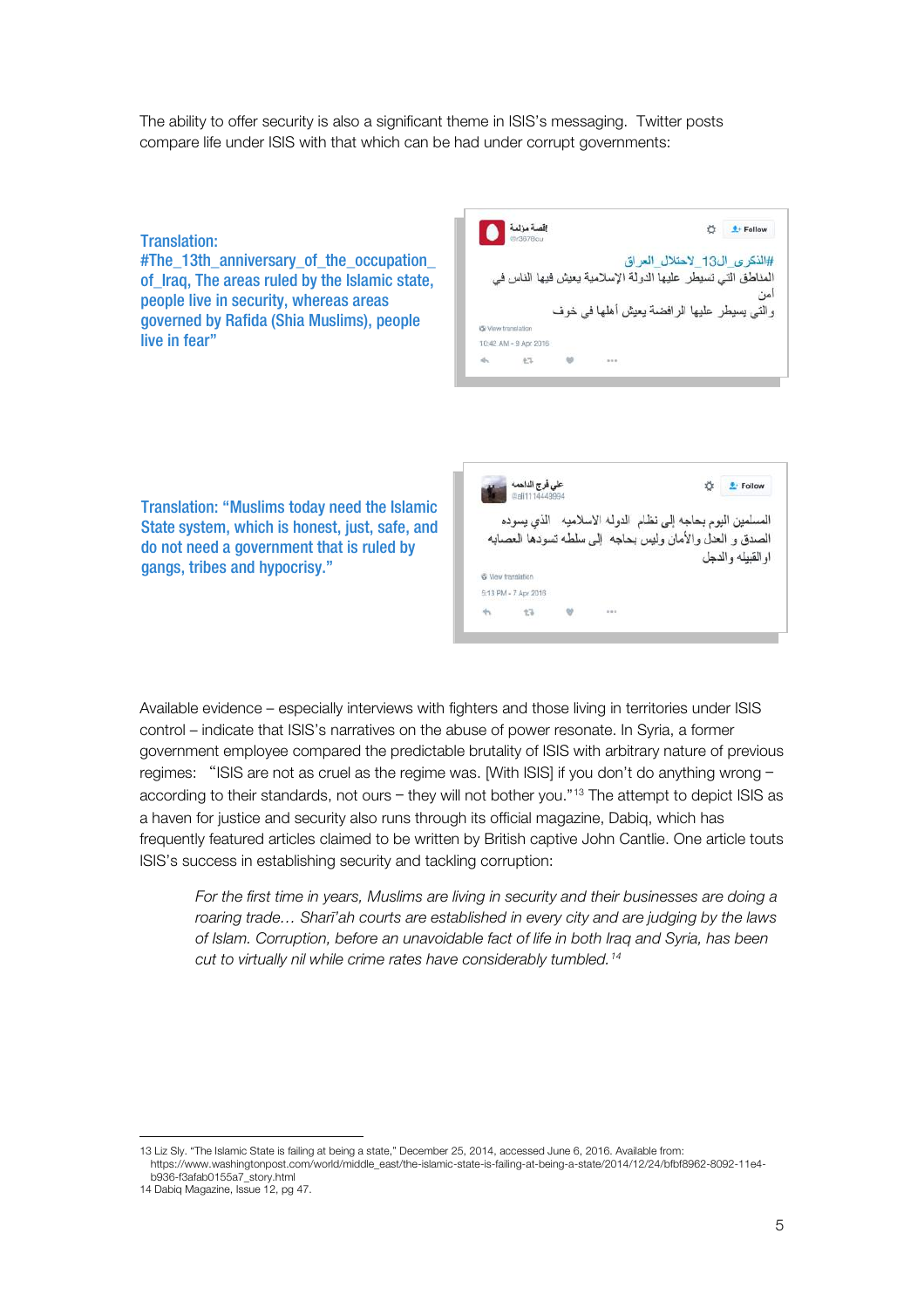Accounts of the swift delivery of justice, as well as the provision of safety within the Islamic State feed into the ISIS message that they are replacing the "despotic" and "crumbling" regimes in Iraq and Syria. [15](#page-11-0) This narrative is also seen on Twitter:

Translation: "Justice, Security #Islamic\_State\_In\_Two\_Words"



The detrimental effect of corruption on government capacity to provide services, such as municipal management, electricity, and healthcare has played into this narrative. Corruption may mean a citizen paying a bribe in order to obtain a license, for example, or draining local government budgets, leaving no funding for garbage collection or road reconstruction. [16](#page-11-1) In Iraq, funds allocated as aid for the country's widows and farmers mysteriously dried up in 2010, leaving critics questioning why the government were able to fund the salaries and benefits of its politicians, but not those in need.[17](#page-11-2) The failure of corrupt governments to provide basic services has led to ready recruits for ISIS. A 2015 poll carried out by Greenberg Quinlan Rosner Research asked which two issues Iraqis felt the government needed to address most urgently. While "security" remained the most prominent answer with 48% of respondents citing it as a top concern, corruption (43%) and the provision of basic services (37%) were the second and third most popular concerns.[18](#page-11-3)

Central to ISIS's appeal is the contention that it can govern well and provide services for citizens. Dabiq Magazine outlines the extent of healthcare provided by ISIS, for example*.* [19](#page-11-4) Municipal services also feature heavily among discussions of ISIS's ability to provide for its citizens. In one video depicting life under the rule of ISIS in Raqqa, the emphasis is on public services –the footage depicts ISIS members repainting fences, fixing telephone lines and tree surgery. Reports also indicated that ISIS in 2014 completed a new market, post office, a zakat (almsgiving) office, and an electricity office that monitors electricity use levels, installs new power lines and hosts workshops on how to repair old ones. [20](#page-11-5) A 2014 report noted that ISIS has a Consumer Protection Authority Office which closes shops for selling poor products in the market, confiscating and destroying counterfeit medicine.<sup>[21](#page-11-6)</sup>

<span id="page-11-1"></span><span id="page-11-0"></span> <sup>15</sup> *ibid*, pg. 50; and Dabiq Magazine, Issue 13, pg 54.

<sup>&</sup>lt;sup>16</sup> Patrick Cockburn. "Iraq 10 years on: How Baghdad became a city of corruption," The Independent, March 4, 2013, accessed June 6, 2016. Available from: http://www.independent.co.uk/news/world/middle-east/iraq-10-years-on-how-baghdad-became-a-city-ofcorruption-8520038.html

<span id="page-11-2"></span><sup>17</sup> Lara Jakes. "Welfare funding runs out in Iraq." Associated Press, November 21, 2010, accessed June 6, 2016. Available from:

<span id="page-11-3"></span>http://www.today.com/id/40298978/ns/today-today\_news/t/welfare-funding-runs-out-iraq/#.Vw4WvxMrKRt <sup>18</sup> Greenberg Quinlan Rosner Research. "Lack of Responsiveness Impacts Mood: August – September 2015 Survey Findings," N.d., accessed June 6, 2016. Available from: https://www.ndi.org/files/August%202015%20Survey\_NDI

<span id="page-11-5"></span><span id="page-11-4"></span><sup>19</sup> Dabiq Issue 9, pg. 25 <sup>20</sup> Aaron Zelin. "The Islamic State Has a Consumer Protection Office," June 12, 2014, accessed June 10, 2016. Available from: http://www.theatlantic.com/international/archive/2014/06/the-isis-guide-to-building-an-islamic-state/372769/

<span id="page-11-6"></span><sup>21</sup> Abu Bakr Naji. "The Management of Savagery: The Most Critical Stage Through Which the Umma Will Pass," translated by William McCants. May 23, 2006, accessed June 10, 2016. Available from[: https://azelin.files.wordpress.com/2010/08/abu-bakr-naji-the](https://azelin.files.wordpress.com/2010/08/abu-bakr-naji-the-management-of-savagery-the-most-critical-stage-through-which-the-umma-will-pass.pdf)[management-of-savagery-the-most-critical-stage-through-which-the-umma-will-pass.pdf](https://azelin.files.wordpress.com/2010/08/abu-bakr-naji-the-management-of-savagery-the-most-critical-stage-through-which-the-umma-will-pass.pdf)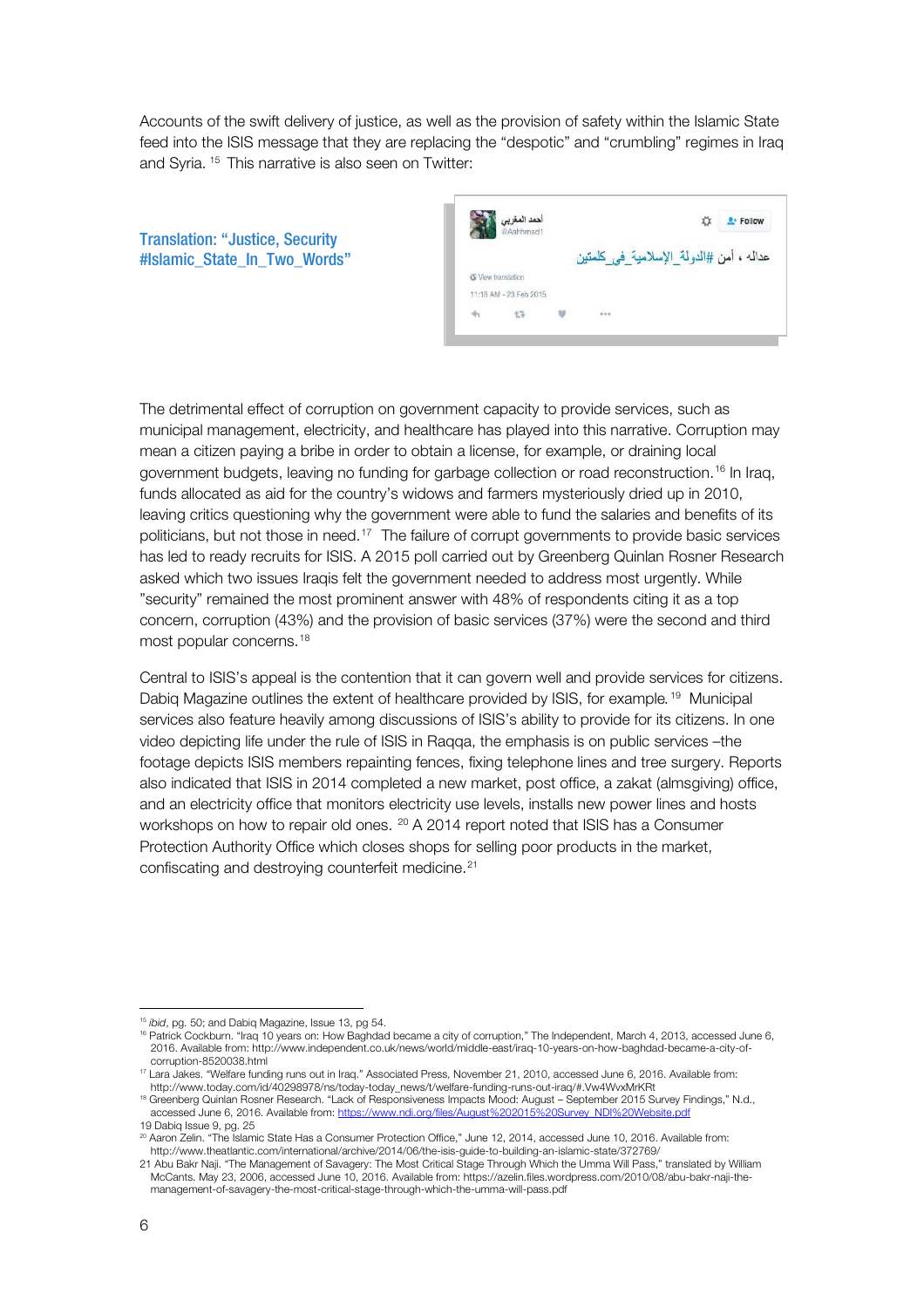

Video Source[: http://www.mirror.co.uk/news/world-news/islamic](http://www.mirror.co.uk/news/world-news/islamic-state-health-service-video-5579232)[state-health-service-video-5579232](http://www.mirror.co.uk/news/world-news/islamic-state-health-service-video-5579232)

Support for these actions has continued online through Twitter - and alongside praise for the group's ability to deliver these services is frequently a clearly stated comparison with central government authorities. These tweets, focussed on the work done by ISIS's "Office of Services" in Mosul, make direct references to the impact of corruption, through the theft of public resources, on the capacity of the government to keep the streets of Mosul clean. Twitter supporters also highlight the importance of oversight over service providers.

Translation: Before, 6/10 of the streets of Mosul, were polluted with waste but today they are clean, due to extreme oversight imposed by the Office of Services.

ايو عمر #الموصل<br>©omar i4 ☆ <u>\*</u> Follow - 16 قبل 6/10 كانت شوارع # الموصل عبارة عن تلول من النفايات اما اليوم فهي تز هو بالنظافة ويعود ذلك للرقابة الشديدة الذي يفرضها ديوان الخدمات ..  $\bullet$   $\bullet$   $\bullet$   $\bullet$   $\bullet$   $\bullet$   $\bullet$   $\bullet$ 29 20 5:44 PM - 5 Apr 2016 七节  $1.11$ ايو عمر #الموصل ☆ <u>®</u> Follow كانت البلدية في الموصل تدار من قبل لصوص وفاسدين والعامل

Translation: Thieves and the corrupt ran the municipality in Mosul; the workers were lazy, and there was no oversight, while drivers stole oil that was meant to be for street cleaning cars.

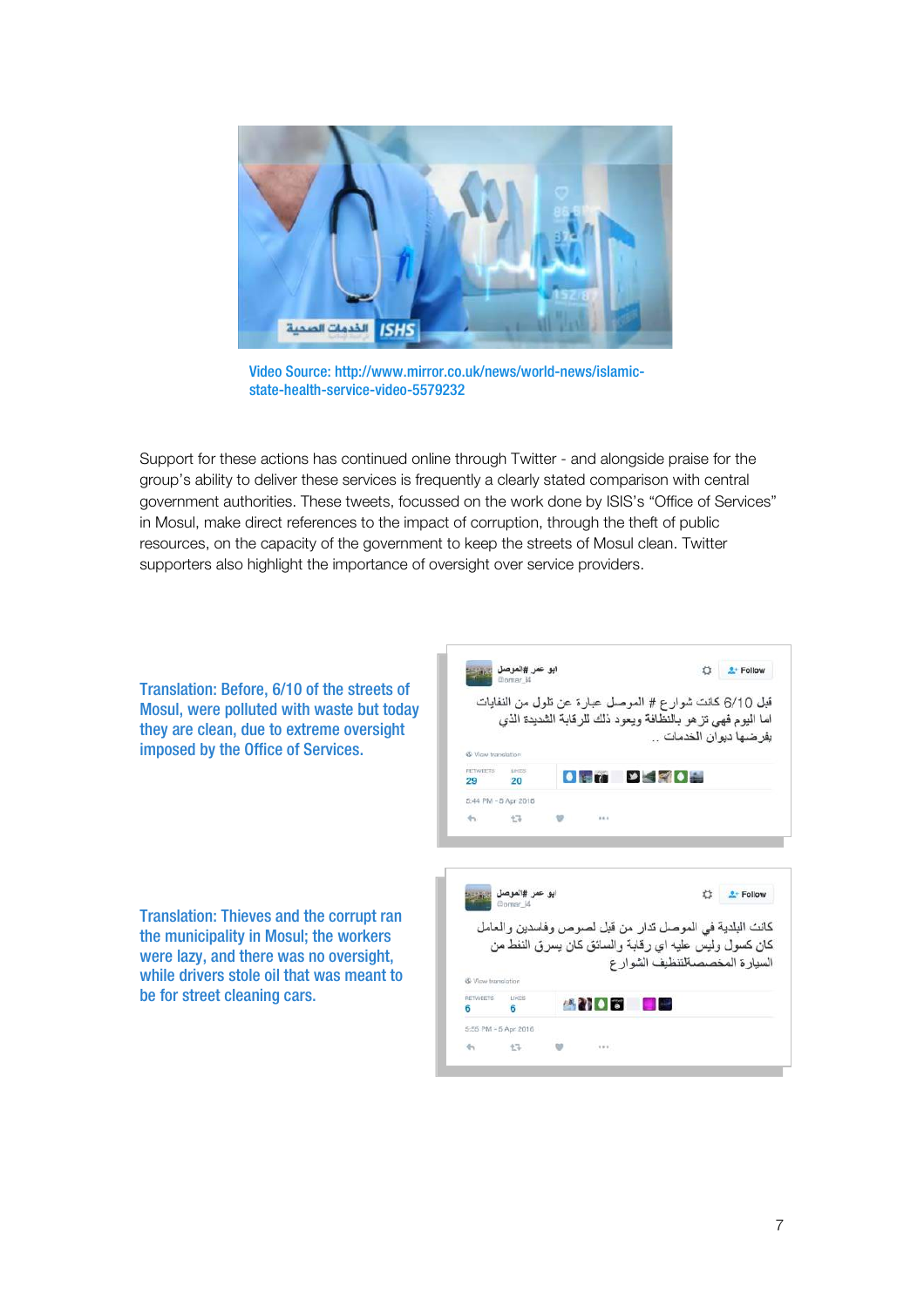Of course such claims have been highly contested. Reports from ISIS-controlled areas suggest shortages of medication, water and electricity, which have caused the spread of disease.<sup>[22](#page-13-0)</sup> While there have been reports that the group established a food kitchen in the Raqqa for the needy and an Office for Orphans, one activist told a journalist, "In Raqqa you see lines of people in front of the relief kitchens because of the severity of poverty, while elements of the organisation eat the best types of foods and boast about themselves and their 'Caliphate' on social networking sites."<sup>[23](#page-13-1)</sup> According to a photojournalist from Ragga, "people have been ordered to pay 'taxes' under the pretext of funding civic services. We see almost nothing of these so-called services in many places."<sup>[24](#page-13-2)</sup> The point, however, is not that ISIS is a rational alternative to corrupt government, but that this is *the* prevalent narrative the group has drawn on to secure support.



ISIS Propaganda Video on YouTube, since deleted for violation of Terms of Service – Source: YouTube [accessed April 2016]

### Sectarian discrimination

Corruption and factionalism often operate in parallel – cultivating patronage and nepotism along sectarian lines can be a successful for strategy for maintaining power. Entrenched elites within Iraq, for example, have exacerbated sectarian divides to reap financial and social benefits at the expense of the majority of the population, including both the Sunni majority as well as other marginalised groups. ISIS emerged during an increasingly militarised sectarian conflict. Since December 2012, competing groups effectively presented the Sunni population with the options of protest, federalism or insurgency. And in 2012, anti-government protests turned sectarian in majority Sunni areas of Iraq. According to the Institute for the Study of War, "Within a week, the Anbar protests had emerged as the focal point of the demonstrations, with tribes from Salah ad-Din, Diyala, Baghdad, Maysan and Basra sending delegations to Ramadi. From the beginning, the imagery of the anti-government protests demonstrated a range of grievances and intentions

<span id="page-13-0"></span> <sup>22</sup> Vocativ. "To Its Citizens, ISIS Shows a Softer Side." March 20, 2015, accessed June 10, 2016. Available from: http://www.vocativ.com/world/isis-2/to-its-citizens-isis-also-shows-a-softer-side/

<span id="page-13-1"></span><sup>&</sup>lt;sup>23</sup> Zaid Al Fares. "Life Under Isis: Robbery, Sex Slaves, and Headless Bodies in the Street," July 31, 2014, accessed June 10, 2016.

Available from: http://www.ibtimes.co.uk/life-under-isis-robbery-sex-slaves-headless-bodies-street-1459147

<span id="page-13-2"></span><sup>&</sup>lt;sup>24</sup> Zaid Al Fares. "Life Under Isis: Robbery, Sex Slaves, and Headless Bodies in the Street," July 31, 2014, accessed June 10, 2016. Available from: http://www.ibtimes.co.uk/life-under-isis-robbery-sex-slaves-headless-bodies-street-1459147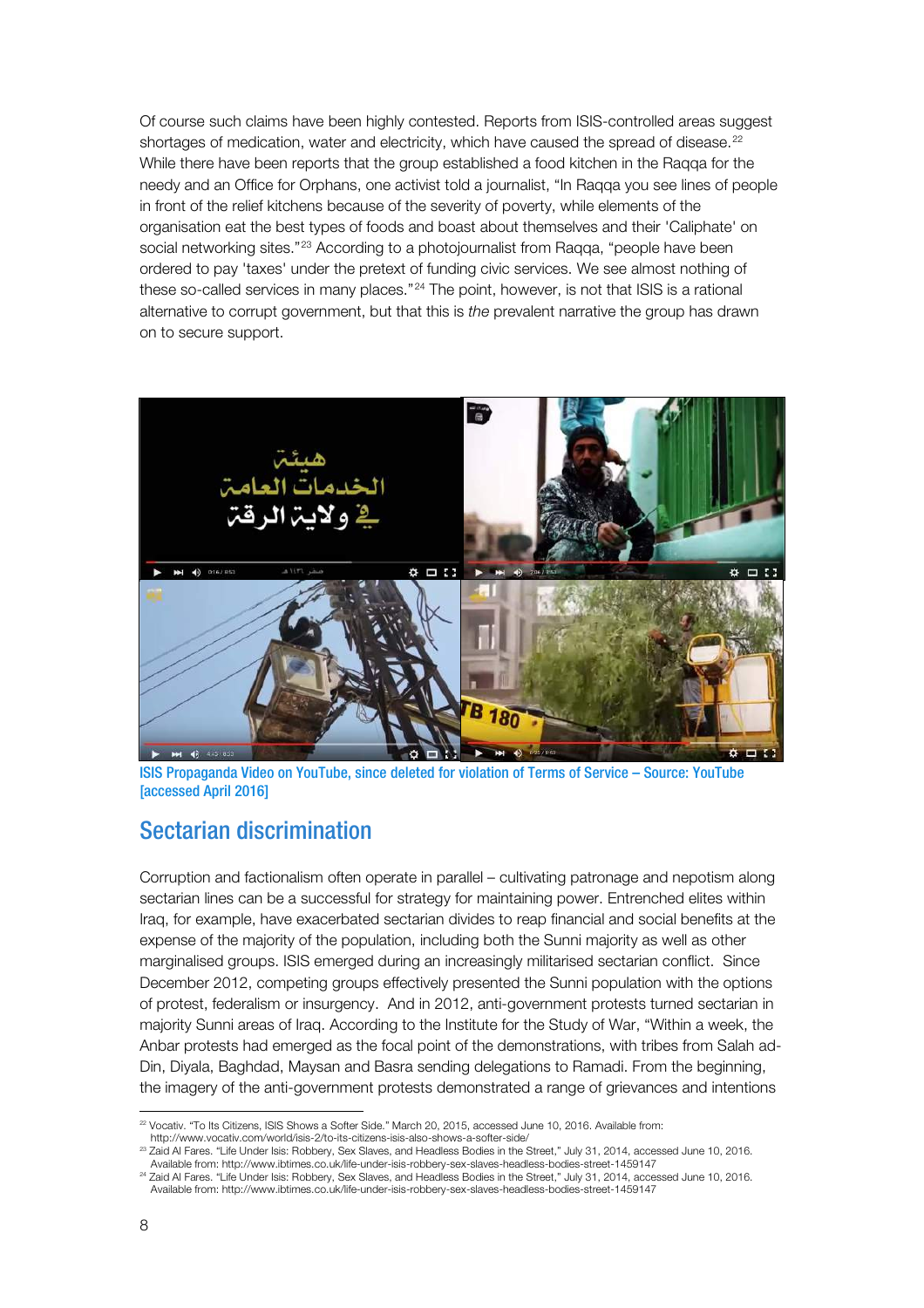among protesters. […] Although protesters and leaders continued to call for the avoidance of sectarian slogans, the geography and iconography of the protests, as well as the demands issued by the protesters, demonstrated the emergence of a sectarian, Sunni Arab identity that defined itself largely by its grievances against the Maliki government".[25](#page-14-0) Protestors articulated specific demands of the Maliki government, including several related to sectarianism, injustice and corruption:

*6. Achieve balance in all institutions of the state, especially the military, security services, and judiciary*

*7. Repeal the operations commands in all provinces and all unconstitutional elements of the security services; withdraw the army from cities and inhabited neighbourhoods in Baghdad and the provinces; remove the concrete barriers; work fervently to provide security to citizens; and devolve responsibility for security to local police.* 

*8. Reinvestigate cases related to religious and national leaders inside and outside Iraq in neutral judicial forums free from political influence.* 

*9. Prohibit the use of sectarian phrases and slogans in state institutions, especially in the security services and the media. […]*

*11. End arbitrary night raids, arrest accused persons in the light of day by legal methods, and end the "secret informer" law.* 

12. Form a Federal Supreme Court of professional and non-corrupt judges who do not *belong to any specific ruling party or bloc, to serve as an independent, non-politicised judiciary.*[26](#page-14-1)

While there is no conclusive evidence linking these protesters and the birth of ISIS, the group was quick to capitalise on the grievances articulated above, including sectarian discrimination, by offering promises of safety and justice for Sunnis.

One Iraqi photographer stated:

*"[T]the police go on arresting Sunni, torturing them and refusing to release them unless their families come up with a bribe. I know one man who was there for a week before his family paid the police \$5,000 (£3,200) to get him released.[27](#page-14-2) "*

The message that ISIS offers protection for the Sunni population is a common theme. One resident of Fallujah who visited family in Ramadi notes that many families were leaving Ramadi because of airstrikes and shelling but that "many preferred to stay, among whom was my brother. He said that, although they are living under bombs, ISIS is far better than the Shia militia and the Iraqi army."[28](#page-14-3)

<span id="page-14-0"></span><sup>&</sup>lt;sup>25</sup> Stephen Wicken. "Middle East Security Report II: Iraq's Sunnis in Crisis," Institute for the Study of War. May 2013, accessed June 6, 2016. Available from[: http://www.understandingwar.org/sites/default/files/Wicken-Sunni-In-Iraq.pdf](http://www.understandingwar.org/sites/default/files/Wicken-Sunni-In-Iraq.pdf)

<span id="page-14-2"></span><span id="page-14-1"></span><sup>26</sup> Ibid.

<sup>&</sup>lt;sup>27</sup> Patrick Cockburn. "Isis, a year of the caliphate: Day-to-day life in the 'Islamic State' – where any breach of restrictive, divinely inspired rules is savagely punished," *The Independent*, June 25, 2015. Available from: http://www.independent.co.uk/news/world/middleeast/isis-a-year-of-the-caliphate-day-to-day-life-in-the-islamic-state-where-any-breach-of-restrictive-10348151.html

<span id="page-14-3"></span><sup>28</sup> [ibid.](http://www.independent.co.uk/news/world/middle-east/isis-a-year-of-the-caliphate-day-to-day-life-in-the-islamic-state-where-any-breach-of-restrictive-10348151.html)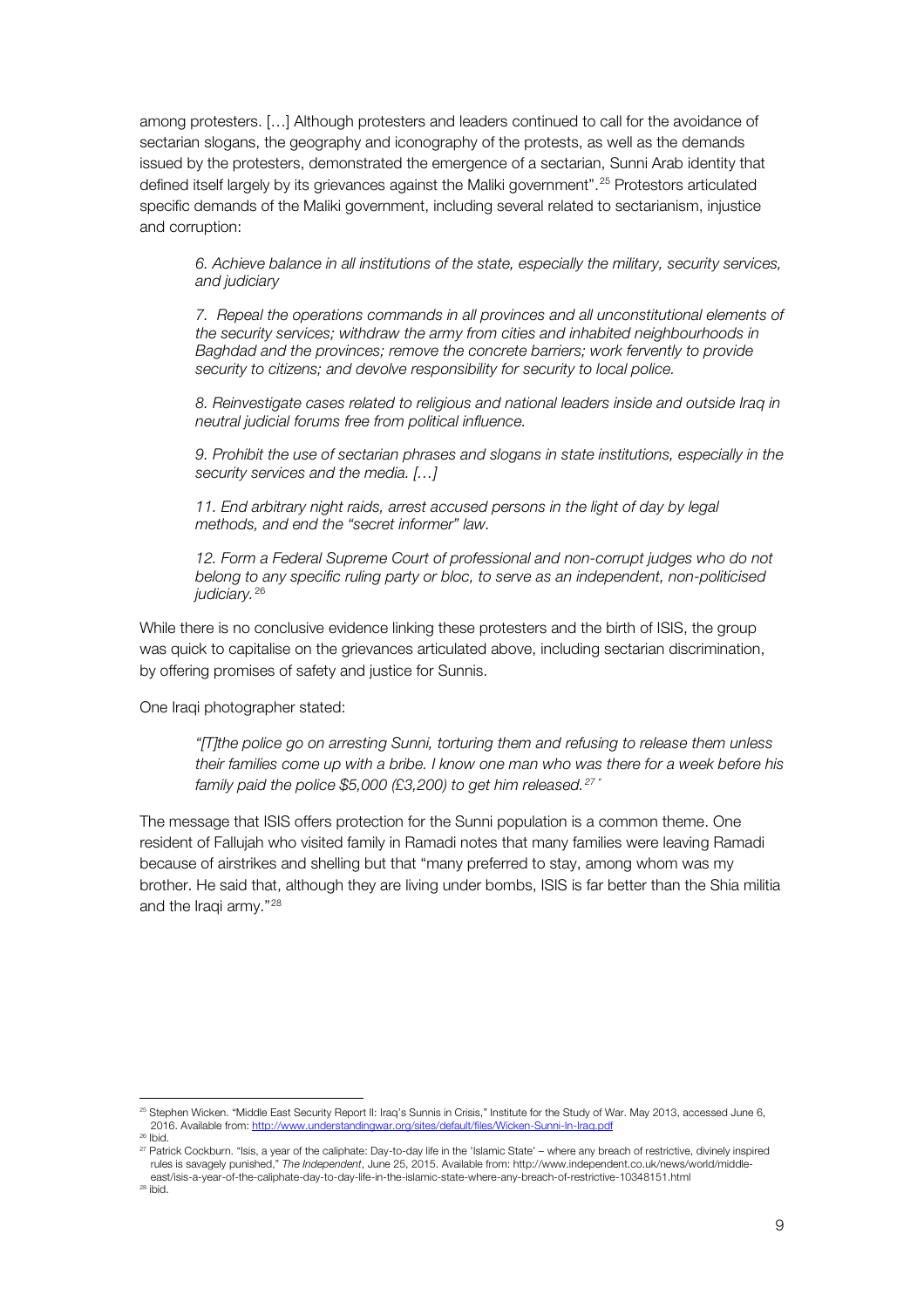### Resisting a corrupting foreign influence

One of the core elements of ISIS ideology is the view that the West and its local allies are the "enemy" of the Islamic State - "apostates", "infidels", and "crusaders".<sup>[29](#page-15-0)</sup> ISIS highlights examples of how Western cultural influence has corrupted the local cultures in the Muslim world. ISIS portrays the governments of Iraq and Syria as participants in international corruption and asserts that those in government take advantage of external links to satisfy their own interests at the expense of their populations. <sup>[30](#page-15-1)</sup> This idea is illustrated in Issue 12 of Dabiq Magazine:

*[A]merica makes the repeated mistake of backing treacherous allies who end up abandoning it when their interests collide. These allies decide then that aiding America no longer fulfills their own desires and personal glories. America backed the tawāghīt [tyrants] Saddam, Gaddafi, Ali Abdullah Saleh, and Bashar, all of whom later worked to serve their own personal, partisan, and sectarian interests despite American orders otherwise.[31](#page-15-2)*

This article in Dabiq Issue 6 published under the name of the hostage John Cantlie refers to America's interest in oil in Iraq, and to America turning a blind eye to the injustices suffered by the Syrian people under Assad's regime:

*America went back in 2003 under the pretense of "weapons of mass destruction" and the "war on terror" and, after ruining the country for its people, immediately turned the oil sales back into dollars. America would start wars and kill hundreds of thousands of people to protect the value of the dollar amongst other economic interests. This was made obvious when the US and its allies sat back and watched while Assad slaughtered more than 200,000 of the people of Syria. However, as soon as the Islamic State moved towards the oil fields of Iraq and Arabia, America immediately got involved.[32](#page-15-3)* 

Dabiq also quotes Cantlie expressing support for ISIS's decision to begin minting its own coins, and references how the global economic financial system deprives people of the resources they deserve:

*Of course, many central banks around the world rubbish the idea of a return to gold or a gold standard in the 21st Century, citing that it would be a huge step backwards. But it's the job of mega bankers to rubbish gold, because if the world were to return to a monetary system based on precious metals, the control they and governments have over the country and financial health of the public would cease to exist…. The world banking system is a scam designed to feed itself and governments.[33](#page-15-4)*

<span id="page-15-1"></span><span id="page-15-0"></span> <sup>29</sup> Frank Furedi. "Islamic State: Built on the West's Cult of Victimhood." July 28, 2015, accessed June 7, 2016. Available from: <http://www.spiked-online.com/newsite/article/islamic-state-built-on-the-wests-cult-of-victimhood/17234#.VxCwLFKri70> 30 Adil E. Shamoo and Bonnie Bricker. "Why ISIS Exists." Foreign Policy in Focus. March 5, 2015. Available from: [http://fpif.org/isis-](http://fpif.org/isis-exists/)

[exists/](http://fpif.org/isis-exists/) 

<span id="page-15-2"></span><sup>31</sup> Dabiq Issue 12, page 45.

<span id="page-15-4"></span><span id="page-15-3"></span><sup>32</sup> Dabiq, Issue 6, page 61.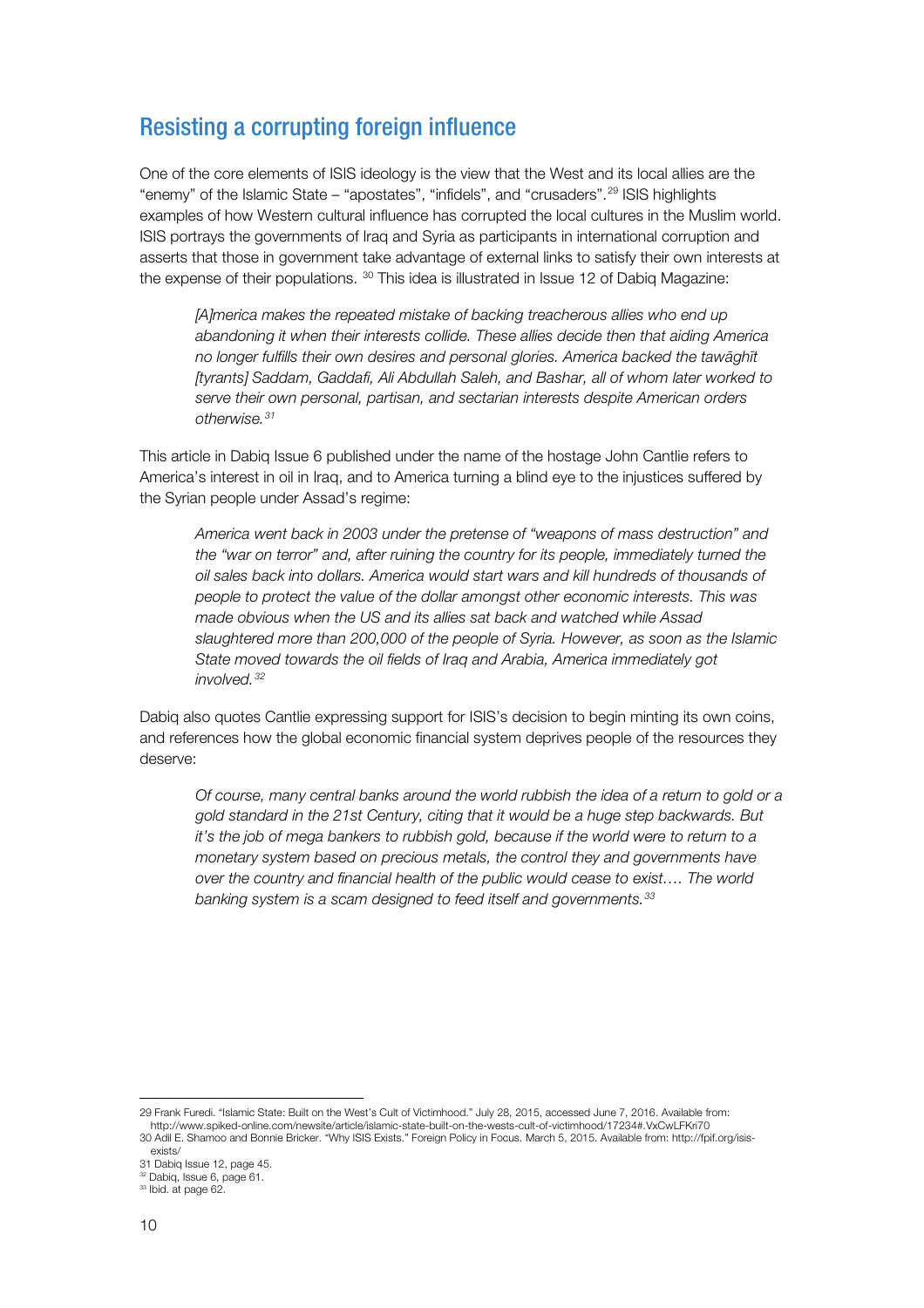International complicity in the corruption of Iraqi and Syrian governments is also a popular theme by ISIS supporters on social media:

Translation: Arab systems of corruption accumulate money to impoverish their people and western countries support the systems, and what they call terrorism stems from the suffering.

| علي فرج الداحمه<br>@ali1114449994 |  |  | $\bullet$ Follow                                                                                                              |
|-----------------------------------|--|--|-------------------------------------------------------------------------------------------------------------------------------|
|                                   |  |  | أنظمة الفساد العربيه تكدس الأموال على حساب افقار<br>شعوبها والدول الغربيه تدعم الانظمه ومايسمونه بالإرهاب<br>ينبع من المعاناه |
| 6:51 AM - 27 Mar 2016             |  |  |                                                                                                                               |
|                                   |  |  |                                                                                                                               |
|                                   |  |  |                                                                                                                               |

In reply to a tweet from a Syrian journalist discussing the oppression of ISIS, the response states:

Translation: Be honest for once and compare the areas governed by the Islamic state to the territories ruled by Bashar and the corrupt opposition funded by the US.

|    |                       | MALHACHIMI@ كن صادق ولمو مره  وقارن بين المناطق<br>التي تحكمها الدوله الاسلاميه والمناطق التي يحكمها بشار |                                       |  |
|----|-----------------------|-----------------------------------------------------------------------------------------------------------|---------------------------------------|--|
|    |                       |                                                                                                           | و المعار ضه الفاسده اللمموله امر يكيا |  |
|    | & View translation    |                                                                                                           |                                       |  |
|    | 1:14 PM - 27 Sep 2015 |                                                                                                           |                                       |  |
| o. | 13                    | $8 - 0$                                                                                                   |                                       |  |
|    |                       |                                                                                                           |                                       |  |

#### #Panama\_Papers

Arab tyrants stole the wealth of the Muslims and they allied themselves with the infidels against Muslims. And still the owners of the neighbourhood call for obedience and lack of infidels! !

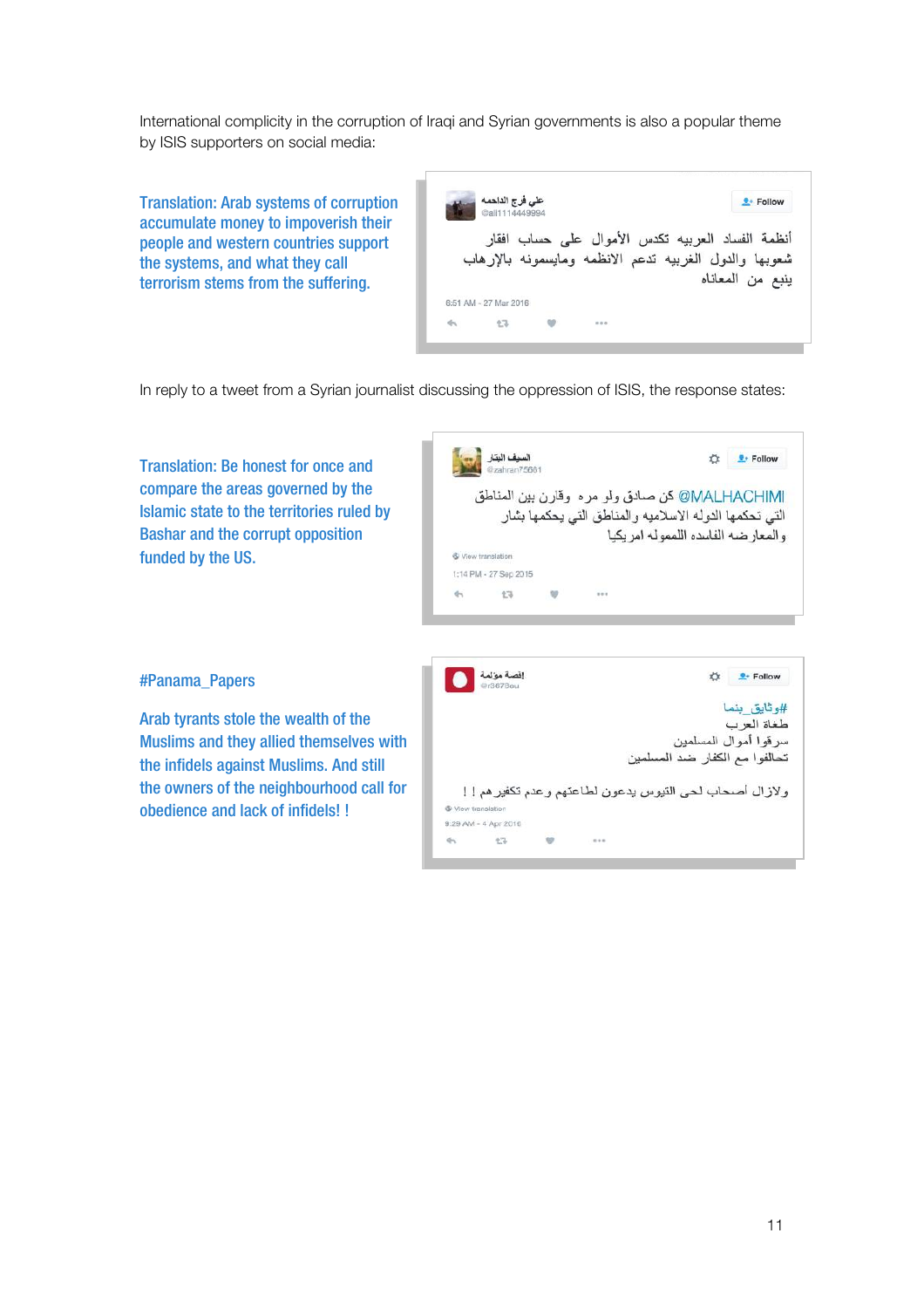### **Conclusions**

ISIS's message is clear: governments in power are corrupt, bent towards the interests of a narrow, unrepresentative elite. They fail to provide services for their citizens; ISIS, on the other hand, is focused on justice, good governance and the provision of services.

ISIS's narratives around corruption are complex – they extend from systemic governmental corruption and kleptocracy down to the more day-to-day corruption that affects the provision of services. Messages centre on grand corruption and the misuse of the power of government for private gain, with references to a war driven by oil interests and the relationship between the banking sector and government. But they also deal with the corruption that affects people's day to day lives. They focus particularly on those issues that resonate on both a moral and practical level – like justice and security, and the role of foreign forces in their countries. And they endeavour to show that ISIS, unlike previous regimes riddled with corruption, can provide basic services that people need.

Of course, fundamentalist Islam is an important part of ISIS's narrative. But their message extends far beyond pushing religious dogma and is aimed at responding to the practical needs of the population. To many Iraqis and Syrians, these messages ring true – particularly those that have borne the weight of corrupt, inefficient governments and security forces, the impact of violent foreign interventions and decades of sectarian inequalities, alongside the inability to rely on their governments for effective basic services. Perhaps what is most concerning about the group is not its fanaticism, but its ability to unite fanaticism with messages that resonate with a frustrated public, to violent ends.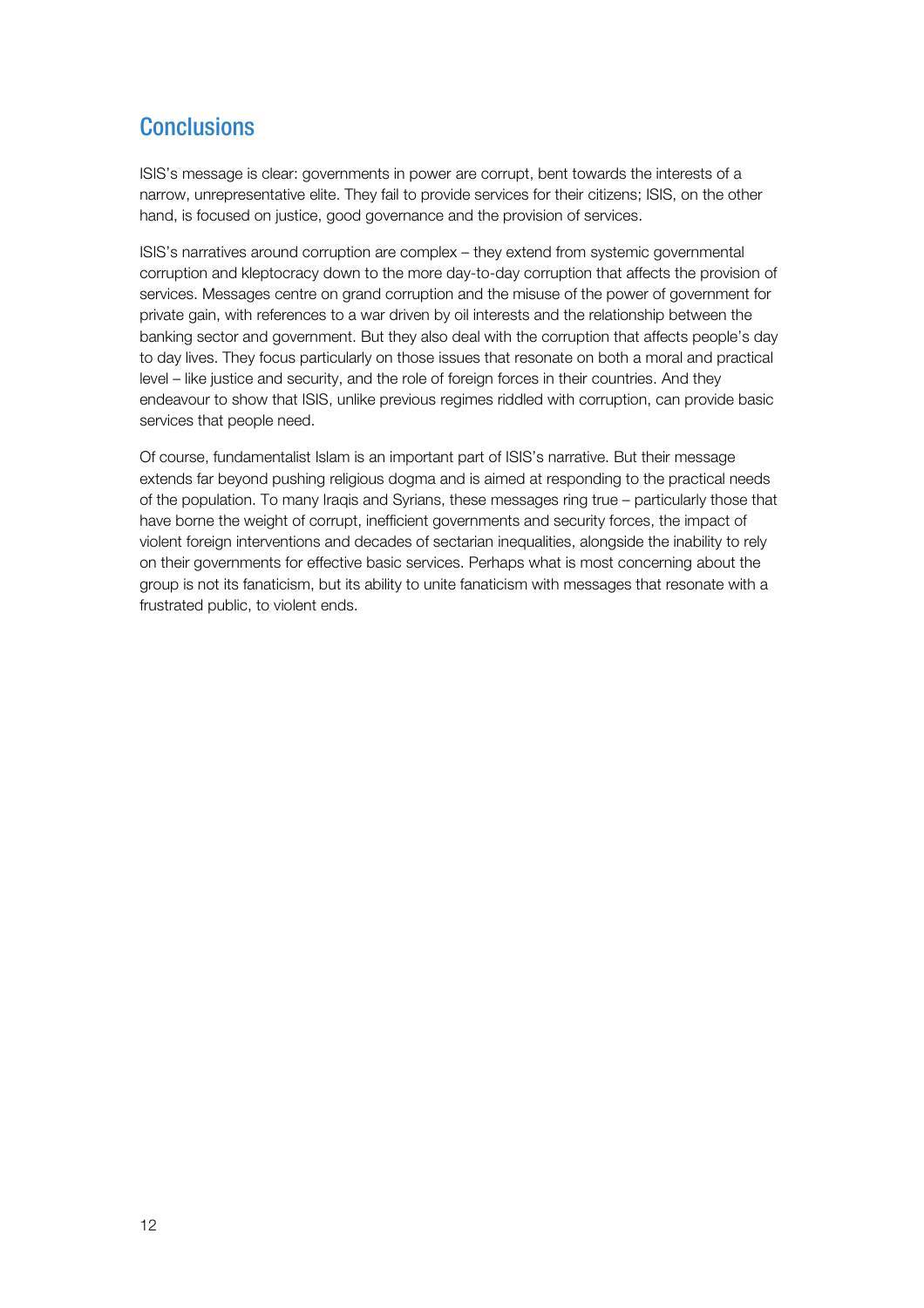## 2. Corruption: a lifeline for extremist groups in Libya

#### Abdallah Hendawy

Although extremist groups claim to fight corrupt practices, corruption is also an essential part of their sustainability and protection. On one hand, these groups claim that states are corrupt in order to drive recruitment and justify their activities; on the other hand, they rely on corruption to enable the smuggling of arms and other commodities they need to sustain their activities.

The power vacuum and political upheaval that followed the Arab Spring have caused significant instability in the Middle East. Transnational extremist groups have swept the region and steadily expanded their reach - from ISIS militants in Iraq and Syria, to Wilait Sinai in Egypt, to Ansar El-Sharia and other pro-ISIS and pro-Al-Qaeda militant groups in Libya.

In Libya, the spread of extremist groups was facilitated by the legacy of the Gaddafi rule. Throughout his 42 years in power, Colonel Gaddafi relied on tribalism and marginalised state institutions, facilitating the rise of powerful non-state actors. By the end of Gaddafi's term, institutions such as 'government' and 'parliament' were replaced by tribal-based 'popular committees' that carried out governance, legislation and decision-making. This undermined the coherence of the state, contributed to rapid fragmentation and precipitated the divisions that took place throughout the country in the aftermath of the 2011 revolution. [34](#page-18-0)

Non-state actors, including militias organised along tribal and family lines, were central to shaping the post-Gaddafi period. Their possession of armaments and oil returns made them powerful and influential, and the election of a new Muslim-brotherhood backed government during the transition period did not dissolve or alter this equation. <sup>[35](#page-18-1)</sup> State-building efforts were not strong enough to secure a transition to democracy and disempower non-state groups.

And it has been a vicious circle: the failure to orchestrate an inclusive political and social transition to democracy has further empowered tribal leaders and heads of the disorganised brigades who became *de facto rulers* of their provinces and ultimately created 'stateless states'. Although many of the factions and groups in Libya today were locally born, many of them are associated with regional or international networks such as AI Qaeda and ISIS.<sup>[36](#page-18-2)</sup>

This vignette, based on witness accounts, draws attention to the functioning of militant groups in the Libyan cities of Benghazi, Tobrouk, Derna and Jaghbub. It draws on 152 interviews conducted by the author in Libya with current and former fighters and others affiliated with the groups in early 2015. The goal of the interviews was to understand the groups' internal structures, their objectives, and the narratives they constructed and deployed.<sup>[37](#page-18-3)</sup> All interviews and sources have been anonymised to protect identities, and conclusions drawn from witness accounts have been verified, where possible, against published sources.

<span id="page-18-0"></span> <sup>34</sup> See for example: Jan-Erik Lane and Hamadi Redissi. *Religion and Politics: Islam and Muslim civilization*, Farnham: Ashgate Publishing 2009, p206.

<span id="page-18-1"></span><sup>&</sup>lt;sup>35</sup> Chivvis, Christopher S and Jeffrey Martini, "Libya After Qaddafi: Lessons and Implications for the Future," Rand Corporation, 2014 [http://www.rand.org/content/dam/rand/pubs/research\\_reports/RR500/RR577/RAND\\_RR577.pdf](http://www.rand.org/content/dam/rand/pubs/research_reports/RR500/RR577/RAND_RR577.pdf) (accessed 25 October 2016)

<span id="page-18-2"></span><sup>36</sup> The Soufan Group, "Libya, Extremism, and the Consequences of Collapse," *The Soufan Group,* January 2016. http://soufangroup.com/wp-content/uploads/2016/01/TSG\_Libya-Extremism-and-the-(accessed 25 October 2016)

And: BBC, "Guide to key Libyan militias," 11 January 2016,<http://www.bbc.co.uk/news/world-middle-east-19744533> (accessed 25 October 2016)

<span id="page-18-3"></span><sup>&</sup>lt;sup>37</sup> The precise methods used to conduct the interviews cannot be disclosed due to concern for the safety of the sources.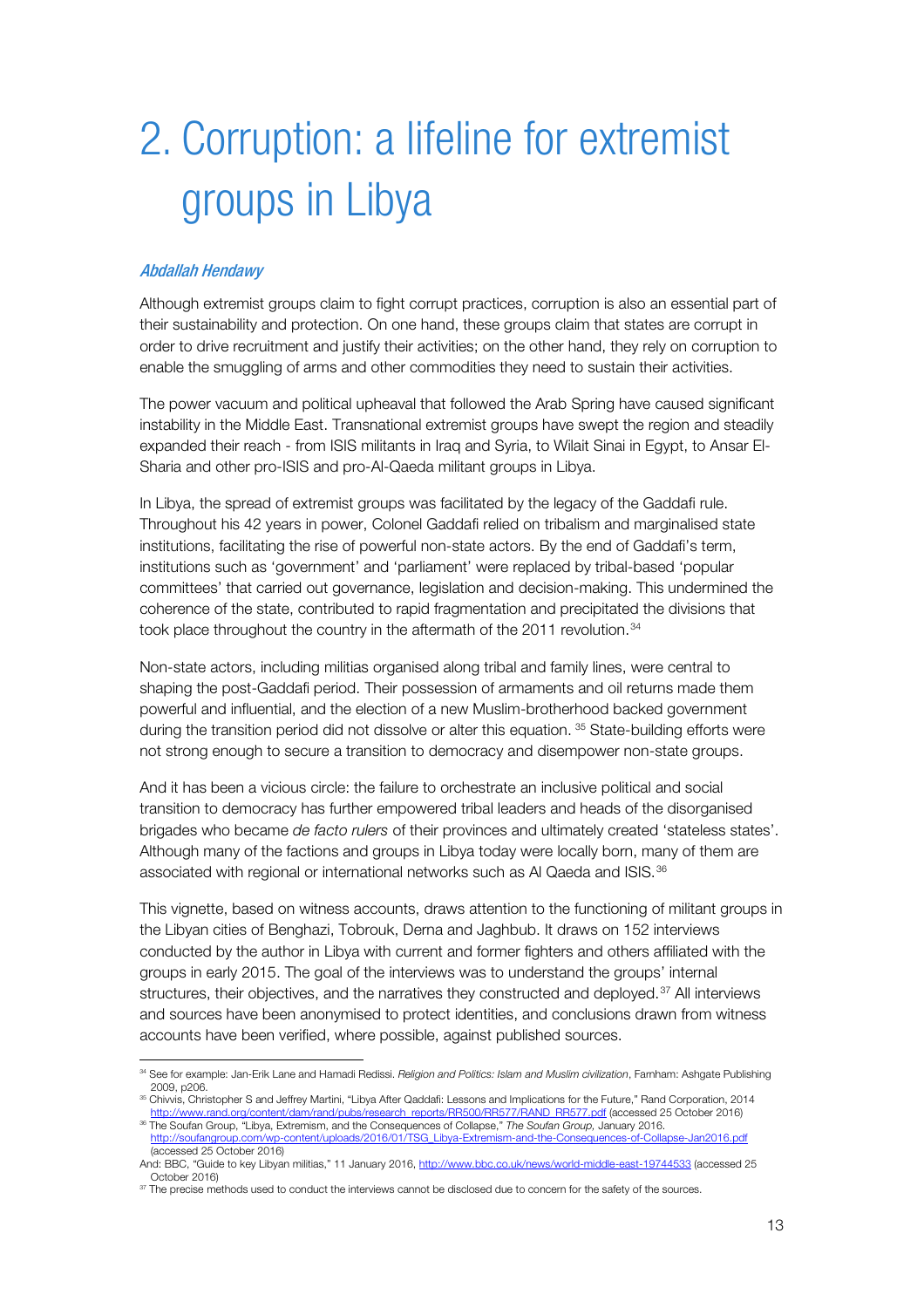Witness accounts highlighted two key ways in which corruption enabled extremist groups. Similarly to ISIS units in Iraq and Syria, fighters in Libya use the perceived corruption of states in the region, as well as their affiliation with the Western-dominated system of governance, to drive recruitment and strengthen their legitimacy.

#### A missed opportunity: corruption and post-revolutionary transition

Like other Arab Spring protests, corruption and political repression during Gaddafi's 42-year rule were prime factors that sparked the mass protests that precipitated the fall of the regime.<sup>[38](#page-19-0)</sup> Gaddafi's Libya was built on the rubble of monarchy institutions. Governing institutions were dismantled and replaced with a wide and complex network of "representative" popular committees. These committees were roughly equivalent to an elected executive authority that carried out laws and resolutions issued by the General People's Congress.<sup>39</sup> Despite Gaddafi's claim of building a 'representative' system, however, Libya's political system revolved around Gaddafi who controlled the political scene through a combination repression and the distribution of oil-generated money as patronage. In short, it was a kleptocratic regime that primarily benefitted Gaddafi himself, his family and allies.*39 F* <sup>40</sup> Although some may argue that the National Transitional Council made a few genuine attempts to secure a smooth transition towards a modern state, violence and security challenges drained their efforts and distracted their focus, so they failed to deal effectively with underlying issues like corruption and put in place effective governance.

Corruption was therefore a key factor behind the Libyan conflict. But despite this, those in power following Gaddafi's fall failed to grip the rampant abuse of power. 66% of those interviewed for this research claimed that the post revolution period was no less corrupt than the Gaddafi era. While the transitional governments may not have been corrupt, there was an absence of political will and institutional mechanisms to combat corruption. Interviewees as well as official reports such as the Global Competitiveness Reports 2013–2015 asserted that corruption in police forces during the transition period was not limited to bribery, but that personnel lacked the efficiency, reliability, and training required to enforce law and order in Libya.[41](#page-19-1) The Bertelsmann Stiftung Transformation Index in 2014 underlined the government's failure to implement any measures that could help minimise corruption.<sup>42</sup>

The political disappointment and continuing corruption that overwhelmed the transition period, coupled with the power vacuum created by conflict, provided space for non-state armed actors to expand steadily and become key players in the political and social spheres of post-Gaddafi Libya. The National Transitional Council either lacked the interest or understanding to deal with corruption as governance structures shifted away from Gaddafi's system and towards new, post-revolution government institutions, or simply lacked the technocratic experience and knowledge to deal with corruption. [43](#page-19-3)

<span id="page-19-0"></span><sup>38</sup> World Bank, MENA Economic Monitor, "Inequality, Uprising and Conflict in the Arab World," International Bank for Reconstruction and Develoment / the World Bank, 2015[. http://documents.worldbank.org/curated/en/303441467992017147/pdf/99989-REVISED-](http://documents.worldbank.org/curated/en/303441467992017147/pdf/99989-REVISED-Box393220B-OUO-9-MEM-Fall-2015-FINAL-Oct-13-2015.pdf)[Box393220B-OUO-9-MEM-Fall-2015-FINAL-Oct-13-2015.pdf](http://documents.worldbank.org/curated/en/303441467992017147/pdf/99989-REVISED-Box393220B-OUO-9-MEM-Fall-2015-FINAL-Oct-13-2015.pdf) (accessed 14/12/16)

<sup>&</sup>lt;sup>39</sup> Gerald Butt, "Colonel Qaddafi's Libya," BBC, 15 May 2006[, http://news.bbc.co.uk/1/hi/world/middle\\_east/3336059.stm](http://news.bbc.co.uk/1/hi/world/middle_east/3336059.stm) (accessed

<sup>15/12/16) 40</sup> Johnson, Elizabeth and Maira Martini, "Corruption trends in the Middle East and North Africa region (2007-2011). U4 Expert Answer, U4 Anti-Corruption Resource Centre[, http://www.u4.no/publications/corruption-trends-in-the-middle-east-and-north-africa-region-2007-](http://www.u4.no/publications/corruption-trends-in-the-middle-east-and-north-africa-region-2007-2011/downloadasset/2748) [2011/downloadasset/2748](http://www.u4.no/publications/corruption-trends-in-the-middle-east-and-north-africa-region-2007-2011/downloadasset/2748) (accessed 15/12/16)

<span id="page-19-1"></span><sup>41</sup> World Economic Forum, Global Competitiveness Report Libya 2014-201[5 http://reports.weforum.org/global-competitiveness-report-](http://reports.weforum.org/global-competitiveness-report-2014-2015/economies/#economy=LBY)[2014-2015/economies/#economy=LBY](http://reports.weforum.org/global-competitiveness-report-2014-2015/economies/#economy=LBY) (accessed 14/12/16)

<span id="page-19-2"></span><sup>42</sup> Bertelsmann StiftungTransformation Index, "Libya Country Report," Gütersloh: Bertelsmann Stiftung, 2014. [https://www.bti](https://www.bti-project.org/fileadmin/files/BTI/Downloads/Reports/2014/pdf/BTI_2014_Libya.pdf)provides/BTI/Downloads/Reports/2014/pdf/BTI\_2014\_Libya.pdf

<span id="page-19-3"></span><sup>43</sup> Mzioudet, Houda, "Libya's Other War: Fighting Corruption for Sustainable Stability: Attempts at curbing Libya's culture of corruption," Sadeg Institute, October 23, 2014. http://www.sadeginstitute.org/2014/10/libyas-other-war-fighting-(accessed 14/12/16)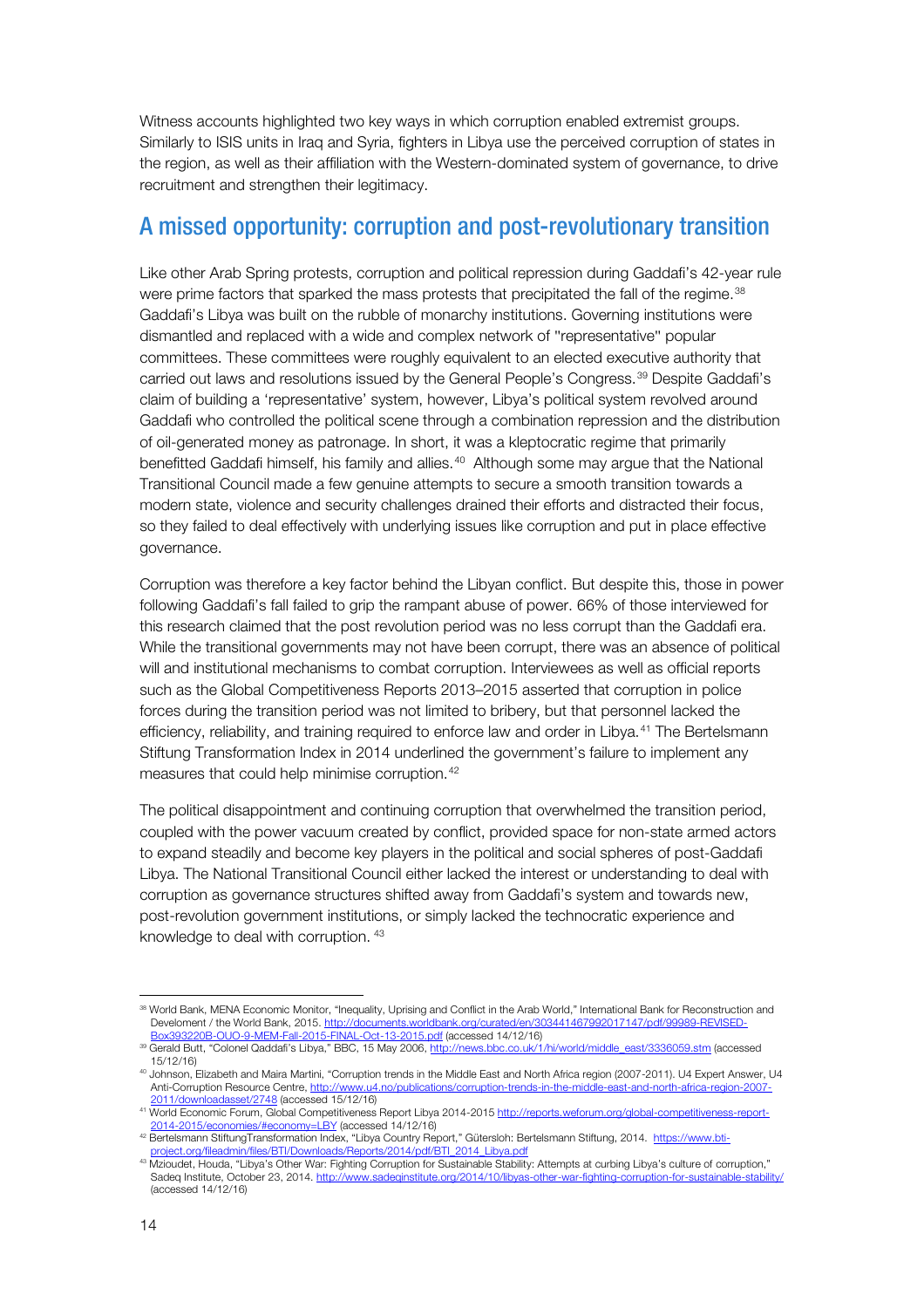Libya's lack of strong institutions and absence of constitutions further complicated the transition. Unlike in Egypt and Tunisia, which had relatively cohesive state institutions such as the military and security forces that carried through periods of potential collapse, power in Libya was controlled by Gaddafi and distributed through a patronage network with him and his family at the centre. Power that was exclusively concentrated in the hands of Gaddafi was not transferred into democratic institutions but rather fell, shredded and disputed, among various newly emerged parties including militias, tribes, and even gangs. Failing to diagnose the socio-political consequences of the sudden changes and not taking the necessary measures to ensure a smooth transition to avoid power vacuum created a non-governed space perfect for the incubation of different patterns of corruption that range from government all the way to extremist groups.

### Corruption as a recruitment tool

The story of Abu Hazem is a typical example of the role of corruption in recruitment. <sup>[44](#page-20-0)</sup>

Abu Hazem comes from the city of Derna in eastern Libya – a city renowned as a stronghold of several Islamist militias. The most influential of these remain those affiliated with Al-Qaeda, such as the Abu Salim Martyrs Brigade and Derna's Jihadist Shura Council, which currently outnumber ISIS-linked groups. Current and former fighters recall that corruption featured prominently in the groups' narratives of legitimacy.

Abu Hazem spent ten years as a political prisoner during the Gaddafi regime, is a current member of Abu Salim Martyrs Brigades and a former ISIS fighter. Abu Hazem's spell with ISIS was not voluntary; he felt unable to refuse when ISIS fighters in Derna knocked on his doors. Without protection from a powerful tribe, Abu Hazem could either join or be killed. In June 2015, a clash took place between Al-Qaeda affiliates in Derna against ISIS after ISIS killed prominent leaders from Abu Salim Martyrs Brigades. According to Abu Hazem, he seized the opportunity to switch affiliation and join Abu Salim Martyr's Brigades, which he saw as more "indigenous" than "outsiders" ISIS, which included fighters from Syria, Niger, Tunisia, Egypt, Saudi Arabia, Sudan, Pakistan, Indonesia, Malaysia, Morocco, and France's citizens of Algierian descent.

According to Abu Hazem, fighters would meet to receive their daily briefing from their seniors at ISIS training camps in south-eastern Derna. In these "briefings", "corruption" in its broad definition (political, financial and religious) was consistently raised as a key issue. ISIS commanders would demonise the corrupt system of global governance that favours Western nations over Islamic ones, and cite the corruption of the Egyptian army as a form of oppression that Muslim societies are suffering from.

Ezzeldin's story also had a strong corruption dimension. Ezzeldin is a 22-year-old ISIS fighter and member of a powerful tribe. He was born and grew up in Benghazi. Interviewed in 2015, Ezzeldin politely but sharply criticised his tribe, claiming that his tribe was a key pillar of support to Gaddafi's corrupt 42-year rule in eastern Libya. The pattern, he believes, hasn't changed following the fall of Gaddafi: his criticism extends to General Khalifa Haftar, commander-in-chief of the internationally recognised armed forces that are loyal to the disputed Council of Deputies located in the port city of Tobrouk on Libya's eastern coast. "They didn't learn the lesson when Gaddafi collapsed," he said of tribal elders. "They are now repeating the same behaviour by supporting the corrupt regime of General Haftar, who aspires to an Egyptian model of the brutal Abdel Fattah el-Sisi."

<span id="page-20-0"></span> <sup>44</sup> Names have been changed.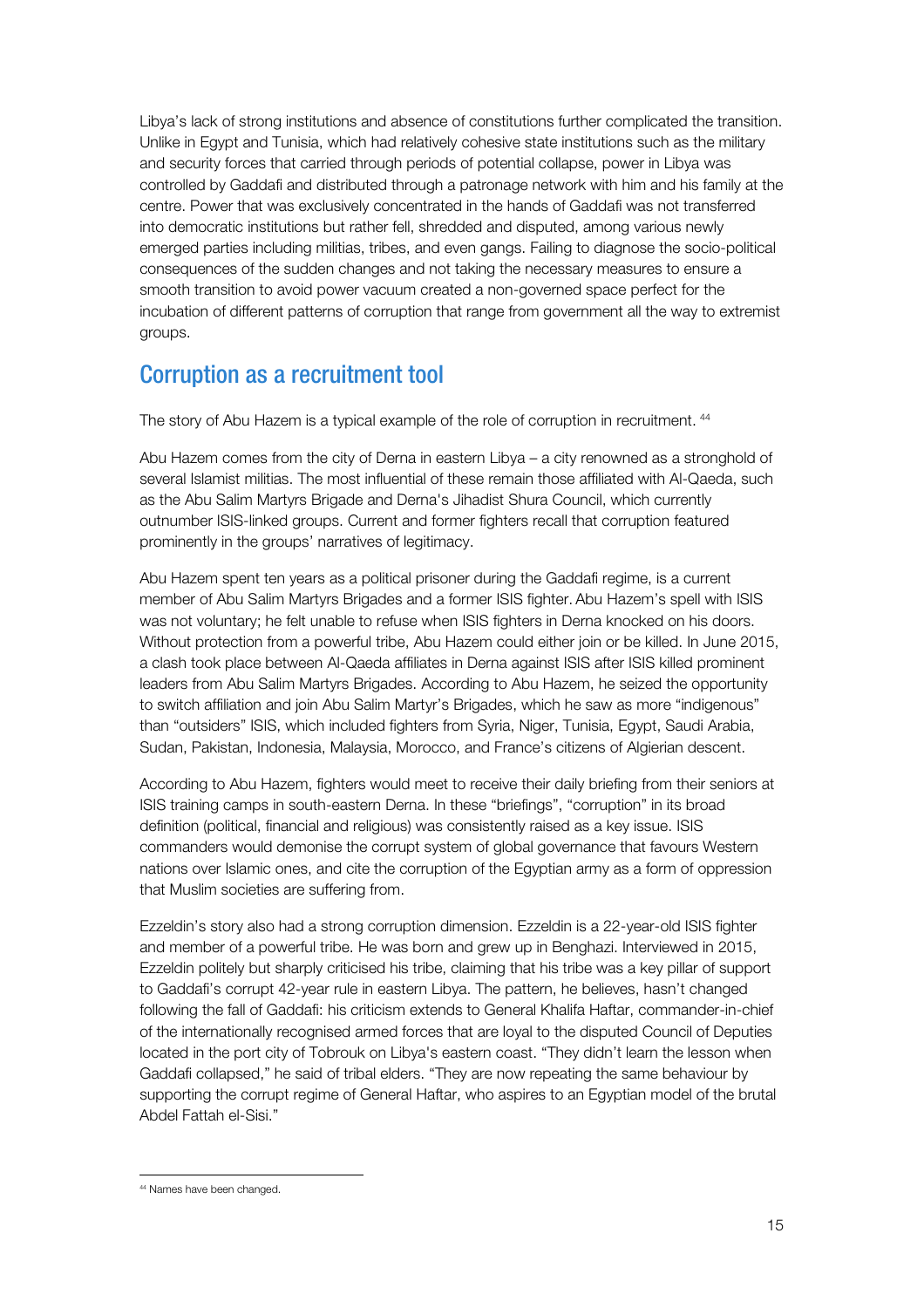Ezzeldin explained that he has communicated his discontent to the tribal leadership, who initially ignored his concerns, and then threatened him when he kept voicing his opposition among other members of the tribe. He claims that same concerns were shared by his cousins, who were also part of the anti-Gaddafi protest in 2011, against the will of their tribal leadership. The tribal leadership eventually disowned Ezzeldin from the tribe, quoting his lack of respect for the elders and for tribal traditions.

When Ezzeldin was disowned, ISIS recruiters co-opted him. According to Ezzeldin, they stressed that ISIS aims to "fight corruption" and "build the Islamic State that establishes justices and Sharia laws." Ezzeldin stated that he was never "an extremist" but said: "I could not betray the souls of the martyrs who died while fighting the Gaddafi's corrupt dictatorship by accepting my tribe's support to Hefter's regime."

Ezzeldin was captured by General Haftar's forces during one of the confrontations in the district of Guarsha, Benghazi. His tribe was able to negotiate with his captors and secure his release on a promise that they would keep a close eye on him, and prevent him from re-joining ISIS. Later, Ezzeldin was removed to Tunisia and then to Egypt, under his tribe's supervision, and kept away from the Libyan scene.

ISIS speaks of justice and dignity as their ultimate goal, contrasting themselves with the corruption and injustice of existing regimes that has frustrated people like Ezzeldin. Former militants of pro-ISIS groups interviewed for this research claimed that justice processes within the ISIS groups were very well-structured. "Those who have to go through it admit how fair it is," said one former IS militant. Interviewees whose stories are discussed here, as well as others interviewed for the research, barely referred to religious convictions or fundamentalist Islamic thought when explaining the reasons their affiliation with violent extremism. Instead, they focused on injustice, tyranny, and corruption – a legitimate frustration that ISIS and other extremist groups promise a solution to.

### Corruption at the border: a lifeline for ISIS

Ironically, and despite rhetorical commitment to fighting corruption, ISIS in Libya makes use of corrupt practices to sustain its activities. Corruption in the Egyptian military, for example, enables fighters to smuggle money, people and commodities across the border. Several sources confirmed that ISIS groups, using middlemen, pay bribes to low-ranking officers on both sides of the Egyptian-Libyan border to facilitate the exchange of commodities. Interviewees claimed that there was no other way to import weapons. To justify this practice, they draw on an Islamic rule that justifies committing prohibited practices if it is necessary to survive.

Sources interviewed stated that ISIS bought weapons using either cash or drugs, including Tramadol (common, sourced from Egypt), Hashish (common, sourced from Morocco), Opium (rare) and cocaine (moderately common). While ISIS leaders use drugs as a mean to facilitate trade and transactions, drug use is strictly prohibited among ISIS fighters, according to Abu Hazem; he described how an ISIS fighter caught using drugs in March 2015 was publicly executed. The bartering of drugs and arms was also confirmed by Abdelrazek, a 20-year-old resident of Tobrouk hailing from a poor family. [45](#page-21-0) Abdelrazek and his four brothers were recruited by ISIS and other militant groups to provide an outer layer of security and intelligence for the areas where they live. Abdelrazek claimed they were not paid fully in cash by ISIS leaders. Instead, they received part of their pay in drugs, mainly Tramadol, which Abdelrazek and his brothers then re-sold. Today, Abdelrazek drives a luxury car through the city.

j

<span id="page-21-0"></span>*<sup>45</sup>* Names have been changed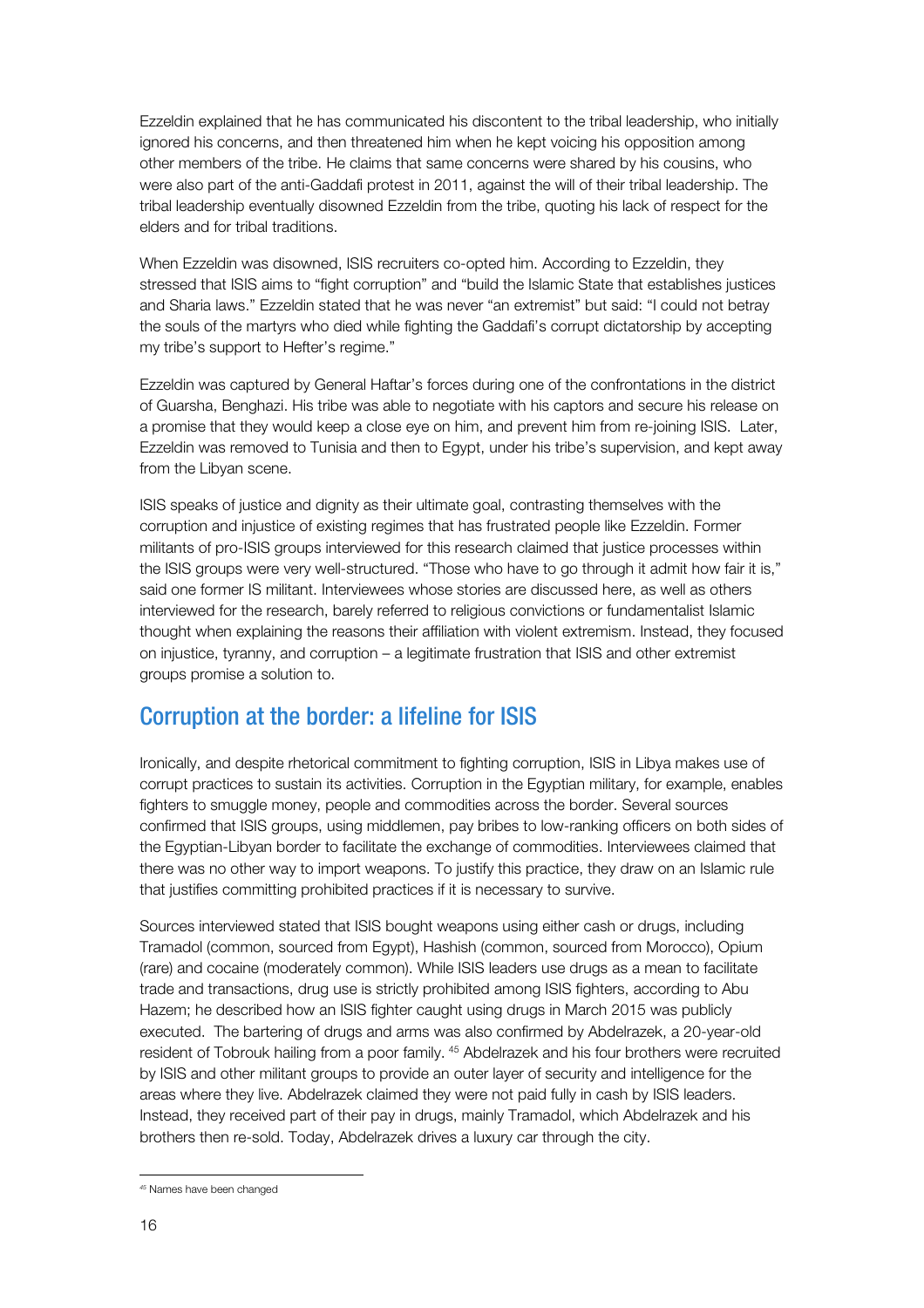Sources – both Libyan and Egyptian – reported that prior to the Arab Spring, smuggling was limited; it did, however, flourish in the aftermath of the Arab Spring. On the Egyptian side, the chaos that followed the 2011 mass protests led to the decline in tourism in Egypt's Western desert, which was catastrophic for local tribes which rely heavily on tourism. With the absence of an economic alternative, a redirection of the tribes' activities was inevitable. Smuggling to and from Libya, though risky, became one of the very few available sources of income. And smuggling that was once limited to subsidised Libyan food and small AK-47s going to Egypt in exchange for alcohol and hashish has now expanded to include drugs, heavy arms and human trafficking. An investigation by the BBC reported one resident of Siwa's claim that the low price and availability of guns meant that "every household has one."[46](#page-22-0)

One common smuggling route runs from the Siwa Oasis in Western Egypt to near the Libyan border city of Jaghbub.<sup>[47](#page-22-1)</sup> Routes continue on both sides, reaching Gaza in the east and Tripoli in the west. According to a Washington Post report, smuggling of arms has increased dramatically since the start of the war with Libya: for example, smugglers now offer shoulder-fired anti-aircraft missiles, which Qaddafi's regime had up to 20,000 of in its arsenal, but which were looted during the conflict.<sup>[48](#page-22-2)</sup>

But it is not only the desert smuggling routes that allow illicit goods to flow – corruption enables smuggling within official border outposts controlled by the Egyptian and Libyan governments. According to interviewees, after the revolution in Libya, crossings between Egypt and Libya were either very restricted or closed for security and political reasons. Bribery became the means of transit: Libyan nationals bribe police personnel on the border crossing in order to admit them into Egyptian territories and stamp their passports so that they appear to have entered the country legally. For example, Mokhtar, a Libyan citizen interviewed for this research, said that he paid a bribe worth USD \$1,000 to Egyptian police in order to be "legally" permitted to cross the border through the Salloum crossing. This is another opportunity for smugglers: sources stated that officials from the Egyptian intelligence services office in Siwa would take a percentage of a fee for every shipment that passes the border in exchange for turning a blind eye to smuggling.

#### Conclusions: Libya

Corruption is part of the basic lexicon for extremist groups in Libya. It is not only a justification for rebellion, but a means of rationalising further violence, killings and hostility. This narrative is difficult to counter because of the historic role corruption has played in the country, and the failure of the transitional government to provide security for its citizens nevermind establish the rule of law and dismantle patronage networks. For many, ISIS messages - about the need for justice or eradicating corruption - ring true. And in some ways – for example, their strict internal justice systems - ISIS lives up to its promise of justice and accountability. But their involvement in smuggling and the trade of arms and drugs, including, according to interviewees, in cooperation with senior officials in the forces of Haftar, reveal the hypocrisy of these extremist groups. Not only do they take part in corruption themselves – they depend on it for their survival.

<span id="page-22-0"></span> <sup>46</sup> Lewis, Edward, "Smuggling people into the country thousands want to leave," BBC, 16 September 2015 <http://www.bbc.co.uk/news/magazine-34259520> (accessed 25 October 2016)

<span id="page-22-1"></span> $47$  Ibid

<span id="page-22-2"></span><sup>48</sup> Fadel, Leila, "Smuggled Libyan weapons flood into Egypt," The Washington Post, 12 October 2011, [https://www.washingtonpost.com/world/libyan-weapons-flooded-egypts-black-weapons-market/2011/10/12/gIQA2YQufL\\_story.html](https://www.washingtonpost.com/world/libyan-weapons-flooded-egypts-black-weapons-market/2011/10/12/gIQA2YQufL_story.html) (accessed 25 October 2016)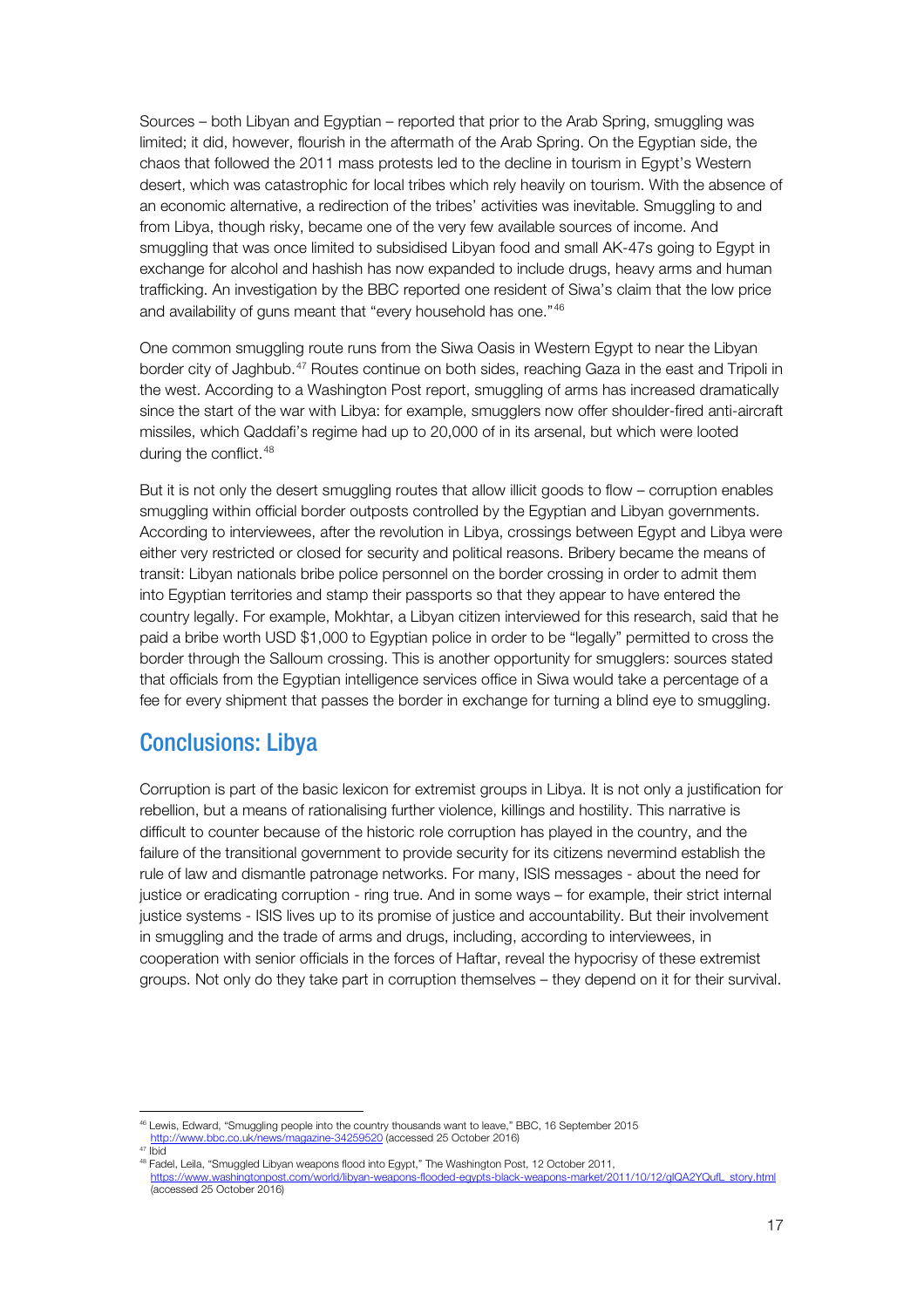## 3. Six days in June: corruption and the fall of the Iraqi army

#### Lt Col Dave Allen, GBR-A

Corruption in peacetime robs populations of security, justice and economic development, and creates grievances that can be exploited by extremist groups. Corruption is equally pernicious in wartime: underpinned by appropriation of state structures for factional ends, corruption has precipitated spectacular military defeats and losses of swathes of territory to extremist groups.

### The fall of Mosul

The advance of ISIS in the summer of 2014 surprised many, as the group consolidated its control over significant amount of territory in Iraq and Syria and established overseas provinces known as the *wilayat*. Perhaps the most spectacular coup was ISIS's conquest of Mosul, Iraq's second-largest city and the strategically important capital of the northern province of Nineveh, on 4-10 June 2015. The battle for Mosul was notable for the ease with which ISIS routed Iraqi security forces: army and police units assigned to defend the city beat a hasty retreat, with troops abandoning weapons and fleeing their posts as ISIS advanced.[49](#page-23-0)

Over six days in June 2014, 1,300 ISIS fighters routed a 30,000-strong government force comprising the Iraqi Army's Second Division (responsible for the Nineveh province) and the Third Division of the Iraqi National Police. As the Iraqi forces retreated in disarray, they abandoned USprovided equipment which fell into ISIS hands: aircraft stationed at the Mosul International Airport; 2300 armoured HMMWVs; and in all likelihood, other types of equipment such as Abrams tanks. Much of the military equipment was put on trucks and moved to Syria, where it was later used in the Syrian civil war.<sup>[50](#page-23-1)</sup> The ISIS offensive left northern Iraq split between ISIS and Kurdish control as the Iraqi security forces abandoned Mosul, Kirkuk and Tikrit; it led to the fall of the Iraqi government of Nuri al-Maliki and prompted an intensified air campaign by a USled coalition aiming to push back ISIS forces.

Tactical decisions, such as prioritisation of static, checkpoint-based defences, played a part in the outcome of the battle, as did the failure to act on available intelligence, ISIS's increasingly effective military posture, and its use of suicide bombers to breach the city's defences. The Iraqi parliament's report into the fall of Mosul blamed Prime Minister Maliki and over 30 other highranking military and civilian officials, pointing to intelligence of an impending attack being ignored and troops being diverted from the Nineveh province.

<span id="page-23-0"></span> <sup>49</sup> Martin Chulov, 'Isis insurgents seize control of Iraqi city of Mosul', *The Guardian*, 10 June 2014,

[https://www.theguardian.com/world/2014/jun/10/iraq-sunni-insurgents-islamic-militants-seize-control-mosul,](https://www.theguardian.com/world/2014/jun/10/iraq-sunni-insurgents-islamic-militants-seize-control-mosul) accessed January 2017; Liz Sly and Ahmed Ramadan, 'Insurgents seize Iraqi city of Mosul as security forces flee', *Washington Post*, 10 June 2014, [https://www.washingtonpost.com/world/insurgents-seize-iraqi-city-of-mosul-as-troops-flee/2014/06/10/21061e87-8fcd-4ed3-bc94-](https://www.washingtonpost.com/world/insurgents-seize-iraqi-city-of-mosul-as-troops-flee/2014/06/10/21061e87-8fcd-4ed3-bc94-0e309af0a674_story.html?utm_term=.6b49d6ed14d7)0e309af0a674\_story.html?utm\_term=.6b49d6ed14d7, accessed January 2017.

<span id="page-23-1"></span><sup>&</sup>lt;sup>50</sup> Agence France-Presse, 'Isis captured 2,300 Humvee armoured vehicles from Iraqi forces in Mosul', *The Guardian*, 1 June 2015; Jamie Seidel, 'Iraqi Sunni insurgents seize huge cache of US-made arms and equipment', 13 June 2014, [http://www.news.com.au/world/iraqi-sunni-insurgents-seize-huge-cache-of-usmade-arms-and-equipment/news](http://www.news.com.au/world/iraqi-sunni-insurgents-seize-huge-cache-of-usmade-arms-and-equipment/news-story/4dc84c11acc516dca006104674fb47ab)[story/4dc84c11acc516dca006104674fb47ab,](http://www.news.com.au/world/iraqi-sunni-insurgents-seize-huge-cache-of-usmade-arms-and-equipment/news-story/4dc84c11acc516dca006104674fb47ab) accessed January 2017.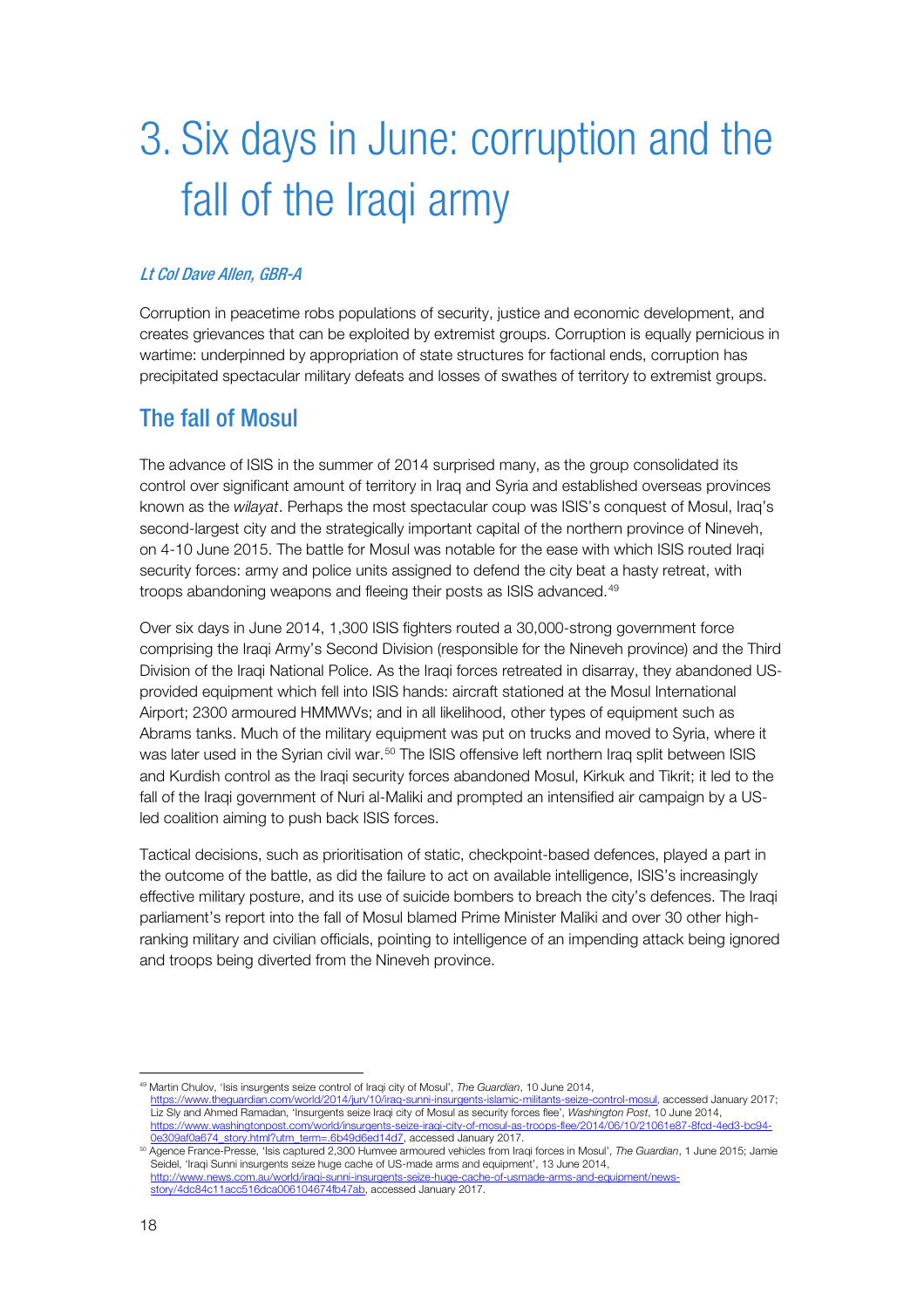

ISIS removes captured HMMWVs and transports them to Syria.

Source: @HaraldDoornbos, Twitter

But that same report pointed to a deeper problem. Senior officers, appointed due to their factional and sectarian loyalty rather than due to their professional record, were more focused on amassing personal fortunes through corrupt practices, including embezzlement of public resources and extortion of those under their command, than on maintaining an effective fighting force and assessing intelligence accurately.<sup>[51](#page-24-0)</sup> Factionalism and widespread corruption resulted in a fractured and ineffective chain of command, false impressions of the force's actual strength, exceedingly low morale, and dismal relations with Iraq's civilian population. It resulted in a depletion of capability to the point of ineffectiveness and brought about the failure of the Iraqi security forces.<sup>[52](#page-24-1)</sup>

### ISF and corruption: soldiers who didn't exist and armoured vehicles with no wheels

Sunni-Shia relations in Iraq have been marred by the legacy of the Saddam Hussein era, the de-Baathification conducted by the US authorities following the 2003 invasion, and the civil war that followed it. Although violence levels were brought down by 2009 and a power-sharing political arrangement established, it rested on fragile foundations. Following the US withdrawal from Iraq in 2009-2010, Shia Prime Minister Nuri al-Maliki sought to cement his control over Iraqi political and military institutions by appointing officials loyal to him, frequently with Shia supremacist convictions. Within the security forces, this amounted to the creation of a parallel command chain: a series of province-level operational commands reporting to the Office of the Commander-in-Chief, which in turn reported directly to him. The PM also oversaw the establishment of loyal units with sectarian loyalties within the intelligence services and special forces, framing counter-ISIS operations as a fight between Sunni and Shia.<sup>[53](#page-24-2)</sup>

<span id="page-24-2"></span>Kilcullen, *Blood Year. Islamic State and the Failures of the War on Terror*, London: Hurst and Company 2016, pp. 87-94. 53 Kilcullen, *Blood Year*, pp. 48-51.

<span id="page-24-0"></span> <sup>51</sup> Judit Neurink, 'ISIS in Iraq', *The Independent*, 25 February 2016[, http://www.independent.co.uk/news/world/middle-east/isis-in-iraq](http://www.independent.co.uk/news/world/middle-east/isis-in-iraq-the-fall-of-mosul-to-the-jihadists-was-less-of-a-surprise-to-baghdad-than-many-were-led-a6895896.html)[the-fall-of-mosul-to-the-jihadists-was-less-of-a-surprise-to-baghdad-than-many-were-led-a6895896.html,](http://www.independent.co.uk/news/world/middle-east/isis-in-iraq-the-fall-of-mosul-to-the-jihadists-was-less-of-a-surprise-to-baghdad-than-many-were-led-a6895896.html) accessed January 2017; 'Iraq parliament refers fall of Mosul report, including role of former prime minister, Nuri al-Maliki to judiciary' *ABC News*, 17 August 2015[, http://www.abc.net.au/news/2015-08-17/iraq-endorses-report-calling-for-justice-over-mosul-fall/6704134,](http://www.abc.net.au/news/2015-08-17/iraq-endorses-report-calling-for-justice-over-mosul-fall/6704134) accessed January 2017.

<span id="page-24-1"></span><sup>&</sup>lt;sup>52</sup>Atheel Nujaifi, Governor of Nineveh province, described the outcome of the Mosul battle as a 'massive failure'. Quoted in Ariel Zirulnick, 'As Mosul falls to ISIS militants, doubts over US-trained Iraqi security forces', *Christian Science Monitor*, 10 June 2014, http://www.csmonitor.com/World/Security-Watch/terrorism-security/2014/0610/As-Mosul-falls-to-ISIS-militants-doubts [trained-Iraqi-security-forces-video,](http://www.csmonitor.com/World/Security-Watch/terrorism-security/2014/0610/As-Mosul-falls-to-ISIS-militants-doubts-over-US-trained-Iraqi-security-forces-video) accessed January 2017. See also Ned Parker, Isabel Coles, and Raheem Salman, 'How Mosul Fell: a General's Story', *Reuters Special Report*, 14 October 2014, [http://graphics.thomsonreuters.com/14/10/MIDEAST-](http://graphics.thomsonreuters.com/14/10/MIDEAST-CRISIS:GHARAWI.pdf)RAWI.pdf, accessed January 2017; Yasir Abbas and Dan Trombly, 'Inside the Collapse of the Iraqi Army's 2<sup>nd</sup> Division', *War on the Rocks*, 1 July 2014, [https://warontherocks.com/2014/07/inside-the-collapse-of-the-iraqi-armys-2nd-division/;](https://warontherocks.com/2014/07/inside-the-collapse-of-the-iraqi-armys-2nd-division/) David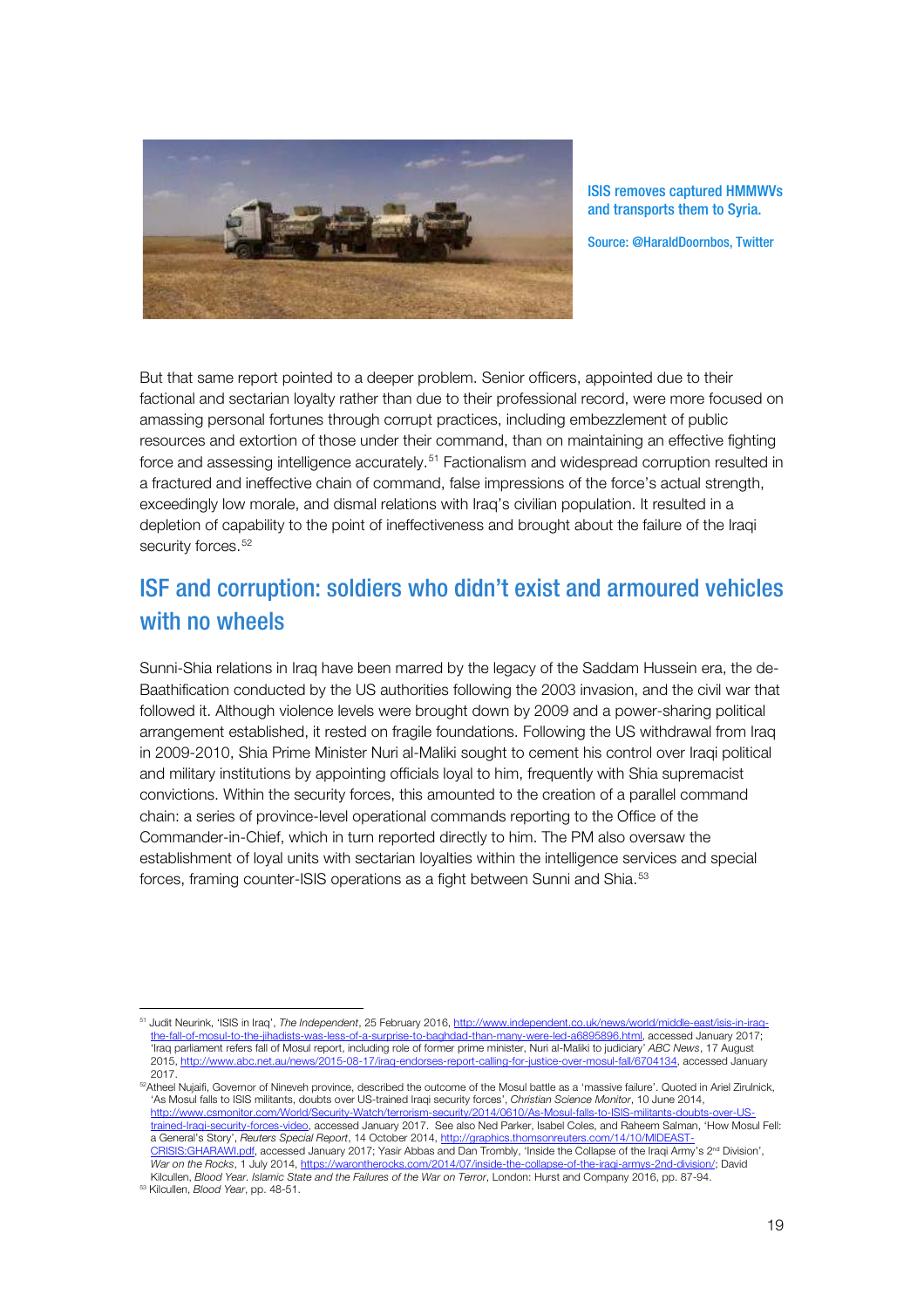Maliki's actions, prioritising factional loyalty over professionalism and integrity, created a permissive environment enabling and supporting corrupt practices. It had rapidly become customary in the ISF to purchase senior command through patronage, as commanding a military unit had become a money-making opportunity. Battalion command could be purchased for \$10,000 and division command for \$1m, but the opportunity to skim salaries and support budgets made it simple to recoup that investment.[54](#page-25-0) Good political connections would be helpful when making such a purchase, which further privileged individuals connected to the Shia-led government. They were therefore disproportionately Shia and sectarian in their outlook, alienating the significant Sunni populations in their areas of responsibility. Al Maliki's obsession with 'coup proofing' the Army had the additional effect of limiting the numbers of competent commanders available for effective resistance to ISIS.

> Maliki's politicization of the army and police left their leadership corrupt, hollow and lacking in skill or commitment….This corrupt and demoralized force collapsed like a rotten outhouse as soon as ISIS gave it a solid shove.

#### David Kilcullen, Blood Year<sup>[55](#page-25-1)</sup>

In December 2014, six months after the Mosul debacle, new Iraqi Prime Minister Haider al-Abadi informed the media that a simple audit-based control of the military's human resources records revealed the existence of about 50,000 ghost soldiers, i.e. individuals enrolled on paper, but never actually showing up to train or fight. These were suspected to be only the tip of the iceberg - costing the Iraqi military \$380 million per year, with their salaries either pocketed by senior officers or split between the soldier and higher-ranking officers, with both benefitting from the scheme.<sup>[56](#page-25-2)</sup>

This was hardly news, either on the national or on the regional level. In 2013, the ghost soldier problem in the Nineveh province was investigated by the MOD, but no action was taken.<sup>[57](#page-25-3)</sup> Research conducted in 2014-2015 for TI's Government Defence Anti-Corruption Index found no evidence of robust regulations which could prevent the ghost soldier phenomenon through, for example, separating the chains of command and payment, making troops numbers and salaries public, or auditing human resource records.[58](#page-25-4) As a result of peacetime inaction, estimates indicate that at the crucial moment, the armed forces division which on paper counted about 25,000, was in reality at best 10,000-strong. One of the brigades, supposedly comprising 2,500 men, turned out to have been 500 strong when it mattered.[59](#page-25-5) Brigadier General Fadhel Jawwad Ali, appointed Commander on 8 June as the situation in Mosul worsened, found, upon arrival, broken-down equipment, undermanned checkpoints, and one unit which in theory had 500 men only had 71 present.<sup>[60](#page-25-6)</sup>

<span id="page-25-0"></span><sup>&</sup>lt;sup>54</sup> The numbers are based on estimates drawn from personal experience; other sources quote figures that are even higher. See for example Tariq Ali and Patrick Cockburn, ['The Rise of ISIS and the Origins of the New Middle East War',](http://www.counterpunch.org/2014/09/29/the-rise-of-isis-and-the-origins-of-the-new-middle-east-war/) 29 September 2014, [http://www.counterpunch.org/2014/09/29/the-rise-of-isis-and-the-origins-of-the-new-middle-east-war/,](http://www.counterpunch.org/2014/09/29/the-rise-of-isis-and-the-origins-of-the-new-middle-east-war/) accessed January 2017.

<sup>55</sup> David Kilkullen, *Blood Year,* C Hurst & Co Ltd., Feb. 2016, *pp. 85 and 91*

<span id="page-25-2"></span><span id="page-25-1"></span><sup>56</sup> David D. Kirkpatrick, 'Graft Hobbles Iraq's Military in Fighting ISIS'*, New York Times*, 23 November 2014, [https://www.nytimes.com/2014/11/24/world/middleeast/graft-hobbles-iraqs-military-in-fighting](https://www.nytimes.com/2014/11/24/world/middleeast/graft-hobbles-iraqs-military-in-fighting-isis.html?module=Search&mabReward=relbias%3As%2C%7B%221%22%3A%22RI%3A5%22%7D&_r=0)[isis.html?module=Search&mabReward=relbias%3As%2C%7B%221%22%3A%22RI%3A5%22%7D&\\_r=0;](https://www.nytimes.com/2014/11/24/world/middleeast/graft-hobbles-iraqs-military-in-fighting-isis.html?module=Search&mabReward=relbias%3As%2C%7B%221%22%3A%22RI%3A5%22%7D&_r=0) Eric Pianin, '50,000 Iraqi 'Ghost Soldiers' Make \$380 Million a Year', *The Fiscal Times*, 1 December 2014, [http://www.thefiscaltimes.com/2014/12/01/Iraqi-](http://www.thefiscaltimes.com/2014/12/01/Iraqi-Corruption-50000-Ghost-Soldiers-Make-380-Million-Year)

<span id="page-25-4"></span>

<span id="page-25-3"></span>[Corruption-50000-Ghost-Soldiers-Make-380-Million-Year,](http://www.thefiscaltimes.com/2014/12/01/Iraqi-Corruption-50000-Ghost-Soldiers-Make-380-Million-Year) accessed January 2017.<br><sup>57</sup> Parker, Coles and Salman, 'How Mosul Fell', p. 6.<br><sup>58</sup> Transparency International, Iraq, Government Defence Anti-Corruption Index, 2016, ht accessed January 2017.

<sup>59</sup> Parker, Coles and Salman, 'How Mosul Fell', p. 6.

<span id="page-25-6"></span><span id="page-25-5"></span><sup>&</sup>lt;sup>60</sup> Agence France Presse, 'Iraq officials disastrously mismanaged Mosul crisis, according to inquiry', 19 August 2015, available at [http://www.yourmiddleeast.com/news/iraq-officials-disastrously-mismanaged-mosul-crisis-according-to-inquiry\\_34353,](http://www.yourmiddleeast.com/news/iraq-officials-disastrously-mismanaged-mosul-crisis-according-to-inquiry_34353) accessed January 2017.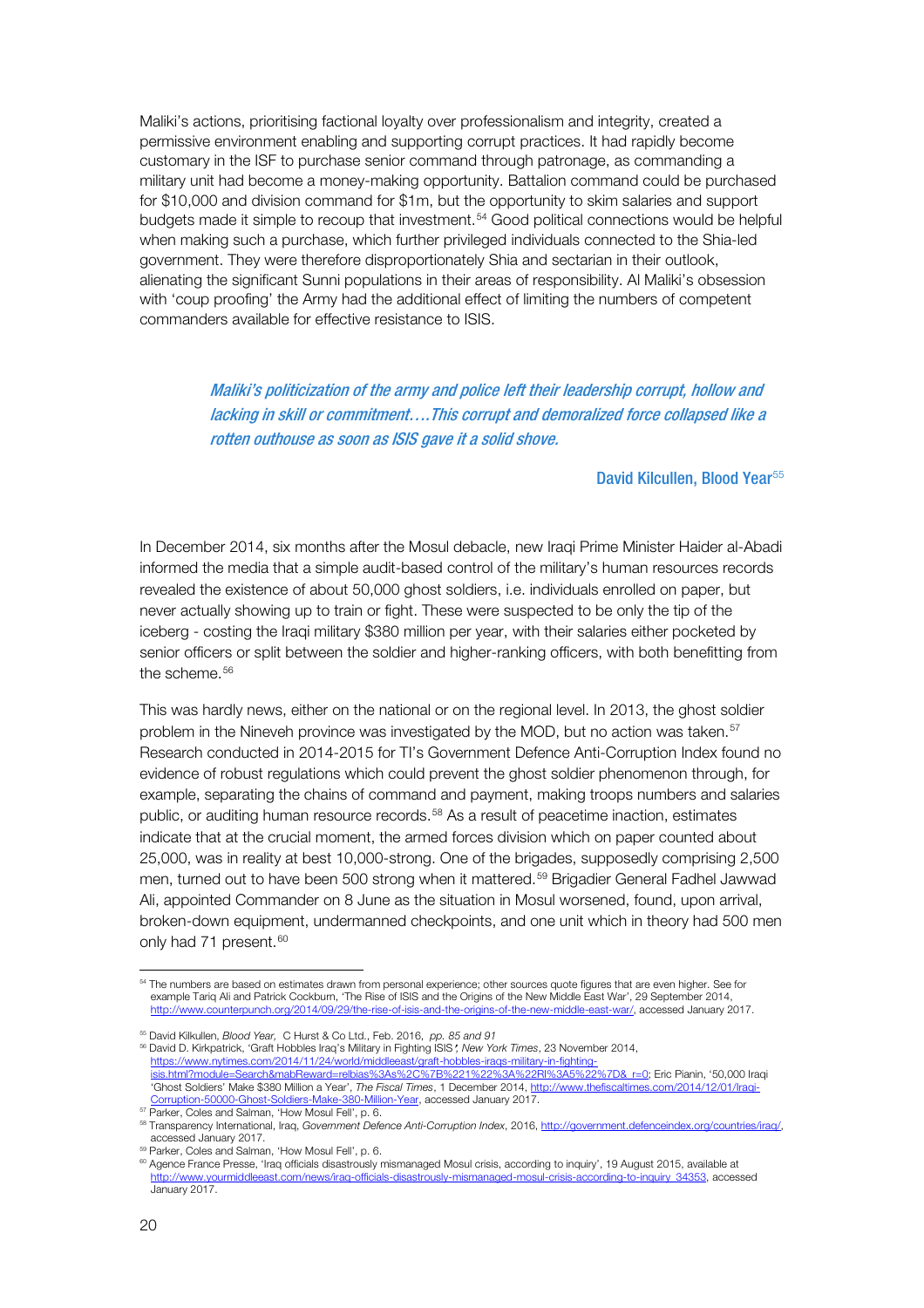This depleted force was not only undermanned, it was also underfed and under-equipped. For example, under the Iraqi regulations senior officers were responsible for purchasing food for soldiers and deducting the cost from their salaries. However, officers frequently pocketed that deduction, forcing soldiers to procure food and water individually from civilian markets. One provincial chief of operations removed from post after the fall of Mosul had earned himself the nickname of 'chicken guy' due to his propensity to appropriate and sell his troops' poultry rations.<sup>[61](#page-26-0)</sup> With inadequate rations and their salaries skimmed by senior officers, Iraqi troops frequently resorted to extorting the civilian population, bringing already strained relationships to a new low. The Iraqi army extorted bribes from local communities, including at checkpoints in Mosul; forced payments for releasing civilians from arbitrary detention; and made itself a nuisance rather than a protecting force. Alienated by corruption, the civilian population could not be counted on for assistance or information.<sup>[62](#page-26-1)</sup>

One Iraqi general is known as "chicken guy" because of his reputation for selling his soldiers' poultry provisions. Another is "arak guy," for his habit of enjoying that aniseflavored liquor on the job. A third is named after [Iraq'](http://topics.nytimes.com/top/news/international/countriesandterritories/iraq/index.html?inline=nyt-geo)s 10,000-dinar bills, "General Deftar," and is infamous for selling officer commissions.

New York Times, 23 November 2014

Corrupt practices similarly resulted in black market sales of military fuel, ammunition, spare parts, and service tools required to keep military equipment running.[63](#page-26-2) This is graphically illustrated by the picture of US-supplied HMMWVs captured by ISIS, perched on axle stands, likely due the lack of spare tyres and tyre changing tools. Armoured vehicle tyres are impossible to fix on wheel rims without specialist equipment, which is also an attractive item for any haulage company - and which has turned up in civilian markets. $64$  It is likely that following equipment shortages, Iraqi soldiers resorted to taking whole wheels off vehicles, effectively immobilising them.



HMMWVs on axle stands as ISF did not have tyre changing equipment

Source: @jenanmoussa, Twitter

<span id="page-26-0"></span> <sup>61</sup>Kirkpatrick, 'Graft Hobbles Iraq's Military in Fighting ISIS'; Abbas and Trombly, '*Inside the Collapse'*.

<span id="page-26-1"></span><sup>62</sup> Abbas and Trombly, '*Inside the Collapse'*; Neurink, 'ISIS in Iraq'.

<span id="page-26-2"></span><sup>63</sup> Abbas and Trombly, '*Inside the Collapse'*.

<span id="page-26-3"></span><sup>&</sup>lt;sup>64</sup> Based on author's personal experience in Iraq.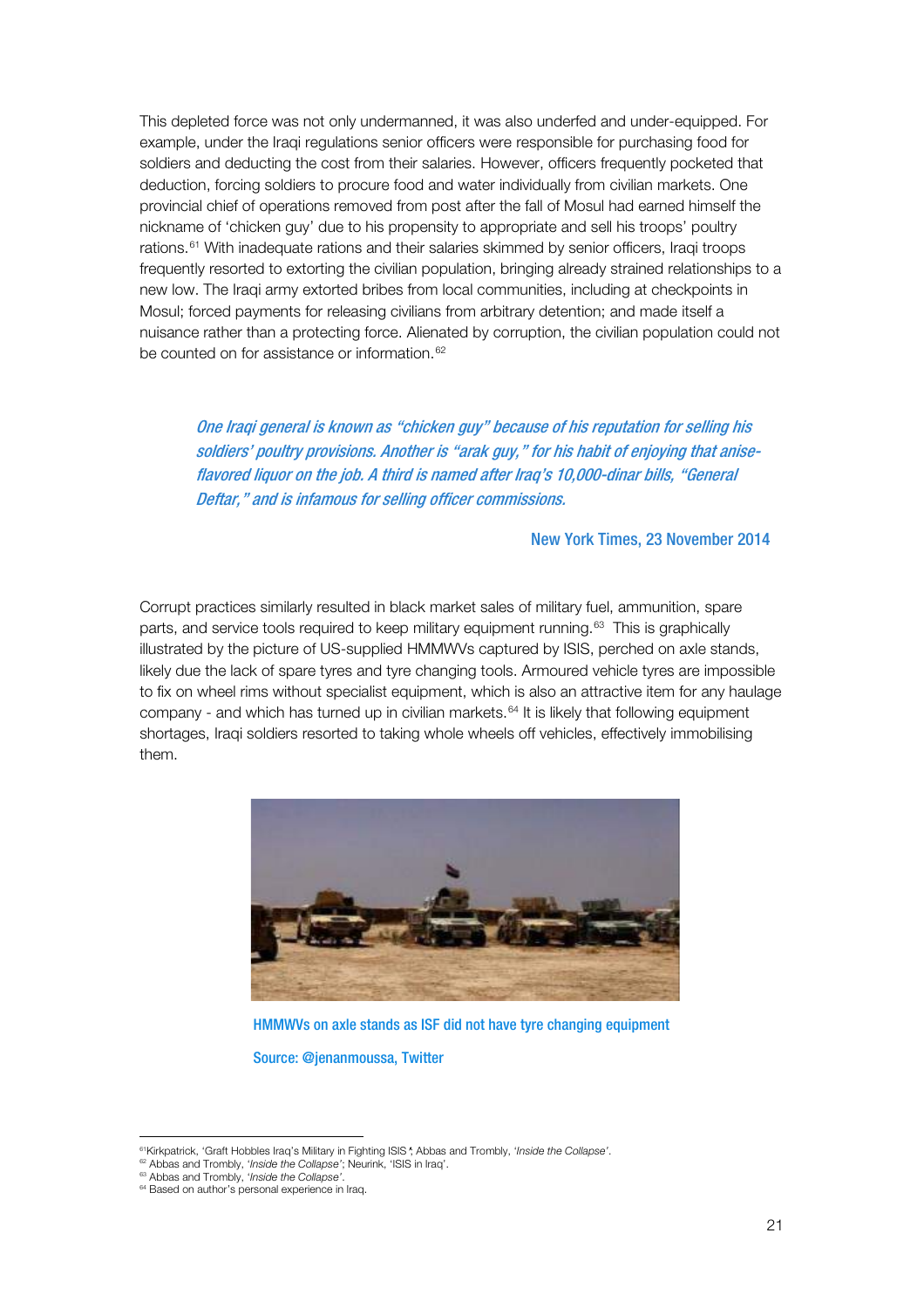### **Conclusion**

Ghost soldiers, corruption in sustainment chains and purchasing of officer posts were the tangible manifestations of corruption affecting the ISF. They rendered the force operationally incapable and deprived it of key equipment. Even more importantly, though, it sapped morale and made it impossible to create a robust, cohesive military, in effect creating the space for ISIS to operate in:

> "[Corruption] takes more than soldiers' food rations. It takes their dignity and selfrespect as well," an Iraqi officer explained. … These units are left with a command climate where illicit payments are more important than effective operations or combat performance. … Knowing that their fellow soldiers are still receiving some pay after effectively deserting, units lose—or fail to develop—an esprit de corps necessary to sustain strenuous operations.

> > Yasir Abbas and Dan Trombly, War on the Rocks, 2014<sup>[65](#page-27-0)</sup>

<span id="page-27-0"></span><sup>&</sup>lt;sup>65</sup> Abbas, Yasir and Dan Trombly, "Inside the collapse of the Iraqi Army's 2<sup>nd</sup> Division," July 1, 2014, *War on the Rocks, https://warontherocks.com/2014/07/inside-the-collapse-of-the-iraqi-armys-2nd-division/ (accessed https://warontherocks.com/2014/07/inside-the-collapse-of-the-*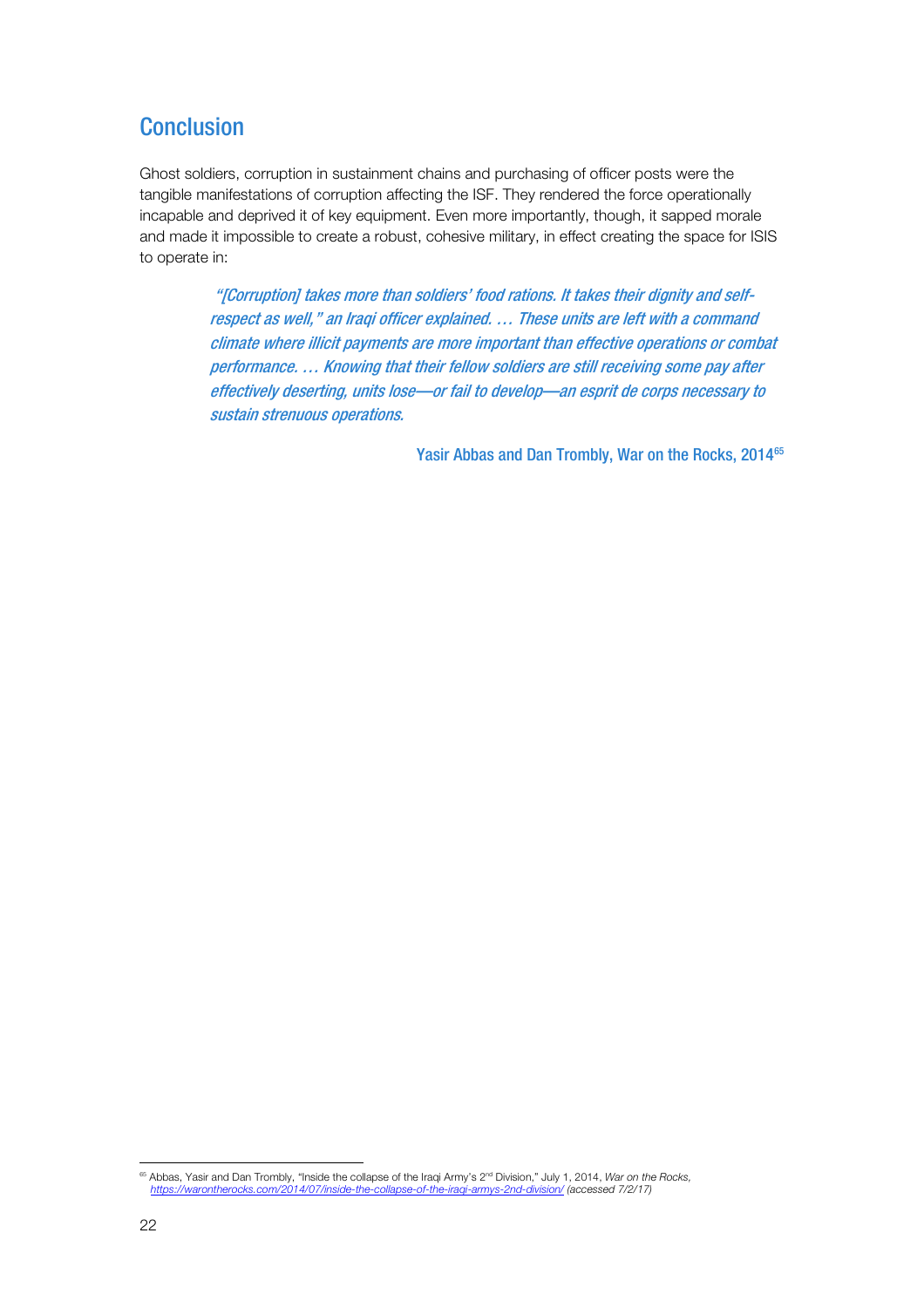## 4. Nigeria: how corruption has fueled Boko Haram

#### Eleonore Vidal de la Blache

With more than 20,000 deaths and 2.3 million displaced people since the beginning of the insurgency in 2009, Boko Haram, an Islamist insurgency operating in the North East of Nigeria, has been one of the greatest security challenges facing the Nigerian government since the return of democracy in 1999. On a weekly basis, villages are burnt down, women and girls are abducted, and government buildings are attacked, obliging large chunks of a terrified population to flee from the Northern states (mainly Yobe, Borno, and Adamawa) across other parts of Nigeria and its neighbouring countries.

In 2013, the Jonathan administration launched a military offensive against the Islamist insurgency, in the hope of stabilising the northern part of the country ahead of the 2015 presidential elections. Three years on, despite some significant advances from the Nigerian army, Boko Haram continues to spread terror in north-eastern Nigeria and the broader region. In May 2016, President Buhari declared that corruption had been largely responsible for the inability of the Nigerian military to quickly defeat Boko Haram and that curbing corruption meant making progress against the insurgency. [66](#page-28-0)

Many factors can account for the rise and successes of the Islamist insurgency, but government corruption and corrupt practices within the Nigerian defence and security sector in particular have fuelled conflict and grievances in northern Nigeria, and contributed to the rise of Boko Haram. Along with providing messages for Boko Haram to draw upon to secure supporters, corruption simultaneously incapacitated the army to counter the group.

### Corruption at the heart of the early Boko Haram narrative

In the 1970s, several Islamic movements in Northern Nigeria, such as Maitatsinism, started promoting an Islam based on the strict implementation of Sharia law.<sup>[67](#page-28-1)</sup> These movements were severely repressed by the army in the 1980s, which led to their dissolution, but they provided an ideological basis for a large part of the Muslim population in the Northeast who were fiercely opposed to Western influence. $68$  In a region in which more than 60% of the population lived in on less than \$2 a day, people felt abandoned by Muslim elites, who had largely accepted the culture and influence of British colonialism and had thrived on it. The poor Muslim population from the North suffered due to high levels of government corruption and was exasperated by the Nigerian State's inability to provide accountable governance. <sup>[69,](#page-28-3)[70](#page-28-4)</sup> People felt largely unprotected by security forces, plagued by corruption and institutionalised extortion and bribery.[71](#page-28-5)

<span id="page-28-0"></span><sup>&</sup>lt;sup>66</sup> Levinus Nwabughiogu, 'Corruption in military responsible for Nigeria's loss of 14 LGAs to Boko Haram – Buhari', The Vanguard, 18 May 2016[. http://www.vanguardngr.com/2016/05/corruption-military-responsible-nigerias-loss-14-lgas-boko-haram-buhari/](http://www.vanguardngr.com/2016/05/corruption-military-responsible-nigerias-loss-14-lgas-boko-haram-buhari/) (accessed 23 August 2016)

<span id="page-28-1"></span><sup>67</sup> Léa Baron, 'Nigeria: Boko Haram c'est qui ? C'est quoi?', TV5 Monde, 21 April 2016.

<span id="page-28-2"></span><http://information.tv5monde.com/afrique/nigeria-boko-haram-c-est-qui-c-est-quoi-4931> (accessed 23 August 2016) 68 Femi Owolade, 'Boko Haram: how a militant Islamist Group Emerged in Nigeria', Gatestone Institute, 27 March 2014.

<span id="page-28-3"></span><http://www.gatestoneinstitute.org/4232/boko-haram-nigeria> (accessed 23 August 2016) <sup>69</sup> Léa Baron, 'Nigeria: Boko Haram c'est qui ? C'est quoi?', TV5 Monde, 21 April 2016.

<http://information.tv5monde.com/afrique/nigeria-boko-haram-c-est-qui-c-est-quoi-4931> (accessed 23 August 2016)

<span id="page-28-4"></span><sup>70</sup> Elizabeth Donnelly, 'Boko Haram will continue to rampage while Nigeria tackles accountability', The Guardian, 21 April 2014.

<https://www.theguardian.com/commentisfree/2014/apr/21/boko-haram-rampage-nigeria-counter-terrorism> (accessed 24 August 2016)

<span id="page-28-5"></span><sup>&</sup>lt;sup>71</sup> "Nigeria: Corruption fuelling police abuses", Human Rights Watch, 17 August 2010. [https://www.hrw.org/news/2010/08/17/nigeria](https://www.hrw.org/news/2010/08/17/nigeria-corruption-fueling-police-abuses)[corruption-fueling-police-abuses](https://www.hrw.org/news/2010/08/17/nigeria-corruption-fueling-police-abuses) (accessed 23 August 2016)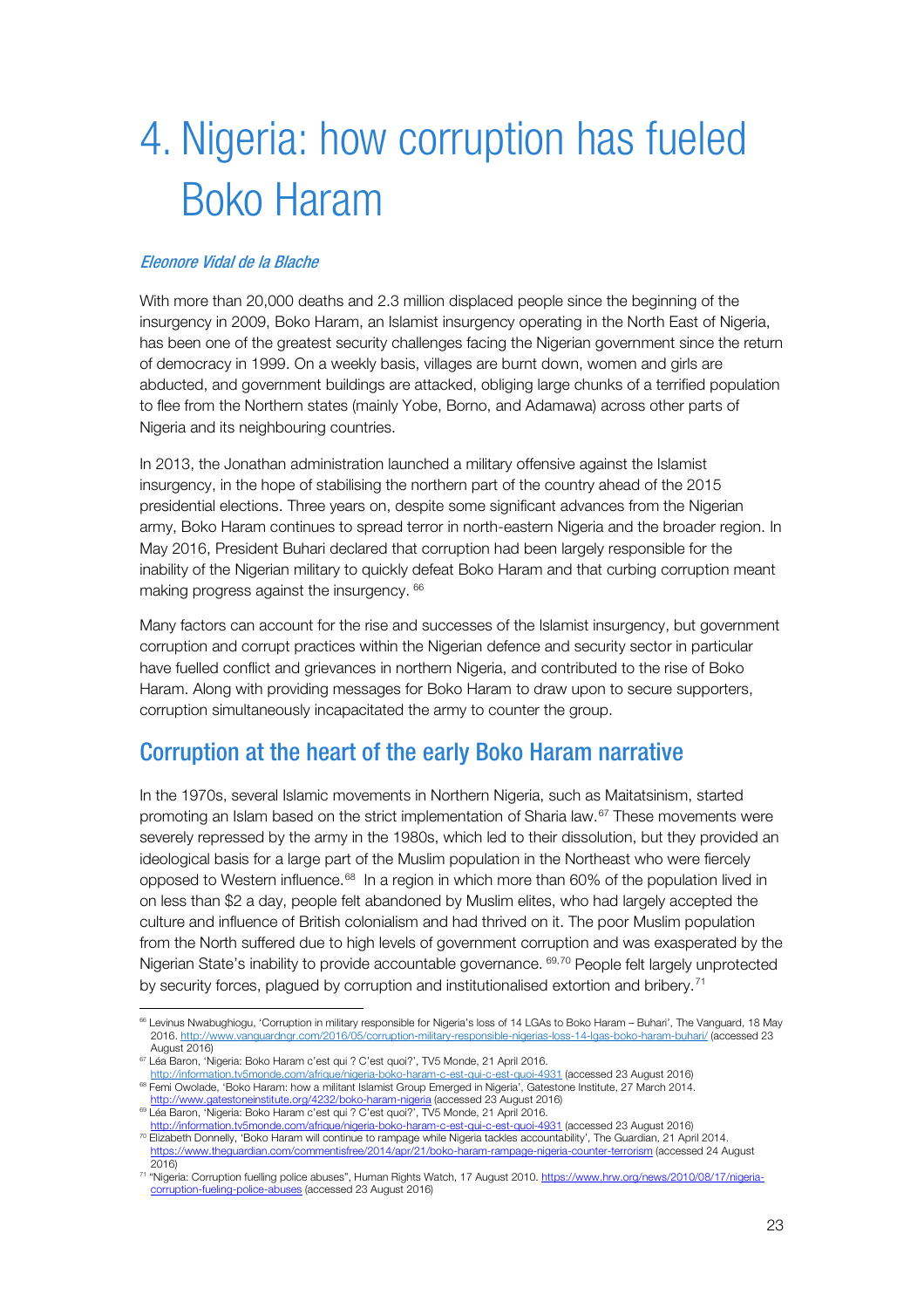For example, senior Nigerian police officers enforced a system of "returns", in which rank-and file officers had to pay up the chain of command a share of the money they extorted from the public. [72](#page-29-0) Failure to do so would see officers downgraded to less lucrative postings. Moreover, security forces' regular and brutal interventions against the northern Muslim population greatly accentuated grievances against the government.

In 2000, Mohamed Yusuf, a charismatic Muslim preacher, started exploiting these divisions and grievances by linking government corruption with Western influence in governance and created a movement, "Boko Haram".[73](#page-29-1) The sect's name is usually translated as "Western education is forbidden". In his preaching, Yusuf denounced the "corrupt and elitist school system," which he said was training corrupt civil servants and destroying traditional Islamic values and cultures. <sup>[74,](#page-29-2) [75](#page-29-3)</sup> From 2002 onwards, Yusuf started building alternative Islamic schools in Maiduguri, the capital of Borno state, which attracted a large part of the poor Muslim population. Between 2002 and 2009, the movement continued to consolidate itself. It began attacking symbols of state power, such as police stations and military bases.

Throughout these years, Yusuf's public outcry against police and military forces grew significantly. In his sermons, he accused them of being paid by politicians to discredit the movement and intimidate him.<sup>[76](#page-29-4)</sup> As a resident from Maiduguri explained: "they [early preachers of Boko Haram] were saying the truth about the violations committed by government agencies. [...]. They said, if our constitution was based on the Islamic system, all these things wouldn't be happening; it would be a just and fair society." <sup>[77](#page-29-5)</sup>

By 2009, the Nigerian government, increasingly anxious about Yusuf's influence and its radical predicaments, started responding with force. In June 2009, 15 Boko Haram members on motorbikes were killed by policemen during a funeral procession, ostensibly because they were not wearing helmets.<sup>[78](#page-29-6)</sup> This sparked outrage within the sect members. They interpreted the disproportionate use of violence, at a time when they were mourning fellow members killed by the police, as an outright provocation from the security forces.<sup>[79](#page-29-7)</sup> A month later, Boko Haram launched an attack in Bauchi state. Following a succession of clashes in Kano, Yobe and Borno, the police and army intervened and killed more than 800 people, the large majority being from Boko Haram. Yusuf was killed in public a few days later by the police in Maiduguri. While the cause of the surge of violence in July 2009 still remains unclear today, a report from Human Rights Watch denounced the security forces' allegedly brutal behaviour during the attack and their involvement in extra-judicial executions.<sup>[80](#page-29-8)</sup> To this day, there is no public evidence that the Nigerian government has ordered an investigation into these events or prosecute any members of the security forces who allegedly took part in extra-judicial killings. In 2012, Human Rights Watch denounced their failure to do so. [81](#page-29-9)

<span id="page-29-0"></span> <sup>72</sup> Ibid.

<span id="page-29-1"></span><sup>73</sup> Femi Owolade, 'Boko Haram: how a militant Islamist Group Emerged in Nigeria', Gatestone Institute, 27 March 2014. <http://www.gatestoneinstitute.org/4232/boko-haram-nigeria> (accessed 23 August 2016)

<span id="page-29-2"></span><sup>74</sup> <http://www.cbc.ca/news/world/boko-haram-formed-amid-nigerian-government-corruption-1.2636547>

<span id="page-29-3"></span><sup>75</sup> Léa Baron, 'Nigeria: Boko Haram c'est qui ? C'est quoi?', TV5 Monde, 21 April 2016.

<span id="page-29-4"></span><http://information.tv5monde.com/afrique/nigeria-boko-haram-c-est-qui-c-est-quoi-4931> (accessed 23 August 2016) <sup>76</sup> Elodie Apard, 'Les mots de Boko Haram: les prêches de Mohammed Yusuf sur 'le djihad obligatoire'', Le Monde, 29 April 2016. [http://www.lemonde.fr/afrique/article/2016/04/29/les-mots-de-boko-haram-1-2-les-preches-de-mohammed-yusuf-sur-le-djihad](http://www.lemonde.fr/afrique/article/2016/04/29/les-mots-de-boko-haram-1-2-les-preches-de-mohammed-yusuf-sur-le-djihad-obligatoire_4911156_3212.html)[obligatoire\\_4911156\\_3212.html](http://www.lemonde.fr/afrique/article/2016/04/29/les-mots-de-boko-haram-1-2-les-preches-de-mohammed-yusuf-sur-le-djihad-obligatoire_4911156_3212.html) (accessed 23 August 2016)

<span id="page-29-5"></span><sup>77</sup> Maiduguri resident talking to Sarah Chayes about the early preaching of the extremist group Boko Haram in:

Sarah Chayes, 'Corruption: Violent Extremism, Kleptocracy and the Danger of Failing Governance', Testimony before the Senate Foreign Relations Committee, Carnegie Endowment for International Peace, 30 June 2016. [http://www.foreign.senate.gov/imo/media/doc/063016\\_Chayes\\_Testimony.pdf](http://www.foreign.senate.gov/imo/media/doc/063016_Chayes_Testimony.pdf) (accessed 23 August 2016)

<span id="page-29-6"></span><sup>78</sup> Uri Friedman, 'The Bike-Helmet Law that helped trigger and insurgency in Nigeria', The Atlantic, 22 May 2014. <http://www.theatlantic.com/international/archive/2014/05/the-bike-helmet-law-that-triggered-an-insurgency-in-nigeria/371301/>

<span id="page-29-7"></span><sup>(</sup>accessed 24 August 2016)<br><sup>79</sup> Ibid.

<span id="page-29-8"></span><sup>80 &#</sup>x27;Nigeria: Prosecute Killings by Security Forces', Human Rights Watch, 26 November 2009.

s://www.hrw.org/news/2009/11/26/nigeria-prosecute-killings-security-forces (accessed 24 August 2016) 81 'Spiraling Violence: Boko Haram Attacks and Security Forces Abuses in Nigeria', Human Rights Watch, 11 October 2012.

<span id="page-29-9"></span><https://www.hrw.org/report/2012/10/11/spiraling-violence/boko-haram-attacks-and-security-force-abuses-nigeria> (accessed 24 August 2016)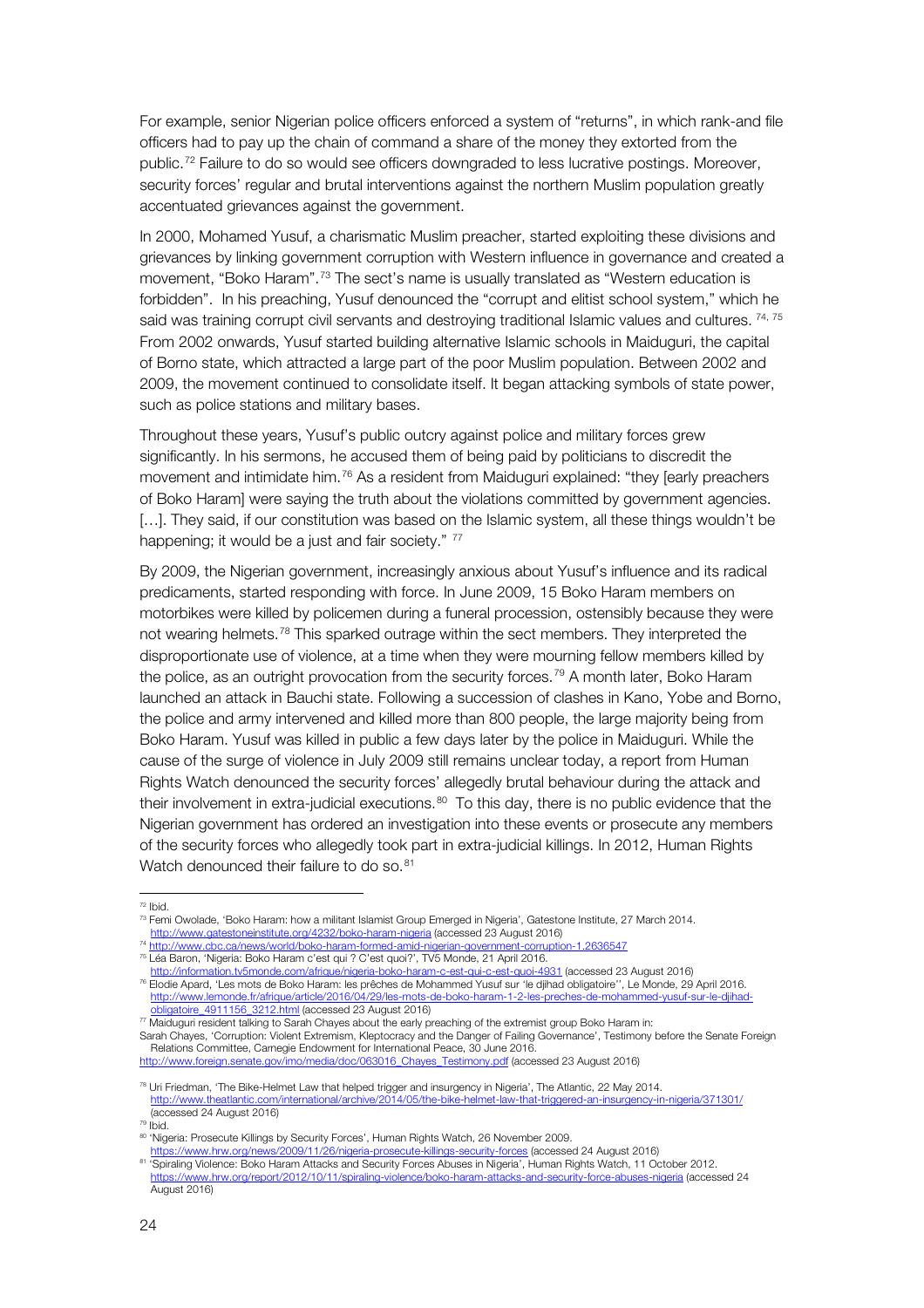The July 2009 events marked a turning point in the movement's history. With their spiritual leader Yusuf killed during the attack and the disproportionate use of violence by Nigeria's security forces, the movement became increasingly radicalised. In 2011, Boko Haram committed a terrorist attack in a United Nations building in the capital Abuja, killing 25 people.<sup>[82](#page-30-0)</sup> A few months later, its members attacked a church on Christmas day, killing more than a 150 people. [83](#page-30-1)

Government and security forces' corrupt practices and their unaccountable violent behaviour thus played a major role in the early construction and rise of Boko Haram. Corruption became a key element of Yusuf's preaching, through which he managed to rally a large discontented and poor Muslim population from the North behind him. Yusuf's brutal killing by security forces in front of a public that had massively supported him pushed the group towards increased violence and created a strong ideological platform for his successors.

### Military collapse under Goodluck Jonathan (2013 – 2015)

The years following Yusuf's death resulted in a surge in violence, terrorist attacks and clashes between Boko Haram and the Nigerian security forces. In May 2013, following more than 120 attacks by the insurgency and thousands of deaths in the northern states, the then Nigerian President Goodluck Jonathan proclaimed a state of emergency in Borno, Yobe and Adamawa.<sup>[84](#page-30-2)</sup> To support the Joint Task Force (JTF) of military, state security services and police forces which had been operating in the region since 2011, he sent an additional 2,000 troops to the north accompanied by heavy military equipment.<sup>[85](#page-30-3)</sup> He then launched an offensive in the Borno region to attempt to dislodge insurgents.

Despite some initial successes, it became quickly apparent that the Nigerian army was totally unable to effectively address the insurgency. Nigerian soldiers appeared to be poorly equipped and lacking motivation to fight Boko Haram, despite an annual defence budget of up to \$6 billion.<sup>[86](#page-30-4)</sup> In February 2014, Borno state's governor, Kashim Shettima, said: "I told the president that Boko Haram rebels are clearly better armed and more willing to fight."<sup>[87](#page-30-5)</sup> In 2013, local residents from Maiduguri, tired of witnessing an incapable army, decided to create a civilian joint task force (Civilian J.T.F) to help fighting Boko Haram by providing intelligence to the military, maintaining check points and searching pedestrians, vehicles and residences.<sup>[88](#page-30-6)</sup>

- <span id="page-30-1"></span>83 Monika Mark, 'Hell on Christmas Day: Nigeria's Deadly Bombings', Time, 25 December 2011.
- <http://content.time.com/time/world/article/0,8599,2103091,00.html> (accessed 24 August 2016)

<span id="page-30-0"></span><sup>82 &#</sup>x27;Abuja attack: Car bomb hits Nigeria UN building', BBC News, 27 August 2011. <http://www.bbc.co.uk/news/world-africa-14677957> (accessed 24 August 2016)

<span id="page-30-2"></span><sup>84 &#</sup>x27;Nigeria's president Jonathan declares state of emergency', BBC News, 15 May 2013[. http://www.bbc.co.uk/news/world-africa-](http://www.bbc.co.uk/news/world-africa-22535419)[22535419](http://www.bbc.co.uk/news/world-africa-22535419) (accessed 24 August 2016)

<span id="page-30-3"></span><sup>85 &#</sup>x27;Curbing Violence in Nigeria (ii): the Boko Haram Insurgency', International Crisis Group, 3 April 2014. [http://www.crisisgroup.org/~/media/Files/africa/west-africa/nigeria/216-curbing-violence-in-nigeria-ii-the-boko-haram-insurgency.pdf](http://www.crisisgroup.org/%7E/media/Files/africa/west-africa/nigeria/216-curbing-violence-in-nigeria-ii-the-boko-haram-insurgency.pdf) (accessed 24 August 2016)

<span id="page-30-4"></span><sup>86</sup> Aryn Baker, 'Nigeria Military Quails When Faced With Boko Haram', Time, 10 February 2015. [http://time.com/3702849/nigerias-army](http://time.com/3702849/nigerias-army-boko-haram/)[boko-haram/](http://time.com/3702849/nigerias-army-boko-haram/) (accessed 24 August 2016) 87 Léa Baron, 'Nigeria: Boko Haram c'est qui? C'est quoi?', TV5 Monde, 21 April 2016. [http://information.tv5monde.com/afrique/nigeria-](http://information.tv5monde.com/afrique/nigeria-boko-haram-c-est-qui-c-est-quoi-4931)

<span id="page-30-6"></span><span id="page-30-5"></span>st-qui-c-est-quoi-4931 (accessed 23 August 2016) 88 Ashionye Ogene, 'Nigerian Vigilantes Aim to rout Boko Haram', Al Jazeera, 31 May 2014.

<sup>/2014/05/</sup>nigerian-vigilantes-aim-rout-boko-haram-2014526123758444854.html (accessed 24 August 2016)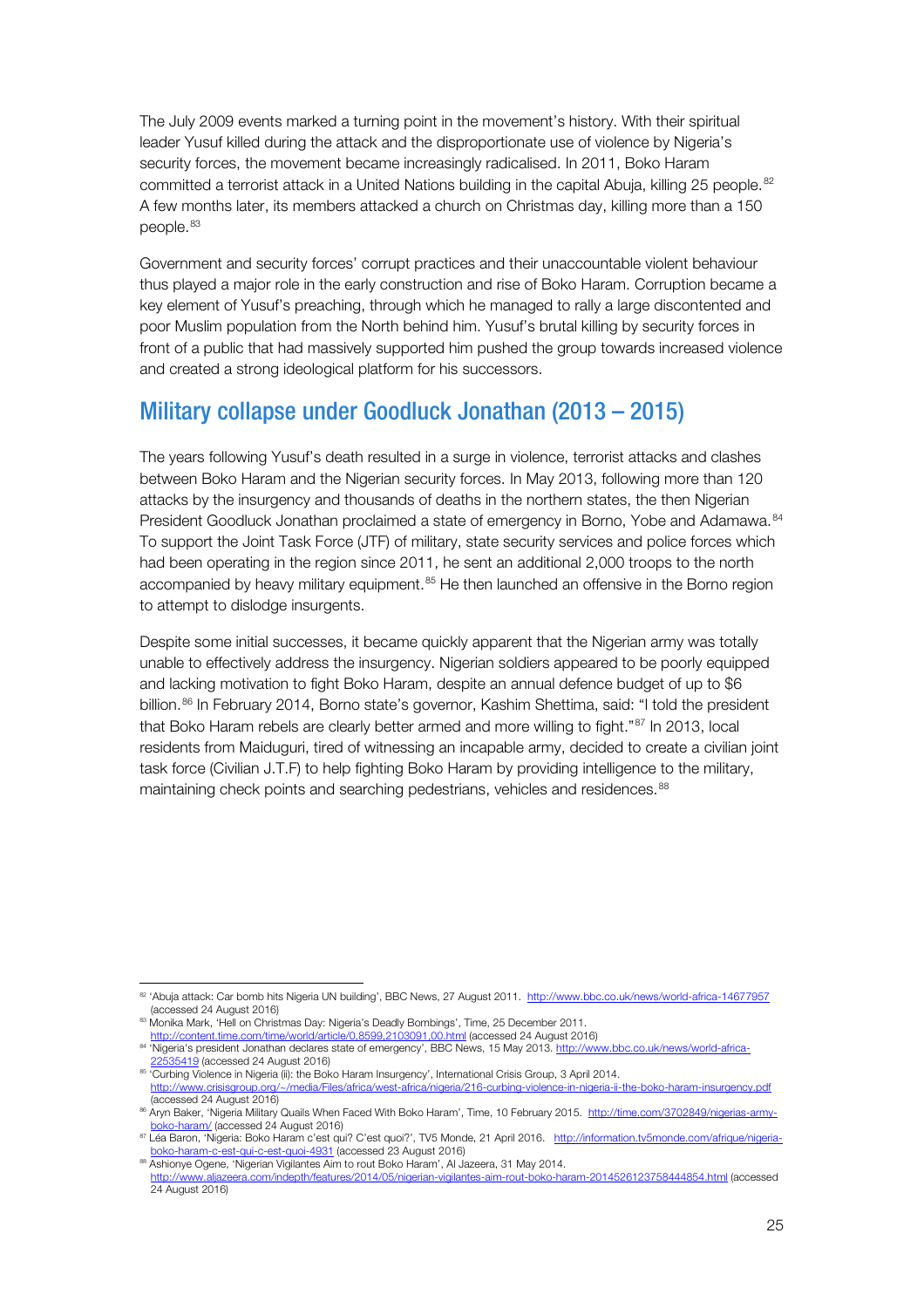The decline of the Nigerian military can be traced back to the 33 years of military rule following Nigeria's independence.<sup>[89](#page-31-0)</sup> Repeated coups and alleged coup plots throughout the period increased suspicion and led to the weakening of "specific units or services, by slashing funds, prohibiting training exercises or allowing equipment to deteriorate."[90](#page-31-1) Turnover among senior ranks was high, preventing appropriate leadership. When Nigeria returned to democracy in 1999, successive civilian governments, fearing a military coup, dramatically reduced the defence budget. [91](#page-31-2) Between 2000 and 2008, the defence budget was less than 3% of overall government expenditure. This changed under the Jonathan administration with the offensive against Boko Haram, but meant that the Nigerian army had been operating without key resources for a long period, making them highly ineffective and poorly trained.<sup>[92](#page-31-3)</sup> In addition, a large number of troops had been sent on various peacekeeping missions leaving an ill-staffed army having to defend a huge Nigerian territory.<sup>[93](#page-31-4)</sup>

But it was not just financial and human resources that caused the military decline. The military and the Nigerian security institutions were plagued by huge levels of fraud and corruption. Oversight has been a, given successive civilian governments' acceptance of "a strange and ambiguous understanding of the concept of security"; public scrutiny over the defence and security sector was has been viewed as undesirable, and potential undermining national security. <sup>94</sup> This approach is in part the result of the many years of military rule and explains why today, defence and security matters are still exempt from important components of the legal framework in Nigeria, such as the Freedom of Information law and the Code of Public Procurement. This exemption has enabled procurement scandals and abuses which have greatly impacted the Nigerian army's ability to operate effectively, and furthered the public perception that leaders in government act in their own interests.

In 2013, soldiers complained that 50% of their allowances for dangerous field duties were stolen by commanders. [95](#page-31-6) Interviews with soldiers also revealed that troops were living in very poor conditions, lacking basic facilities like tents and arms. Despite being budgeted and paid for, ammunition rarely reached the front, leaving soldiers with a few bullets each to fight militants armed with RPGs (Rocket-Propelled Grenades).<sup>[96](#page-31-7)</sup> Soldiers also had to buy their military uniforms themselves and cover their medical expenses when wounded in battle. $97$  This contributed to low troop morale and unethical behaviour by the soldiers who, at times, were left with little choice but to sell their weapons to insurgents. Multiple reports also indicated that some units were filled with ghost soldiers (troops that exist on the payroll only), while their commanders collected their pay.<sup>[98](#page-31-9)</sup> 2014 saw many cities, such as Gwoza, Bama and Mubi, fall to the hands of the insurgents, further complicating the task of the Nigerian military. This was also the year that 276 schoolgirls from Chibok were captured by Boko Haram and when the sect started to expend to Northern Cameroon.

<span id="page-31-0"></span><sup>89 &#</sup>x27;Curbing Violence in Nigeria (ii): the Boko Haram Insurgency', International Crisis Group, 3 April 2014.<br>http://www.crisisgroup.org/~/media/Files/africa/west-africa/nigeria/216-curbing-violence-in-nigeria-ii-the-boko-ha media/Files/africa/west-africa/nigeria/216-curbing-violen (accessed 24 August 2016)

<span id="page-31-1"></span><sup>90 &#</sup>x27;Nigeria: The Challenge of Military Reform', International Crisis Group, 6 June 2016, p.3.<br>http://www.crisisgroup.org/~/media/Files/africa/west-africa/nigeria/237-nigeria-the-challenge-of-military-reform.pdf (accessed 2 http://www.crisisgroup.org/~/media/Files/africa/west-africa/nigeria/2 August 2016)

<span id="page-31-2"></span> $91$  Ibid $\overline{l}$ .

<span id="page-31-3"></span> $92$  Ibid.

<span id="page-31-4"></span><sup>&</sup>lt;sup>93</sup> Ibid.

<span id="page-31-5"></span><sup>94</sup> Philip Ikita, 'Corruption in Nigeria, not just Boko Haram, is at the root of violence', The Guardian, 11 July 2014. <https://www.theguardian.com/global-development/poverty-matters/2014/jul/11/boko-haram-nigeria-violence-corruption-security> (accessed 24 August 2016)<br><sup>95</sup> Ibid.

<span id="page-31-7"></span><span id="page-31-6"></span><sup>&</sup>lt;sup>96</sup> Aryn Baker, 'Nigeria Military Quails When Faced With Boko Haram', Time, 10 February 2015. [http://time.com/3702849/nigerias-army](http://time.com/3702849/nigerias-army-boko-haram/)[boko-haram/](http://time.com/3702849/nigerias-army-boko-haram/) (accessed 24 August 2016)

<span id="page-31-8"></span><sup>97</sup> Interview by Nic Robertson with Nigerian soldiers, 'Nigerian soldiers discuss Boko Haram Fight' CNN, January 2015.

<span id="page-31-9"></span><http://edition.cnn.com/videos/world/2015/01/15/ctw-pkg-robertson-nigerian-soldier-boko-haram-fight.cnn> (accessed 24 August 2016) <sup>98</sup> Sarah Chayes, 'Corruption: Violent Extremism, Kleptocracy and the Danger of Failing Governance', Testimony before the Senate Foreign Relations Committee, Carnegie Endowment for International Peace, 30 June 2016.

[http://www.foreign.senate.gov/imo/media/doc/063016\\_Chayes\\_Testimony.pdf](http://www.foreign.senate.gov/imo/media/doc/063016_Chayes_Testimony.pdf) (accessed 23 August 2016)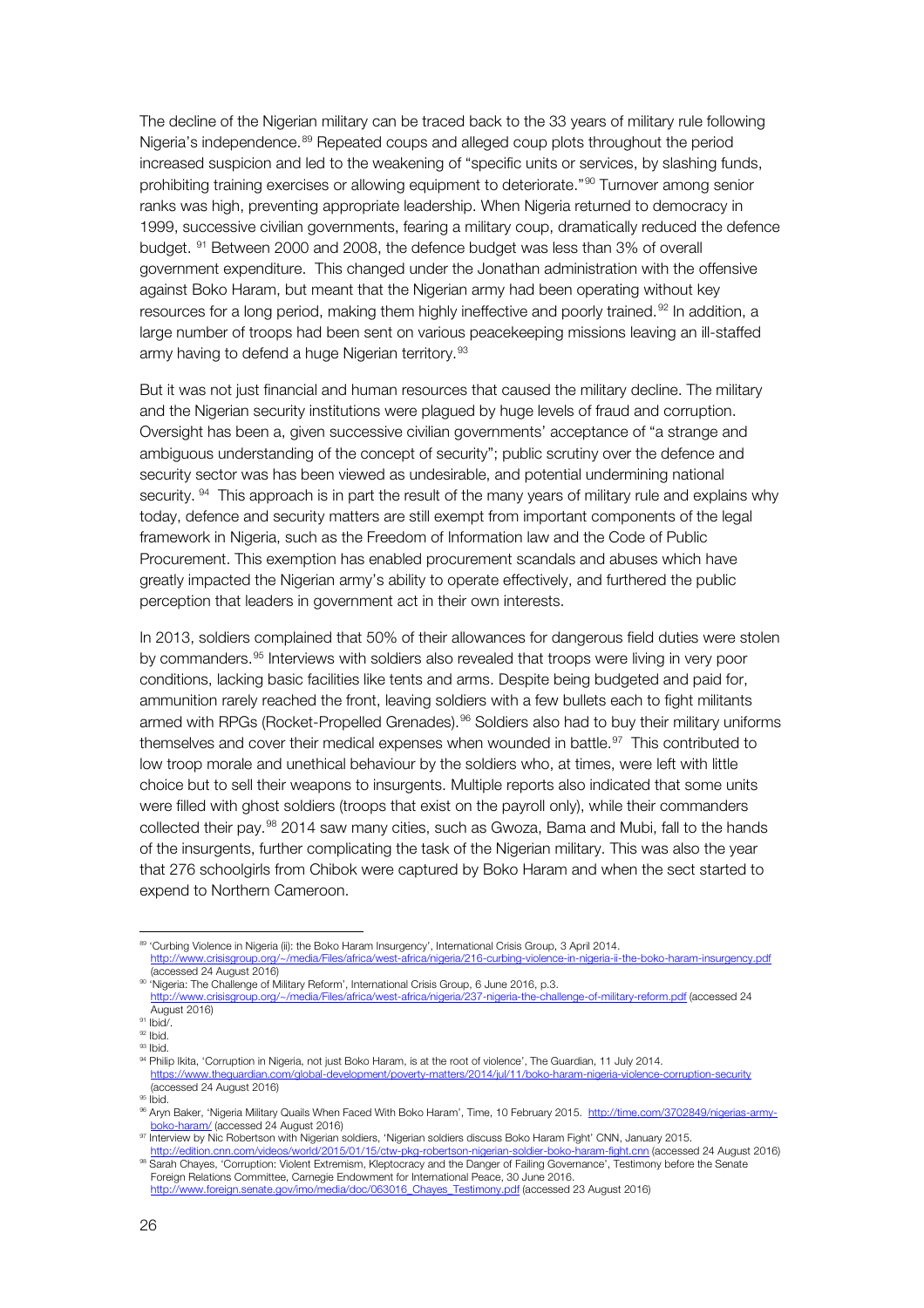Under the administration of Goodluck Jonathan, public frustration with corruption grew, and there were accusations that the government intentionally destabilised parts of the country and even colluded with Boko Haram. In the North East, a large part of the population felt that state elites, including army officials, were colluding with Boko Haram to destabilise the north-eastern economy and create instability ahead of the 2015 presidential elections.<sup>[99](#page-32-0)</sup> Chaos undermined the prospects the re-election of Jonathan. Southerners on the other hand accused Northern politicians of financing Boko Haram to destabilise the North, in order to undermine the credibility of the 2015 elections and damage government legitimacy.<sup>[100](#page-32-1)</sup> While allegations were thrown from both sides, some facts do raise real questions about links between the Nigerian military and the extremist group.[101](#page-32-2) First is the revelation in 2014 that most of the Islamic terror group's weapons had been stolen from the Nigerian military.<sup>[102](#page-32-3)</sup> According to former US ambassador to Nigeria, John Campbell, there were hints that sympathisers in the Nigerian army had deliberately left doors of armouries unlocked for Boko Haram.[103](#page-32-4) Some have also argued that the Nigerian security forces were infiltrated by rogue elements who were behind some acts of violence in order to profit from security contracts.<sup>[104](#page-32-5)</sup> In 2014, 10 generals and 15 army officials were caught and convicted for treason for giving vital information, including military strategies, to Boko Haram members.<sup>[105](#page-32-6)</sup>

Though evidence of the links between the military and Boko Haram remain limited, the allegations – particularly when combined with the military's inability to respond effectively to attacks in 2014 – damaged public trust towards defence and security forces and government officials. According to a report by Mercy Corps, in which 47 former youth members of Boko Haram were interviewed, alongside inefficiency and security force abuses: "youth cited frustration with government corruption; they had been overlooked for government jobs because of nepotism, or perceived crippling unfairness in political processes."[106](#page-32-7) To an already-vulnerable population that felt that their security and survival were in the hands of politicians and corrupt officials driven by personal and financial interests, Boko Haram provided an alternative option.

### President Buhari's anti-corruption war since 2015

Shortly after being elected president on a promise to curb corruption and eradicate Boko Haram, President Buhari established a 13-member presidential anti-corruption committee to probe military procurement practices between 2007 and 2015.[107](#page-32-8) The newly-elected president wanted to shed light on fraudulent corrupt practices that he suspected had taken place under the two previous administrations and to understand why the Nigerian army had been unsuccessful against the Islamist insurgency. In its interim report published in December 2015, the committee pointed to a certain number of high former defence and security officials who had been involved in fraudulent practices.<sup>[108](#page-32-9)</sup>

<span id="page-32-0"></span><sup>99</sup> Robyn Dixon, 'In Nigeria, Distrust Hampers the Fight against Boko Haram', Los Angeles Times, 23 June 2014. fg-nigeria-military-20140623-story.html (accessed 24 August 2016)

<span id="page-32-1"></span><sup>&</sup>lt;sup>100</sup> 'Curbing Violence in Nigeria (ii): the Boko Haram Insurgency', International Crisis Group, 3 April 2014.

[http://www.crisisgroup.org/~/media/Files/africa/west-africa/nigeria/216-curbing-violence-in-nigeria-ii-the-boko-haram-insurgency.pdf](http://www.crisisgroup.org/%7E/media/Files/africa/west-africa/nigeria/216-curbing-violence-in-nigeria-ii-the-boko-haram-insurgency.pdf) (accessed 24 August 2016)

<sup>101</sup> Robyn Dixon, 'In Nigeria, Distrust Hampers the Fight against Boko Haram', Los Angeles Times, 23 June 2014.

<span id="page-32-3"></span><span id="page-32-2"></span>http://www.latimes.com/world/africa/la-fg-nigeria-military-20140623-story.html [\(](http://www.latimes.com/world/africa/la-fg-nigeria-military-20140623-story.html)accessed 24 August 2016)<br><sup>102</sup> Katherine Baffour, 'Boko Haram's Source of Weapons Revealed', Naij, 2014.<https://www.naij.com/66368.html> (acce 2016)

<span id="page-32-4"></span><sup>103</sup> Ibid

<span id="page-32-5"></span><sup>104</sup> Yvonne Ndege, 'The Rise of Nigeria's Boko Haram', Al Jazeera, 30 September 2013.

<http://www.aljazeera.com/news/africa/2013/09/201397155225146644.html> (accessed 24 August 2016).

<span id="page-32-6"></span><sup>105</sup> Vincent Ehiabhi, 'Army Court-Martials 10 Generals, 5 Others for Helping Boko Haram', Naij, 2014.<https://www.naij.com/67472.html> (accessed 24 August 2016)

<span id="page-32-7"></span><sup>106</sup> 'Motivations and Empty Promises: Voices of Former Boko Haram Combatants and Nigerian Youth', Mercy Cops, April 2016. [https://www.mercycorps.org/research-resources/motivations-and-empty-promises-voices-former-boko-haram-combatants-and](https://www.mercycorps.org/research-resources/motivations-and-empty-promises-voices-former-boko-haram-combatants-and-nigerian)[nigerian](https://www.mercycorps.org/research-resources/motivations-and-empty-promises-voices-former-boko-haram-combatants-and-nigerian) (accessed 24 August 2016)

<span id="page-32-8"></span><sup>107</sup> http://www.premiumtimesng.com/news/188893-breaking-buhari-raises-13-member-panel-to-probe-weapon-procurement-since-2007.html

<span id="page-32-9"></span><sup>108</sup> 'Nigeria orders arrest of ex-adviser over \$2bn arms deal', Al Jazeera, 18 November 2015.

<http://www.aljazeera.com/news/2015/11/nigeria-orders-arrest-adviser-2bn-arms-deal-151118043340314.html> (accessed 13 October 2016)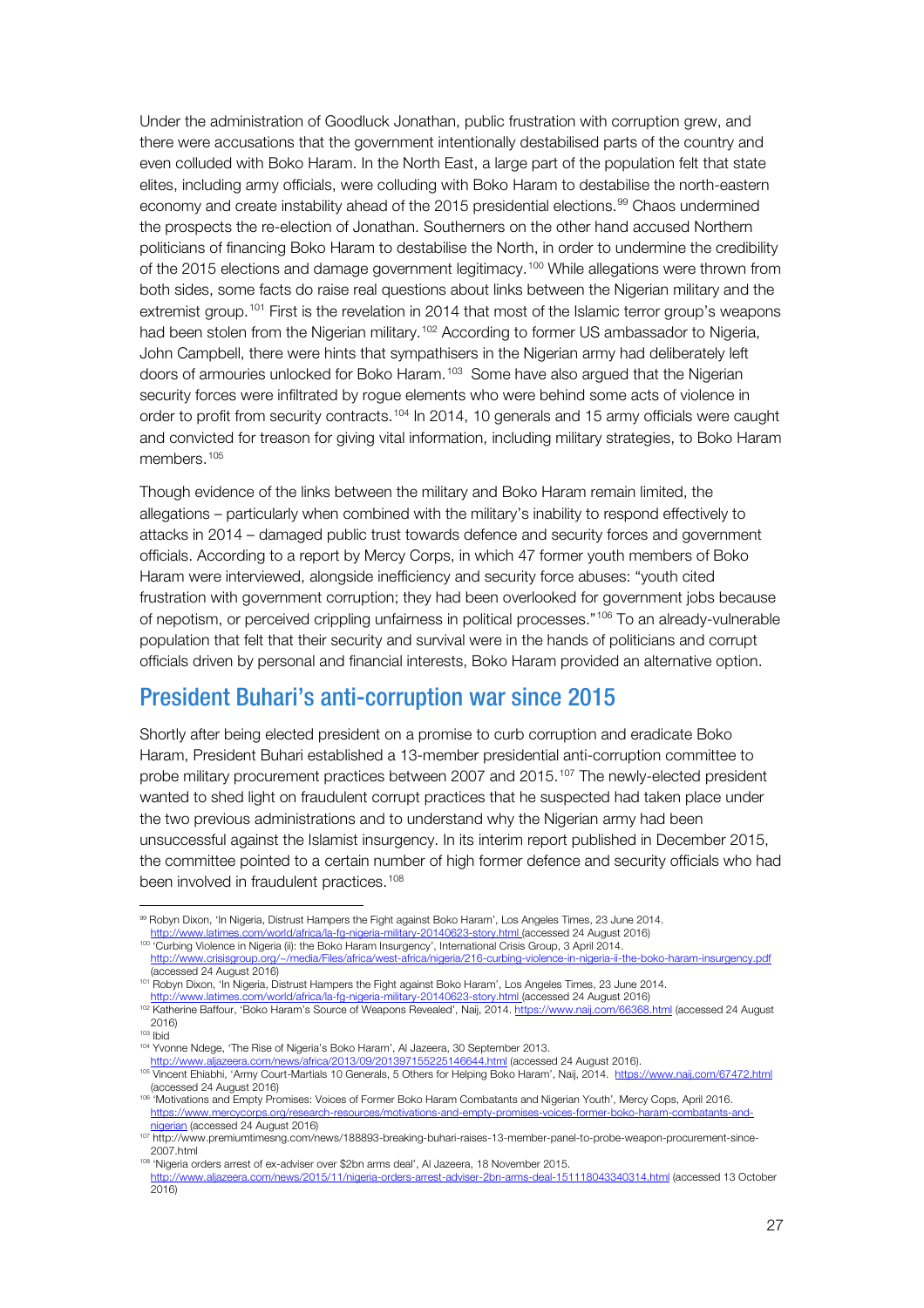One example is Sambo Dasuki, the former National Security Adviser under Jonathan, who was arrested for allegedly stealing \$2.1 billion from the defence budget while he was serving from 2012 to 2015 by awarding phantom contracts.<sup>[109](#page-33-0)</sup> The former Chief of Defence staff Alex Sabundu Baddeh and the former Chief of Air Staff Adesola Nunayon Amosu were also arrested, together with 17 other ex-military chiefs. Since then, the committee has uncovered other corruption scandals including military officers allegedly involved in the diversion of \$15bn meant for procurement of arms. [110](#page-33-1)

In May 2015, Buhari declared that corruption had been largely responsible for the inability of the Nigerian military to quickly defeat Boko Haram. [111](#page-33-2) The loss of 14 local government areas to the insurgents under the previous administration and the ensuing uncovering of major procurement scandals had greatly tarnished the reputation of the army and the defence institutions.<sup>[112](#page-33-3)</sup> He reiterated the importance of fighting defence corruption to effectively fight the insurgents, praising his administration's recent anti-corruption measures: "when we curbed corruption and removed the injustice in the military, we begin to make progress."[113](#page-33-4) While the insurgents retain a strong foothold in rural areas, at the time of writing the Nigerian army has successfully recovered all 14 territories lost to Boko Haram and destroyed or recaptured most their military equipment.<sup>[114](#page-33-5)</sup>

The recent anti-corruption measures taken by Buhari have had a positive impact on the army's ability to secure victories against Boko Haram. There are, however, concerns that the President is only going after those in the opposition, protecting corrupt officials from his party.[115](#page-33-6) The ongoing purge of military officials suspected of corruption and fraudulent procurement practices (38 senior military officials were forces to retired in June 2016) and more rigorous scrutiny over the defence budget has meant that the army is more likely to receive appropriate equipment to fight the insurgents. <sup>[116](#page-33-7)</sup> The stronger role given by the President to the Economic and Financial Crime Commission (EFCC) which is actively investigating corruption allegations is also a promising step. And Nigerian civil society's mounting pressure on the government to address corruption in defence and security is also having a positive impact.

#### **Conclusion**

Corruption has played a major role in the rise and success of Boko Haram. In its early years, the Islamist sect was largely constructed through anti-corruption and anti-elite rhetoric. Abuses by the security forces, and high levels of fraud and corruption in the army, meant the group's message resonated. Corruption also hollowed out the military, leaving troops ill-equipped and without the incentive to tackle Boko Haram effectively. In the case of Nigeria, corruption has both fuelled the group's rise and obstructed the government's response.

<span id="page-33-1"></span><span id="page-33-0"></span><sup>&</sup>lt;sup>109</sup> Ibid.<br><sup>110</sup> Ade Adesomoju, 'Let Buratai resign or sack him, Falana tells Buhari', The Punch, 10 July 2016.

<http://punchng.com/let-%E2%80%8Eburatai-resign-or-sack-him-falana-tells-buhari/> (accessed 24 August 2016)

<span id="page-33-2"></span><sup>111</sup> Levinus Nwabughiogu, 'Corruption in military responsible for Nigeria's loss of 14 LGAs to Boko Haram – Buhari', The Vanguard, 18 May 2016[. http://www.vanguardngr.com/2016/05/corruption-military-responsible-nigerias-loss-14-lgas-boko-haram-buhari/](http://www.vanguardngr.com/2016/05/corruption-military-responsible-nigerias-loss-14-lgas-boko-haram-buhari/) (accessed 23 August 2016)

<span id="page-33-3"></span><sup>&</sup>lt;sup>112</sup> 'Nigeria made faster progress against Boko Haram after curbing corruption in military – Buhari', Premium Times, 18 May 2016. [http://www.premiumtimesng.com/news/top-news/203659-nigeria-made-faster-progress-boko-haram-curbing-corruption-military](http://www.premiumtimesng.com/news/top-news/203659-nigeria-made-faster-progress-boko-haram-curbing-corruption-military-buhari.html)[buhari.html](http://www.premiumtimesng.com/news/top-news/203659-nigeria-made-faster-progress-boko-haram-curbing-corruption-military-buhari.html) (accessed 24 August 2016)

<span id="page-33-5"></span><span id="page-33-4"></span><sup>114</sup> Nigeria Boko Haram: Militants 'technically defeated' – Buhari', BBC News, 24 December 2015. [http://www.bbc.co.uk/news/world](http://www.bbc.co.uk/news/world-africa-35173618)[africa-35173618](http://www.bbc.co.uk/news/world-africa-35173618) (accessed 24 August 2016)

<span id="page-33-6"></span><sup>115</sup> Johnbosco Agbakwuru, 'Fayosegate: Stop harassing opposition party members, Rep tells Buhari', The Vanguard, 29 June 2016. http://www.vanguardnardingrer.com/2016/segate-stop-tells-buharaking-stop-harassing-opposition-party-members-rep-tells-buhari/ (accessed 24 August 2016).

<span id="page-33-7"></span><sup>116 &#</sup>x27;Purge of 38 Army Officers', Daily Trust, 8 July 2016[. http://www.dailytrust.com.ng/news/editorial/purge-of-38-army](http://www.dailytrust.com.ng/news/editorial/purge-of-38-army-officers/154493.html)[officers/154493.html](http://www.dailytrust.com.ng/news/editorial/purge-of-38-army-officers/154493.html) (accessed 24 August 2016)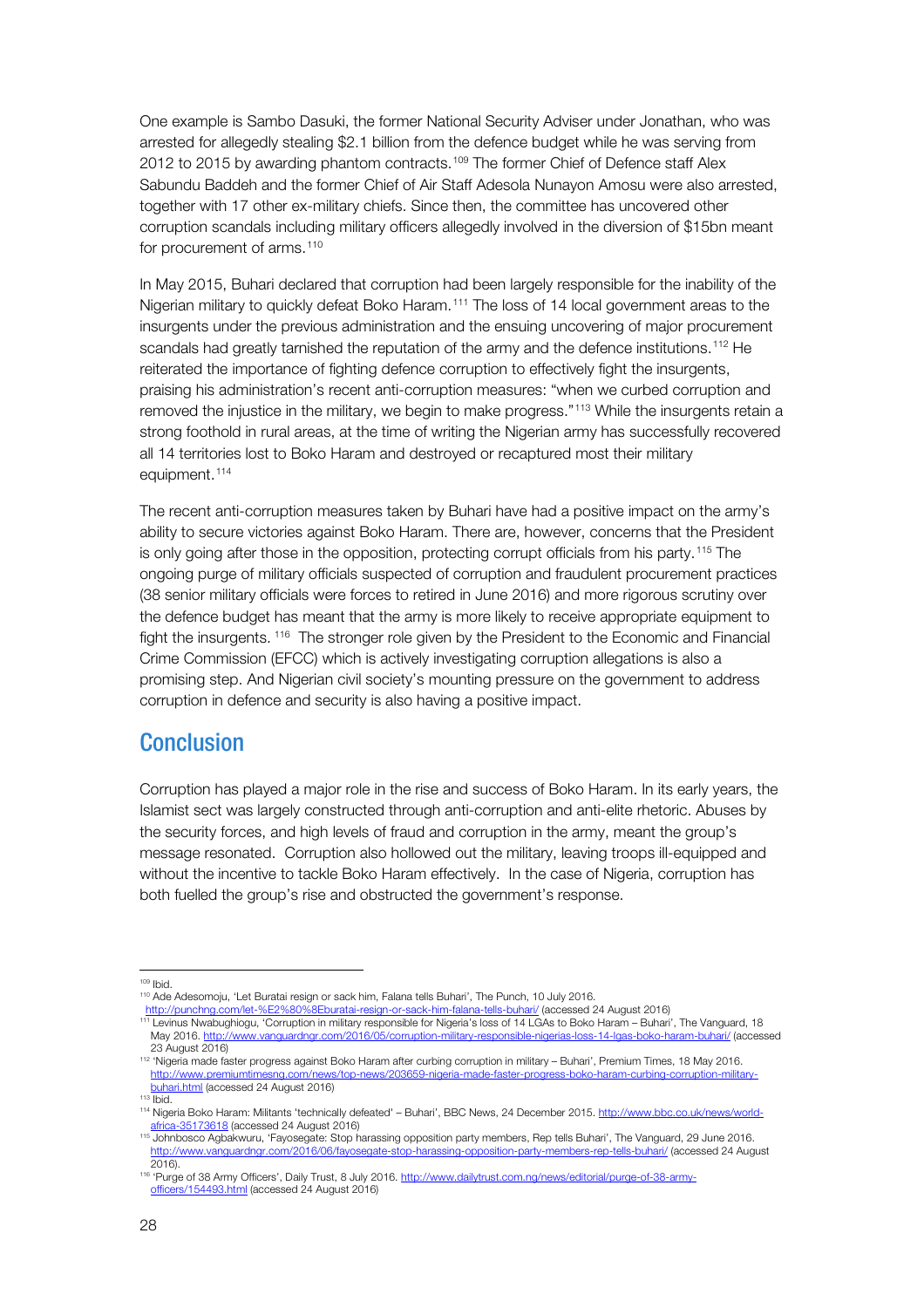## Conclusions: the international community's response

Immediate threats to public security posed by terrorism require rapid action; tackling the root causes of violent extremism demand deeper thought. No scale of effort to hit back at radical groups will succeed if the causes of radicalisation go unaddressed. It is tempting to see Islamic extremist groups as irrational fanatics or to accept the frame of a binary world view – the radical ideologues against the liberal order. Yet as this research shows, the drivers for extremists groups may be more pedestrian –narratives around corruption and injustice are likely to resonate strongly with the frustrated populations from which they draw their support. Radical movements like ISIS thrive when people lose all faith in those in power – when officials profit from the misery of the many, when the police exploit rather than protect, and when economic opportunity is skewed in favour of the connected few.

The failure of corrupt elites to provide security and justice for their citizens has clearly and significantly contributed to their readiness of populations to take up arms or support insurgents and extremist elements. Air strikes and international support to military forces opposing groups like the ISIS are woefully insufficient to build long-term stability, which requires the establishment of a meaningful alternative in responsive, accountable governments. If the Arab Spring tells us anything, it's that political elites that fail to respond to the basic demands of their people, and particularly those that are accumulating significant military capabilities, represent the most serious threat to our security.

Failure to recognise the root cause of extremism is undermining international efforts to respond to the threat posed by radical groups. Tackling corruption must be a first order priority. Deep public frustrations cannot be pushed to one side in favour of short-term interests – such as trade or diplomatic access. As the narratives of ISIS show, foreign forces are often seen as complicit in – and sometimes drivers of – corruption in governments of the region. And if corruption isn't addressed, there is a high risk international assistance programmes will simply fuel patronage networks that exclude and disenfranchise populations, often along sectarian lines. To address this, corruption risks need to be explicitly, systematically and uniformly recognised in the design and delivery of security assistance, and in planning for international interventions. And there are practical steps that can be taken diplomatically, such as visa denials and asset freezing, that can help begin to address elite corruption.

But more broadly, Western governments need to rethink fundamentally their relationships with the Gaddafis, Assads and Malakis of the future. Many of the leaders to whom Western governments turn are far from friendly forces in the fight against terrorism. Too many Western governments focus on seeking to influence or moderate the behaviour of corrupt autocrats because they see them as an alternative to instability. But in the end, corrupt governments are the architects of future security crises.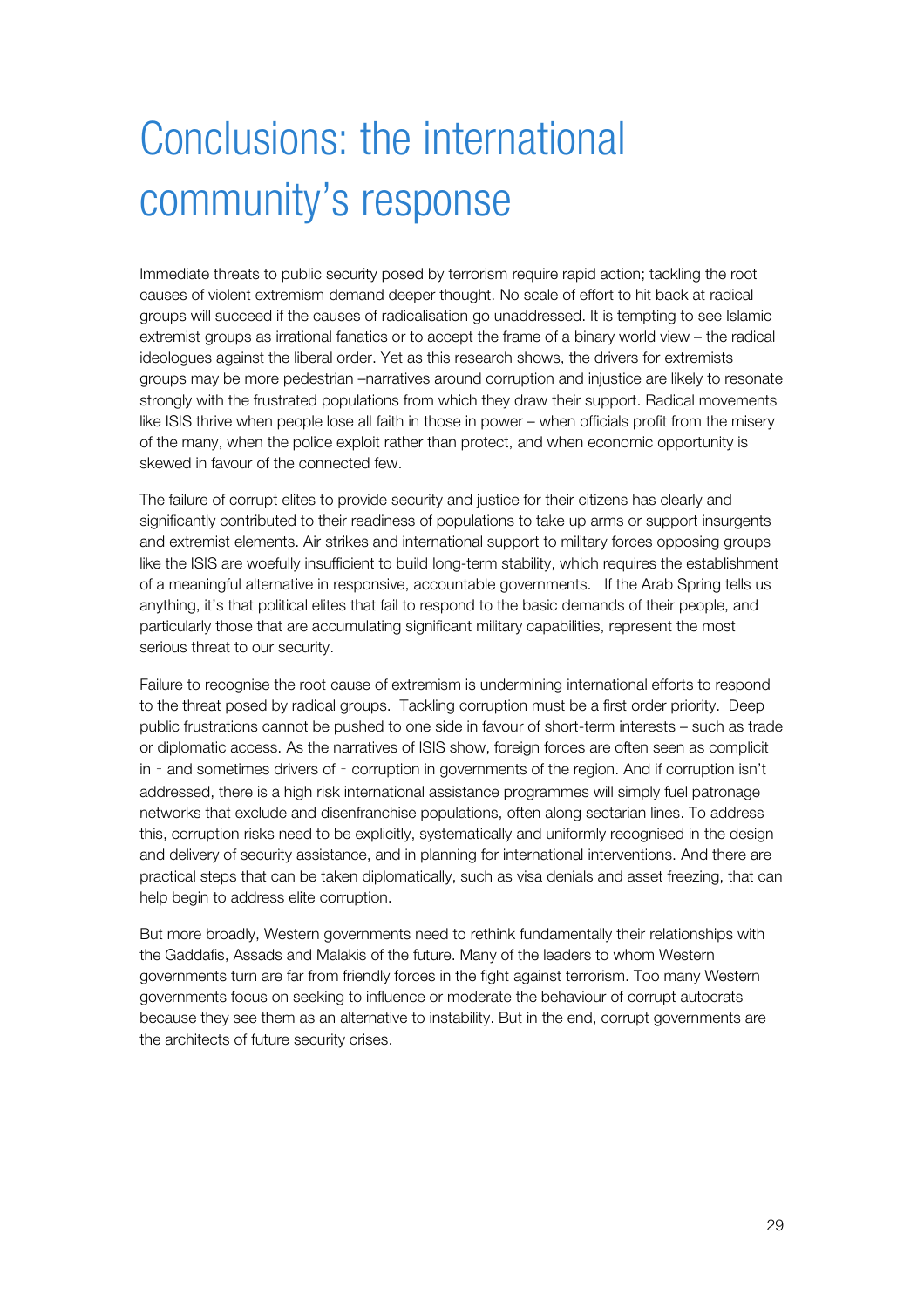## Annex 1: Narrative analysis - notes on methodology

#### Sources: an overview

The aim of our research was to uncover prominent narratives within ISIS propaganda. The focus was on primary source material, which has come from a number of different sources:

- Promotional materials released by the Islamic State: The most prominent ISIS publication that we used as a data source was Dabiq – a magazine published in multiple languages and used as a key medium for propaganda and recruitment. Fourteen issues of Dabiq magazine were published between 14 July 2014 and 13 April 2016; all were used for this study.
- Twitter posts by ISIS sympathisers, members, and supporters: Researchers reviewed tweets expressing some of the underlying grievances and tensions among IS supporters, which we subsequently arranged into four narratives. Since many "Islamic State" tweets were negative, external references to the group, the use of tweets was limited.
- Interviews conducted with former and present members of ISIS: Also included as secondary sources were analytical studies that were drawn from a broader range of interviews conducted by academics. A few journalists have also been able to interview current and former ISIS supporters. Most fall into three categories: fighters who are still part of ISIS, those who had defected, and those who have been imprisoned by local authorities because of their affiliation with the Islamic State.

#### Twitter: an unreliable source

Reports on ISIS's online presence have been conducted before; in 2015, the Brookings Institution investigated the profile of 454 accounts identified as sympathising with ISIS.[117](#page-35-0) The study highlighted a number of obstacles they faced, which we found equally challenging in our own attempts to garner evidence for this study. Four key problems identified by the Brookings Institution have been challenges for us as well:

Tweet deletion: The report found that some accounts holders would delete tweets, either manually or through third party apps.

Suspensions: The Brookings Institute report estimated a maximum of 70,000 ISIS-affiliated Twitter accounts existed mid-way through the March of 2015. In February 2016, Twitter announced the suspension of 125,000 ISIS-affiliated accounts since mid-2015.[118](#page-35-1) Accounts we were observing often were suspended within hours of us discovering they existed.

<span id="page-35-0"></span> <sup>117</sup> J.M. Berger and Jonathon Morgan. "The ISIS Twitter Census: Defining and describing the population of ISIS supporters on Twitter." Center for Middle East Policy. Brookings Institute. http://www.brooking [census-berger-morgan/isis\\_twitter\\_census\\_berger\\_morgan.pdf](http://www.brookings.edu/%7E/media/research/files/papers/2015/03/isis-twitter-census-berger-morgan/isis_twitter_census_berger_morgan.pdf)

<span id="page-35-1"></span><sup>118</sup> Matt Broomfield. "Twitter shuts down 125,000 Isis-linked accounts," The Independent. February 6, 2016. Available from:<br>http://www.independent.co.uk/life-style/gadgets-and-tech/news/125000-isis-linked-accounts-suspended -style/gadgets-and-tech/news/125000-isis-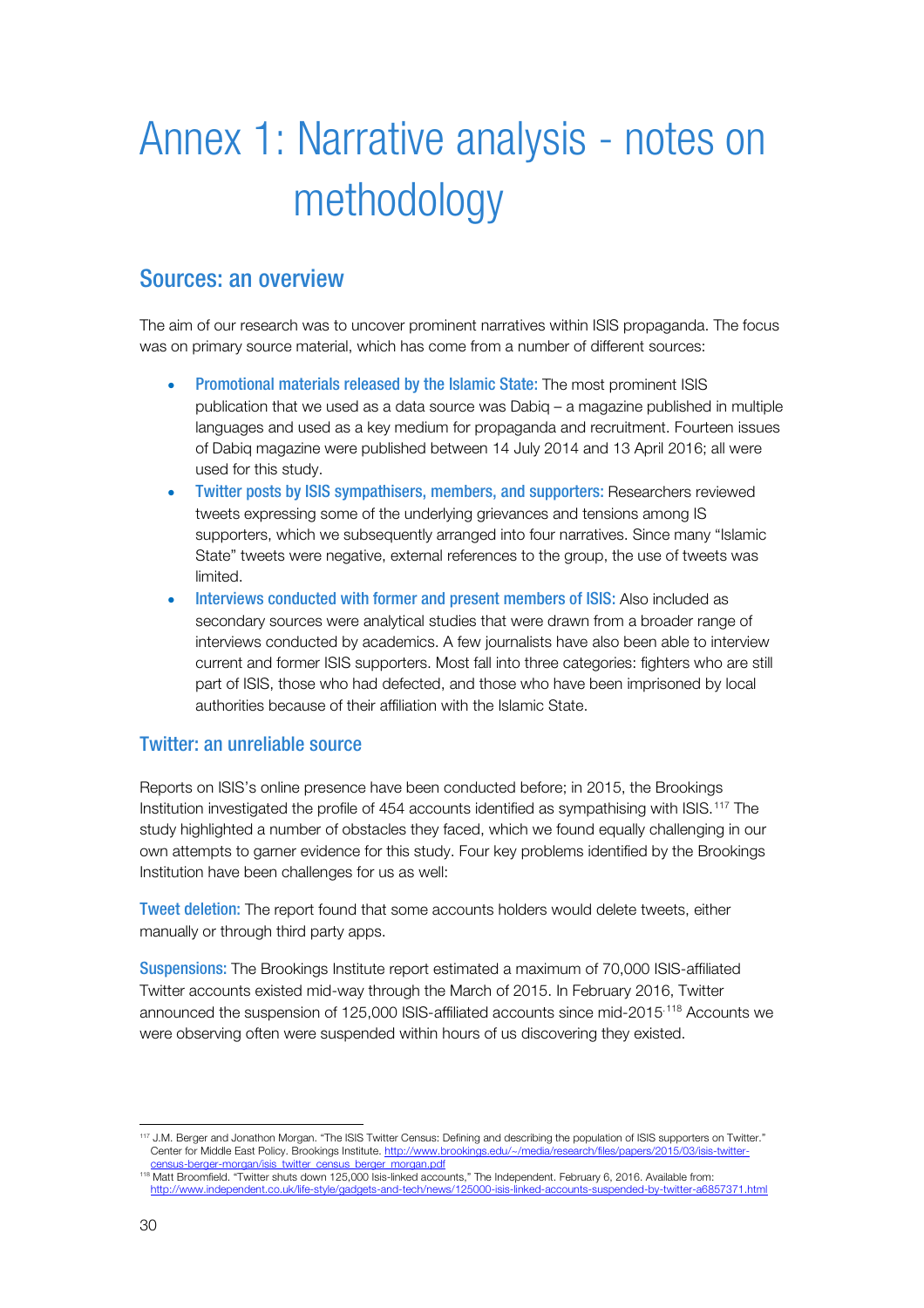Name changes and voluntary deletions: The report found that many accounts holders would change their Twitter handles to avoid suspension, or else pre-emptively deactivate the accounts.

Private accounts: We found that a number of accounts we attempting to view were in fact locked (i.e. one had to request to follow them) and therefore access to such accounts was challenging.

However, there are further challenges that relate specifically to this study. The Brookings Institution report focussed on demographic issues (number and location of supporters, frequency of tweets, etc.) lending themselves to statistical, quantitative approaches. Our aim, however, was to understand the themes contained within the pro-ISIS publicity. This goal required an approach based on a qualitative, interpretive methodology, which came with its own challenges:

Translation: Establishing the nuance within some tweets was difficult, as the Arabic used was occasionally unconventional, neither formal nor any recognisable dialect. This slowed down the analysis and on occasion forced us to discard sources.

'Noise': In order to find accounts and tweets, we used Twitter's built-in search function, using key terms likely to feature in the tweets. The big challenge here was accounting for noise (nonrelevant tweets and accounts). Firstly, a number of anti-ISIS or news accounts utilise the same words to denounce the Islamic State, or provide updates on news surrounding the situation in the region. As these accounts made up a vast majority of the results for these search terms, a significant amount of time was spent having to translate, and subsequently discount this data. Furthermore, perhaps in a bid to avoid suspension, a number of accounts who claimed to support ISIS, mostly posted news updates on the events such as bomb attacks, or territorial progress. These news tweets provide little insight into the grievances and narratives present in ISIS propaganda, and the process of filtering through the vast quantity of sources to identify relevant information was an obstacle.

Whilst the challenges outlined above were undoubtedly obstacles in the data-collection process, we were still able to find useful tweets expressing some of the underlying grievances and tensions, which we subsequently arranged into four narratives. However, the high pace of changes affecting the relevant Twitter accounts makes it difficult to ascertain how many different supporters were behind them, and therefore how representative the sample analysed here is. We recommend that it should be treated as a snapshot.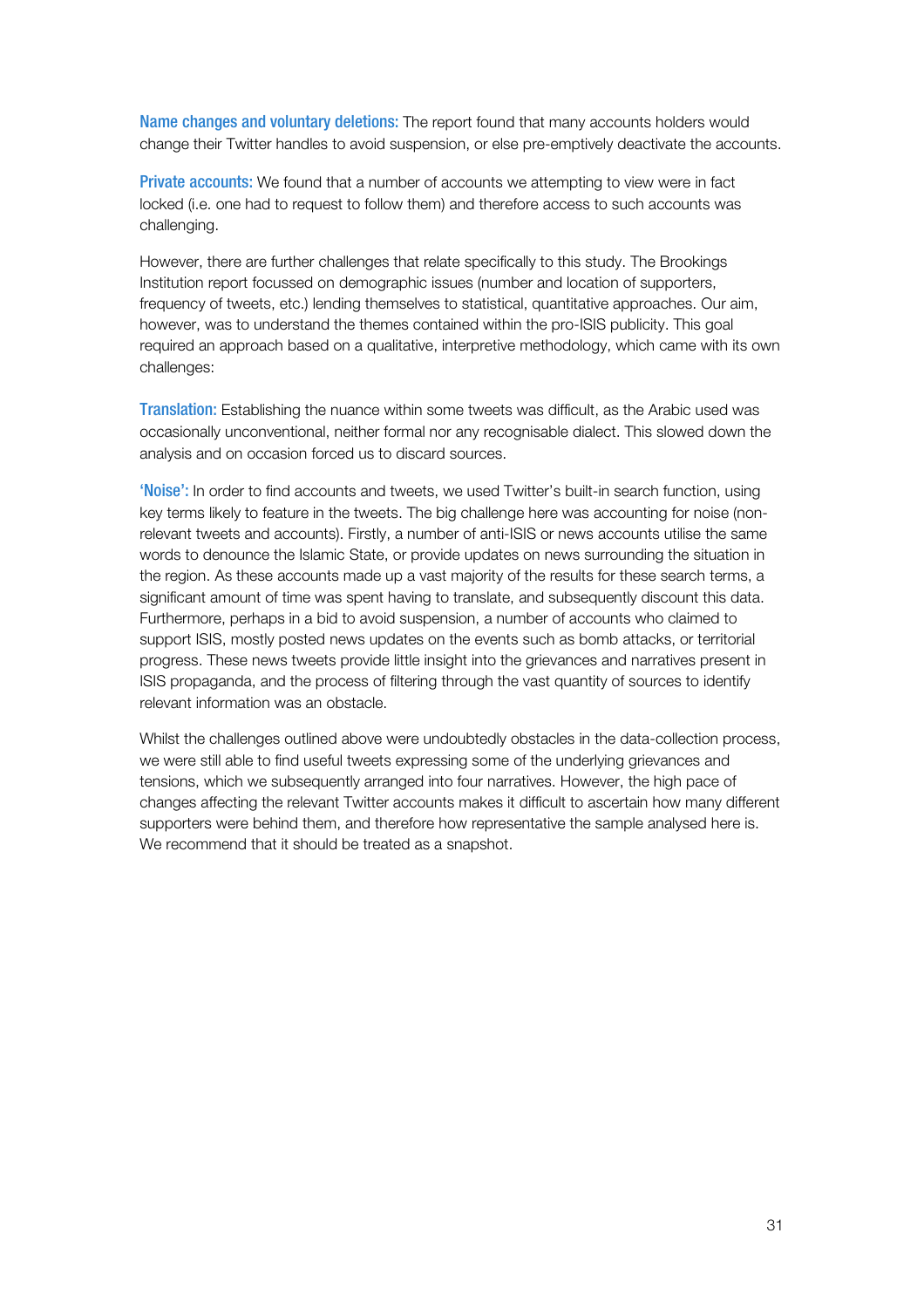## Other Sources:

Due to the challenges we faced in our attempt to gather source material from Twitter, we looked to other sources as a way of learning more about the prominent narratives within ISIS communications. These sources came primarily in two forms: interviews conducted by other analysts and press releases/publications released by ISIS itself.

#### Interviews:

A few journalists have had access to those who are or have been supporters of ISIS: current fighters or affiliates of ISIS; those who had defected from ISIS; and those who have been imprisoned by local authorities because of their affiliation with ISIS. These interviews provided insights into ISIS' face-to-face recruitment and communications strategy, i.e. the way it promoted itself to communities and citizens in the region. The quotes and transcripts we obtained from these articles posed fewer challenges than the analysis of Twitter posts. Interviews were scanned for mentions of grievances and rationales motivating those who join ISIS, and relevant quotes were used to help establish the four narratives identified in this report.

#### Press Releases and Publications:

Beyond Twitter, ISIS communicates through more traditional publications. The most prominent publication that we used as a data-source was Dabiq – a magazine published in multiple languages, used by ISIS as a key medium for propaganda and recruitment. 14 issues of Dabiq magazine were published between 14th July 2014, and the 13th April 2016, all of which were used for this study.

### Analysis

Using this source material, we set out to understand what the nature of the grievances expressed was, and whether there were any prominent themes appearing throughout the sources. The analytical method we employed is closest to hermeneutics: a close analysis of texts geared toward drawing conclusions on their basis. We were primarily interested in finding out whether corruption was a prominent feature within these narratives, and what types and manifestations of corruption were present within the arguments. The texts were read by two Arabic-speaking researchers and the conclusions were reviewed and verified against existing publications by three other team members.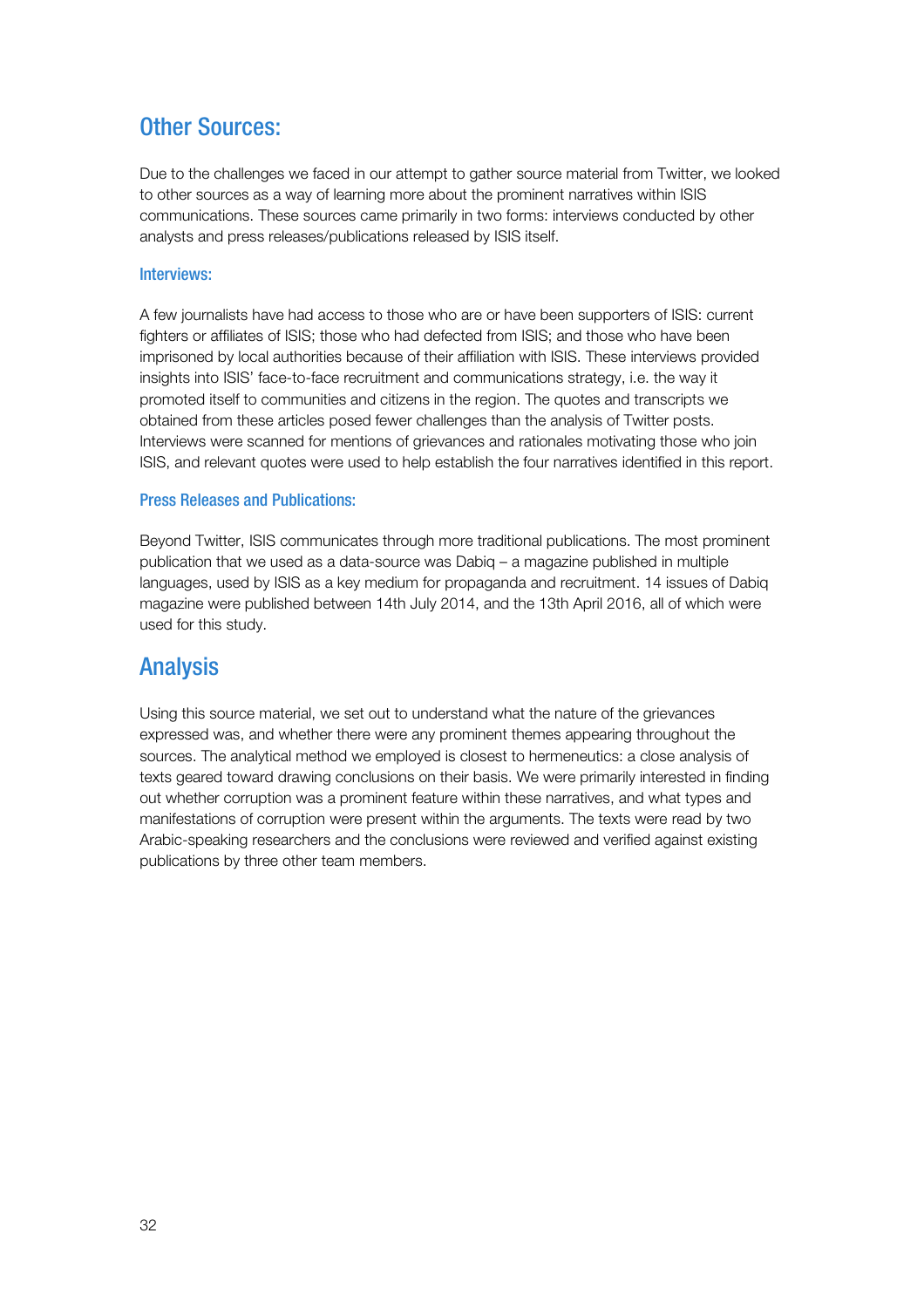## **Bibliography**

Aaron Zelin. "The Islamic State Has a Consumer Protection Office," June 12, 2014, accessed June 10, 2016. Available from: http://www.theatlantic.com/international/archive/2014/06/theisis-guide-to-building-an-islamic-state/372769/

Abu Bakr Naji. "The Management of Savagery: The Most Critical Stage Through Which the Umma Will Pass," translated by William McCants. May 23, 2006, accessed June 10, 2016. Available from: [https://azelin.files.wordpress.com/2010/08/abu-bakr-naji-the-management-of](https://azelin.files.wordpress.com/2010/08/abu-bakr-naji-the-management-of-savagery-the-most-critical-stage-through-which-the-umma-will-pass.pdf)[savagery-the-most-critical-stage-through-which-the-umma-will-pass.pdf](https://azelin.files.wordpress.com/2010/08/abu-bakr-naji-the-management-of-savagery-the-most-critical-stage-through-which-the-umma-will-pass.pdf)

Adil E. Shamoo and Bonnie Bricker. "Why ISIS Exists." Foreign Policy in Focus. March 5, 2015. Available from:<http://fpif.org/isis-exists/>

Anne Speckhard an Ahmet S. Yayla. "Eyewitness Accounts from Recent Defectors from Islamic State: Why They Joined, What They Saw, Why They Quite," Volume 9, Issues 6, *Perspectives on Terrorism*. Available from:

<http://www.terrorismanalysts.com/pt/index.php/pot/article/view/475/934>

Cottle, Simon. Ethnic Minorities & The Media: Changing Cultural Boundaries. McGraw-Hill International, 2000. (p. 35)

Cristina Silva. "ISIS Chemical Weapons Libya: Military Warns Islamic State Might Have Mustard Gas, Sarin." February 22, 2015. Available from: [http://www.ibtimes.com/isis-chemical-weapons](http://www.ibtimes.com/isis-chemical-weapons-libya-military-warns-islamic-state-might-have-mustard-gas-sarin-1824080)[libya-military-warns-islamic-state-might-have-mustard-gas-sarin-1824080](http://www.ibtimes.com/isis-chemical-weapons-libya-military-warns-islamic-state-might-have-mustard-gas-sarin-1824080)

Dabiq Magazine. Issue 6. Page 61-62

Dabiq Magazine. Issue 9, pg. 25

Dabiq Magazine. Issue 10.

Dabiq Magazine. Issue 11.

Dabiq Magazine, Issue 12, pp 45, 47, 50

Dabiq Magazine, Issue 13, pg 54.

- David Kilcullen. Blood Year: Islamic State and the Failures of the War on Terror. C. Hurst & Co: New York. 2016.
- Diana Alghoul, "Beyond the Sunni-Shia Narrative in Yemen," Middle East Monitor The Latest from the Middle East, accessed August 26, 2015,

https://www.middleeastmonitor.com/articles/middle-east/18556-beyond-the-sunnishianarrative-in-yemen.

EA Worldview. "Syria Analysis: For Peace, Assad's Sectarian Regime Must Be Dismantled," January 5, 2016, accessed June 10, 2016. Available from:

http://eaworldview.com/2016/01/syria-analysis-peace-assad-sectarian-regime-dismantled/

EU External Action Center. "Global Conflict Risk Index". N.d. Accessed June 10, 2016. Available from: <http://conflictrisk.jrc.ec.europa.eu/>

Florian Neuhof. "Why Iraqis are joining ISIS: captured militants tell their stories," The National, April 30, 2015, accessed June 6, 2016. Available from:

[http://www.thenational.ae/world/middle-east/why-iraqis-are-joining-ISIS-captured-militants](http://www.thenational.ae/world/middle-east/why-iraqis-are-joining-isil-captured-militants-tell-their-stories#page2)[tell-their-stories#page2](http://www.thenational.ae/world/middle-east/why-iraqis-are-joining-isil-captured-militants-tell-their-stories#page2)

Frank Furedi. "Islamic State: Built on the West's Cult of Victimhood." July 28, 2015, accessed June 7, 2016. Available from: [http://www.spiked-online.com/newsite/article/islamic-state-built](http://www.spiked-online.com/newsite/article/islamic-state-built-on-the-wests-cult-of-victimhood/17234#.VxCwLFKri70)[on-the-wests-cult-of-victimhood/17234#.VxCwLFKri70](http://www.spiked-online.com/newsite/article/islamic-state-built-on-the-wests-cult-of-victimhood/17234#.VxCwLFKri70)

Freedom House. Freedom of the World Report: Libya. 2015. Available from: <https://freedomhouse.org/report/freedom-world/2015/libya>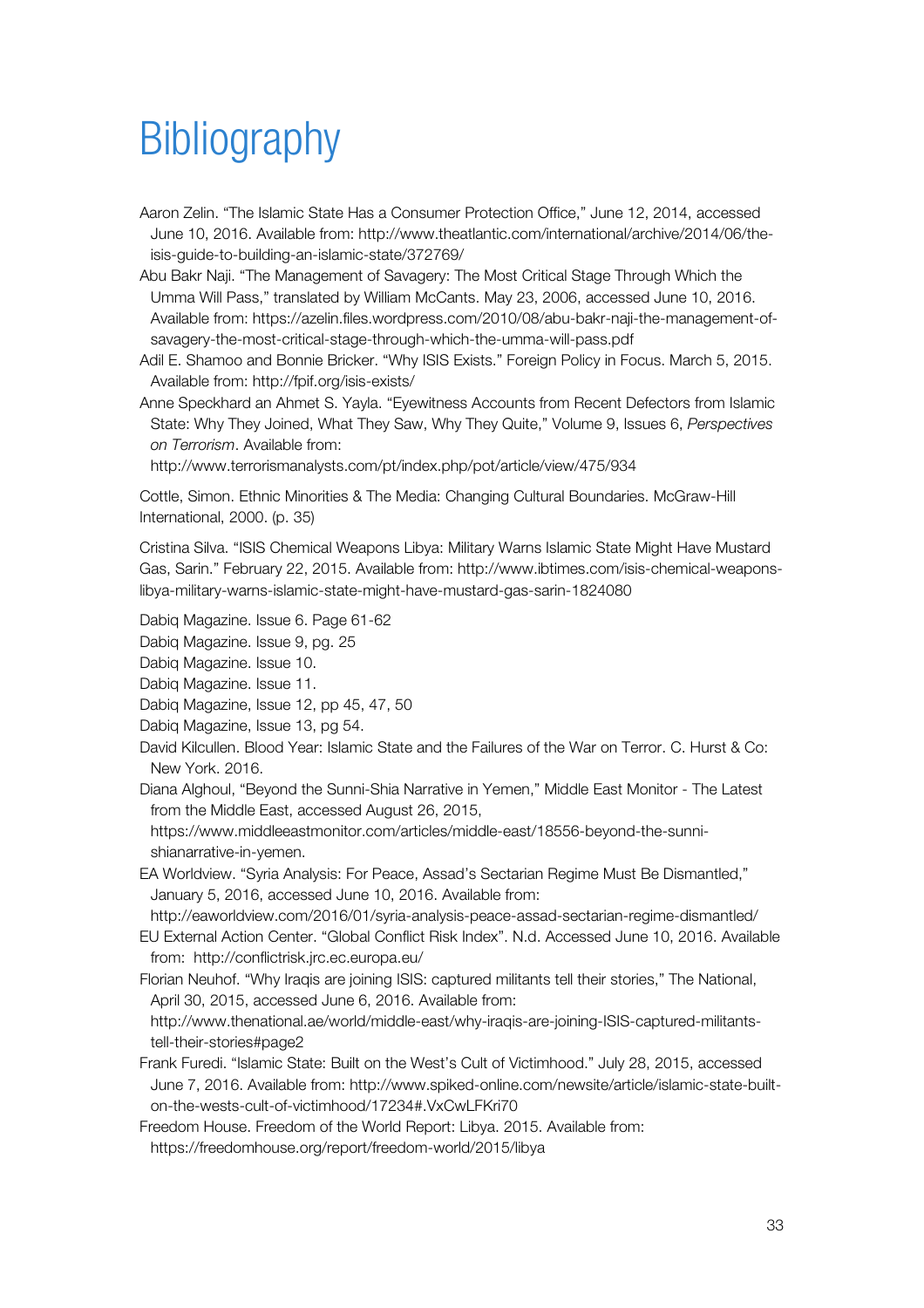Greenberg Quinlan Rosner Research. "Lack of Responsiveness Impacts Mood: August – September 2015 Survey Findings," N.d., accessed June 6, 2016. Available from: https://www.ndi.org/files/August%202015%20Survey\_NDI%20Website.pdf

Jami Forbes, "The Significance of Taliban Shari'a Courts in Afghanistan" (Combating Terrorism Center, May 23, 2013). https://www.ctc.usma.edu/posts/the-significance-of-taliban-shariacourts-in-afghanistan.

- J.M. Berger and Jonathon Morgan. "The ISIS Twitter Census: Defining and describing the population of ISIS supporters on Twitter." Center for Middle East Policy. Brookings Institute. http://www.brookings.edu/~/media/research/files/papers/2015/03/isis-twitter-census-bergermorgan/isis\_twitter\_census\_berger\_morgan.pdf
- Lara Jakes. "Welfare funding runs out in Iraq." Associated Press, November 21, 2010, accessed June 6, 2016. Available from: http://www.today.com/id/40298978/ns/todaytoday\_news/t/welfare-funding-runs-out-iraq/#.Vw4WvxMrKRt

Liz Sly. "The Islamic State is failing at being a state," December 25, 2014, accessed June 6, 2016. Available from: [https://www.washingtonpost.com/world/middle\\_east/the-islamic-state](https://www.washingtonpost.com/world/middle_east/the-islamic-state-is-failing-at-being-a-state/2014/12/24/bfbf8962-8092-11e4-b936-f3afab0155a7_story.html)[is-failing-at-being-a-state/2014/12/24/bfbf8962-8092-11e4-b936-f3afab0155a7\\_story.html](https://www.washingtonpost.com/world/middle_east/the-islamic-state-is-failing-at-being-a-state/2014/12/24/bfbf8962-8092-11e4-b936-f3afab0155a7_story.html)

Marie Chêne. U4 Anti-Corruption Resource Centre. "Islamic approaches to corruption," June 5, 2007. Available from:<http://www.u4.no/publications/islamic-approaches-to-corruption/>

Matt Broomfield. "Twitter shuts down 125,000 Isis-linked accounts," The Independent. February 6, 2016. Available from: http://www.independent.co.uk/life-style/gadgets-andtech/news/125000-isis-linked-accounts-suspended-by-twitter-a6857371.html

Mazen Kherallah, Tayeb Alahfez, Zaher Sahloul, Khaldoun Dia Eddin, Ghyath Jamil. "Health care in Syria before and during the crisis," *Avicenna Journal of Medicine*. 2012 Jul-Sep; 2(3): 51–53.

Michael Weiss. "Confessions of an ISIS Spy," 2015, accessed June 6, 2016. Available from: <http://www.thedailybeast.com/longforms/2015/isis-weiss/confessions-of-an-isis-spy.html> <http://unpan1.un.org/intradoc/groups/public/documents/CAIMED/UNPAN18931.pdf>

Mona Mahmood. "US air strikes in Syria driving anti-Assad groups to support Isis." November 23, 2014 accessed June 7, 2016. Available on:

http://www.theguardian.com/world/2014/nov/23/us-air-strikes-syra-driving-anti-assadgroups-support-isis

Patrick Cockburn. "Iraq 10 years on: How Baghdad became a city of corruption," The Independent, March 4, 2013, accessed June 6, 2016. Available from: http://www.independent.co.uk/news/world/middle-east/iraq-10-years-on-how-baghdad-

became-a-city-of-corruption-8520038.html

Patrick Cockburn. "Isis, a year of the caliphate: Day-to-day life in the 'Islamic State' – where any breach of restrictive, divinely inspired rules is savagely punished," *The Independent*, June 25, 2015. Available from: http://www.independent.co.uk/news/world/middle-east/isis-a-year-ofthe-caliphate-day-to-day-life-in-the-islamic-state-where-any-breach-of-restrictive-10348151.html

Robert Beckhusen. "ISIS Propaganda Mags Urge Suicide 'Mayhem': The violent fantasies of jihadi propaganda magazines," War is Boring, July 12, 2014. Accessed June 10, 2016. Available from: https://warisboring.com/isis-propaganda-mags-urge-suicide-mayhem-5df838de9455#.ufjf7idz2

Sara Chayes. Thieves of State. January 19, 2015. W.W. Norton and Company Ltd: London. Sarah Chayes. "Corruption and Extremism: From Recognition to Response," February 12, 2016. Available from: [http://carnegieendowment.org/2016/02/12/corruption-and-extremism-from](http://carnegieendowment.org/2016/02/12/corruption-and-extremism-from-recognition-to-policy/itxm)[recognition-to-policy/itxm](http://carnegieendowment.org/2016/02/12/corruption-and-extremism-from-recognition-to-policy/itxm)

Sarah Chayes. "Corruption and Terrorism: The Causal Link." May 12, 2016. Accessed July 6, 2016. Available from: [http://carnegieendowment.org/2016/05/12/corruption-and-terrorism](http://carnegieendowment.org/2016/05/12/corruption-and-terrorism-causal-link/iy7l)[causal-link/iy7l](http://carnegieendowment.org/2016/05/12/corruption-and-terrorism-causal-link/iy7l) and Muasher, M. 2015. Thalatha Safarat Indhar Lam Yasma'ha Ahad. Alghad (Afkar wa Mawaqaf). Available online.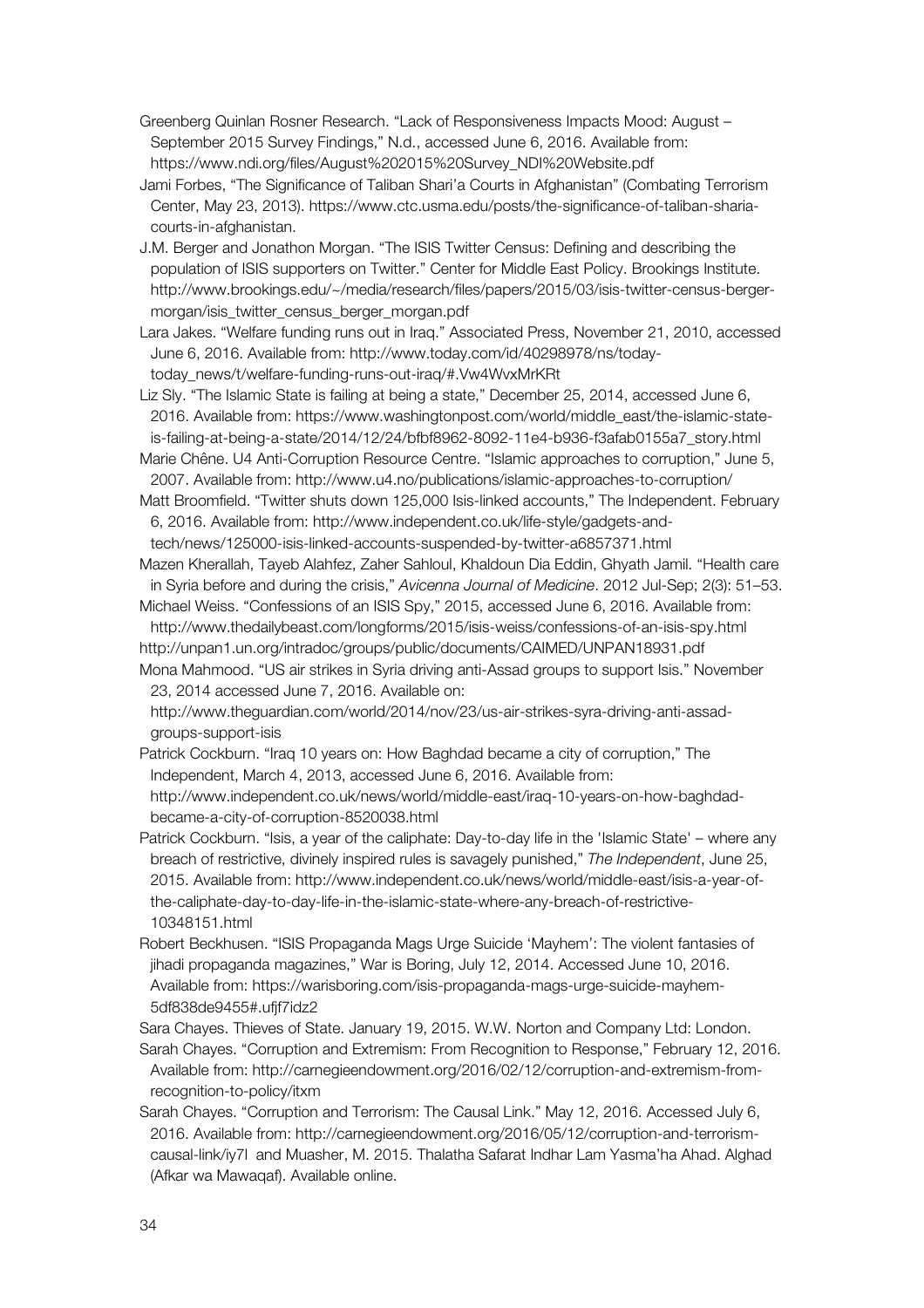Shane Croucher. "Western Banks, Terrorism and Isis: The Nihilism of Dark Finance Fuelling Global Insecurity," International Business Times. November 13, 2014. Accessed June 7, 2016. Available from: [http://www.ibtimes.co.uk/western-banks-terrorism-isis-nihilism-dark-finance](http://www.ibtimes.co.uk/western-banks-terrorism-isis-nihilism-dark-finance-fuelling-global-insecurity-1474508)[fuelling-global-insecurity-1474508](http://www.ibtimes.co.uk/western-banks-terrorism-isis-nihilism-dark-finance-fuelling-global-insecurity-1474508)

Shariha, Supriyono, Mardiyono, Wijaya and Zauhar. "Corruption In The Regime's Apparatus And State Institutions In Libya During Gaddafi's Rule," November 2014. Volume 3, Issue 11. International Refereed Journal of Engineering and Science. Pp 01-03.

Stephen Wicken. "Middle East Security Report II: Iraq's Sunnis in Crisis," Institute for the Study of War. May 2013, accessed June 6, 2016. Available from:

http://www.understandingwar.org/sites/default/files/Wicken-Sunni-In-Iraq.pdf

- "The Iraqi Uprising Against Corruption and Sectarianism," Morning Star, September 21, 2015, accessed June 6, 2016. Available from: https://www.morningstaronline.co.uk/a-bf37-The-Iraqi-uprising-against-corruption-and-sectarianism#.VyCduvkrLIU
- Transparency International. "FAQs on Corruption." N.d. Accessed June 7, 2016. Available from: [http://www.transparency.org/whoweare/organisation/faqs\\_on\\_corruption](http://www.transparency.org/whoweare/organisation/faqs_on_corruption)
- VICE News. "Embedded with Al-Qaeda in Syria: ISIS and al-Nusra," January 22, 2014, accessed June 10, 2016. Available from:<https://www.youtube.com/watch?v=AFZhQ4u2Cbg> [4:26]
- Vocativ. "To Its Citizens, ISIS Shows a Softer Side." March 20, 2015, accessed June 10, 2016. Available from: http://www.vocativ.com/world/isis-2/to-its-citizens-isis-also-shows-a-softerside/
- Wilson Center. "Iraq: Tackling Corruption and Sectarianism is More Critical than the Outcome of Elections." March 2014. Available from:
- https://www.wilsoncenter.org/sites/default/files/iraq\_tackling\_corruption\_sectarianism\_more\_cr itical than outcome of elections.pdf ;
- Zaid Al Fares. "Life Under Isis: Robbery, Sex Slaves, and Headless Bodies in the Street," July 31, 2014, accessed June 10, 2016. Available from: [http://www.ibtimes.co.uk/life-under-isis](http://www.ibtimes.co.uk/life-under-isis-robbery-sex-slaves-headless-bodies-street-1459147)[robbery-sex-slaves-headless-bodies-street-1459147](http://www.ibtimes.co.uk/life-under-isis-robbery-sex-slaves-headless-bodies-street-1459147)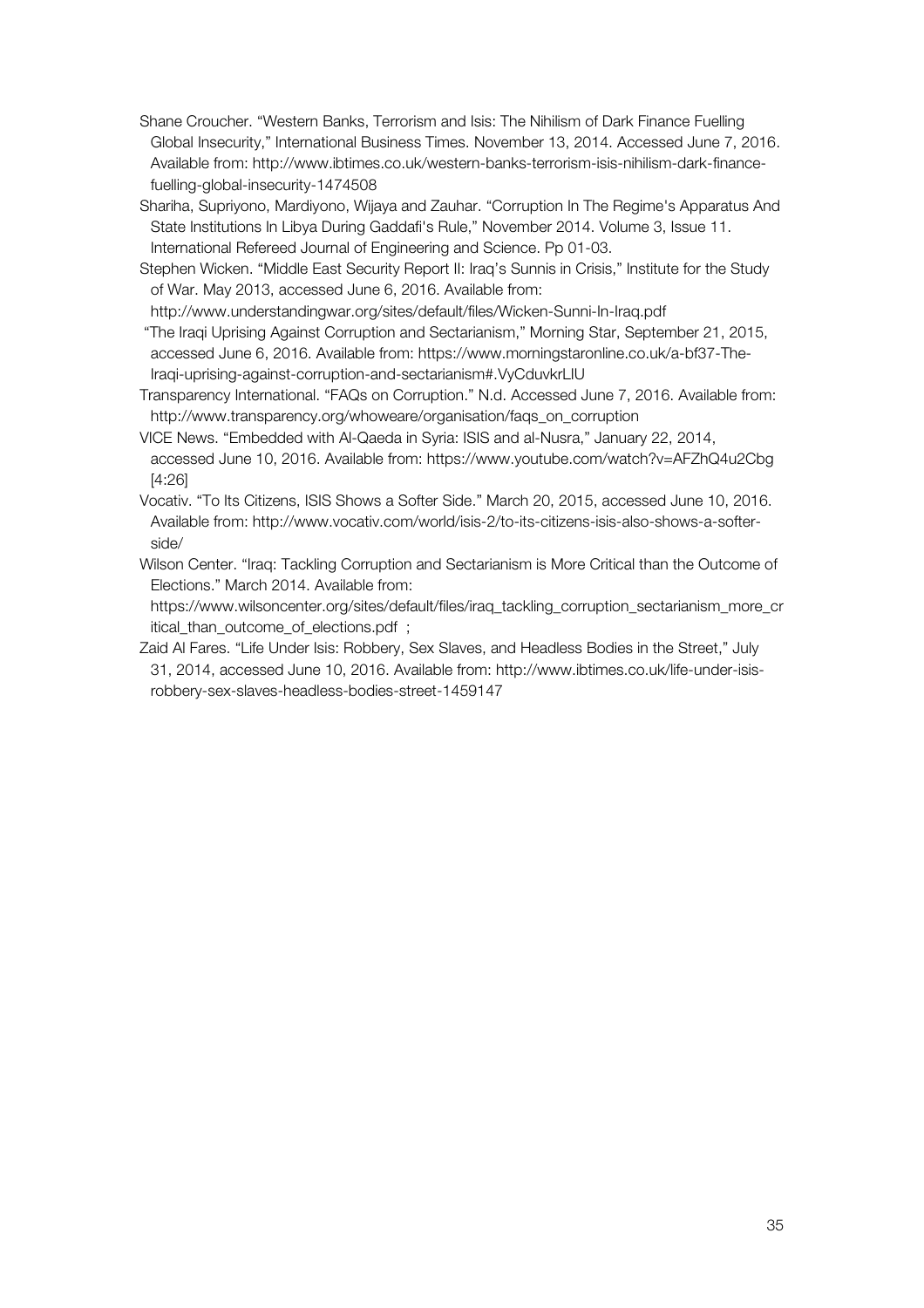## Additional publications

#### Agents Report (2016)

Government Defence Anti-Corruption Index (2015)

Corruption Threats & International Missions: Practical guidance for leaders (2014)

Single Sourcing: A multi-country analysis of non-competitive defence procurement (2014),

Building integrity in UK defence: Practical recommendations to reduce corruption risk (2014)

Corruption as a threat to stability and peace (2014)

Corruption & peacekeeping: Strengthening peacekeeping and the UN (2013)

Watchdogs? The quality of legislative oversight of defence in 82 countries (2013)

Raising the Bar: Good anti-corruption practices in defence companies (2013) Government Defence Anti-Corruption Index (2013)

Arresting Corruption in the Police (2012)

Defence Companies Anti-Corruption Index (2012)

The 3rd Line of Defence: How Audits Can Help Address Defence Corruption (2012)

Due Diligence and Corruption Risk in Defence Industry Offsets Programmes (2012)

Military-Owned Businesses: Corruption and Risk Reform (2012)

Counter Corruption Reforms in Post-Conflict Countries (2011)

Organised crime, corruption and the vulnerability of defence and security forces (2011)

The transparency of defence budgets (2011)